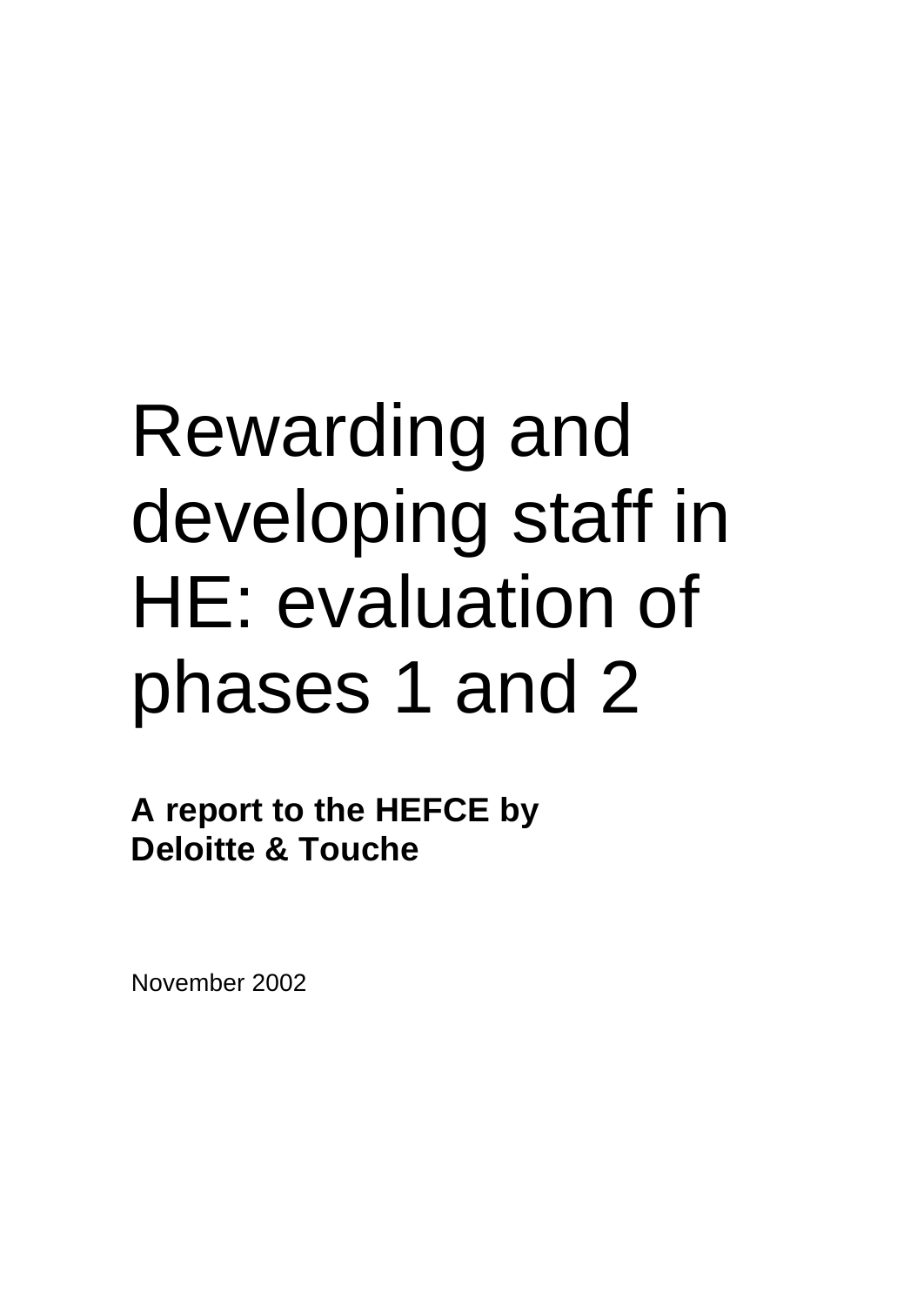|    | <b>CONTENTS</b>                                                                                              | Page                             |
|----|--------------------------------------------------------------------------------------------------------------|----------------------------------|
| 1. | <b>EXECUTIVE SUMMARY</b>                                                                                     | 1                                |
|    | 1.1<br>Overview                                                                                              | 1                                |
|    | 1.2<br><b>Submission and Supporting Processes</b><br>1.3<br>HR Initiatives and Development within the Sector | $\mathbf{1}$<br>$\boldsymbol{2}$ |
|    | 1.4<br><b>Outcomes and Results</b>                                                                           | $\mathbf{3}$                     |
|    | 1.5<br>Long-term Evaluation of the Initiative                                                                | $\mathbf{3}$                     |
|    | 1.6<br><b>Future Funding Models</b>                                                                          | $\overline{\mathbf{4}}$          |
| 2. | <b>INTRODUCTION</b>                                                                                          | 5                                |
|    | 2.1<br><b>Overall Objectives of HEFCE</b>                                                                    | 5                                |
|    | 2.2<br><b>Project Objectives and Scope</b>                                                                   | 6                                |
| 3. | <b>SUBMISSION AND SUPPORTING PROCESSES</b>                                                                   | 7                                |
|    | 3.1<br>Overview<br>3.2<br><b>Submission and Feedback</b>                                                     | 7<br>$\overline{7}$              |
|    | 3.3<br><b>Consultancy Support and Advice</b>                                                                 | $\boldsymbol{9}$                 |
|    | 3.4<br><b>Good Practice Guide</b>                                                                            | 11                               |
|    | 3.5<br><b>Regional Seminars</b>                                                                              | 11                               |
|    | 3.6<br><b>Relationship between HEFCE and HEIs</b><br>3.7<br><b>Conclusions</b>                               | 13<br>14                         |
| 4. | HR INITIATIVES AND DEVELOPMENTS IN THE SECTOR                                                                | 15                               |
|    | 4.1<br>Overview                                                                                              | 15                               |
|    | 4.2<br><b>Recruitment and Retention</b>                                                                      | 15                               |
|    | 4.3<br><b>Staff Development and Training</b>                                                                 | 16                               |
|    | 4.4<br><b>Review of Staff Needs</b><br>4.5<br><b>Annual Performance Reviews</b>                              | 18<br>19                         |
|    | 4.6<br><b>Managing Poor Performance</b>                                                                      | 20                               |
|    | 4.7<br><b>Conclusions</b>                                                                                    | 20                               |
| 5. | <b>OUTCOMES AND RESULTS</b>                                                                                  | 21                               |
|    | 5.1<br>Overview                                                                                              | 21                               |
|    | 5.2<br><b>Level 1: Reaction Level Outcomes</b><br>5.3                                                        | 21<br>22                         |
|    | <b>Level 2: Learning Level Outcomes</b><br>5.4<br><b>Level 3: Behaviour Level Outcomes</b>                   | 22                               |
|    | 5.5<br><b>Level 4: Business Result Level Outcomes</b>                                                        | 23                               |
|    | 5.6<br><b>Level 5: Sector Level Outcomes</b>                                                                 | 25                               |
|    | 5.7<br><b>Risks and Barriers</b>                                                                             | 25                               |
| 6. | <b>LONG-TERM EVALUATION OF THE INITIATIVE</b>                                                                | 27                               |
|    | 6.1<br>Overview<br>6.2<br><b>Purpose</b>                                                                     | 27<br>27                         |
|    | 6.3<br><b>Techniques Available</b>                                                                           | 27                               |
|    | 6.4<br><b>Preferred Option - Principles</b>                                                                  | 30                               |
|    | 6.5<br>Proposed Model for Long-term Evaluation Methodology                                                   | 31                               |
| 7. | <b>FUTURE FUNDING MODELS</b>                                                                                 | 35                               |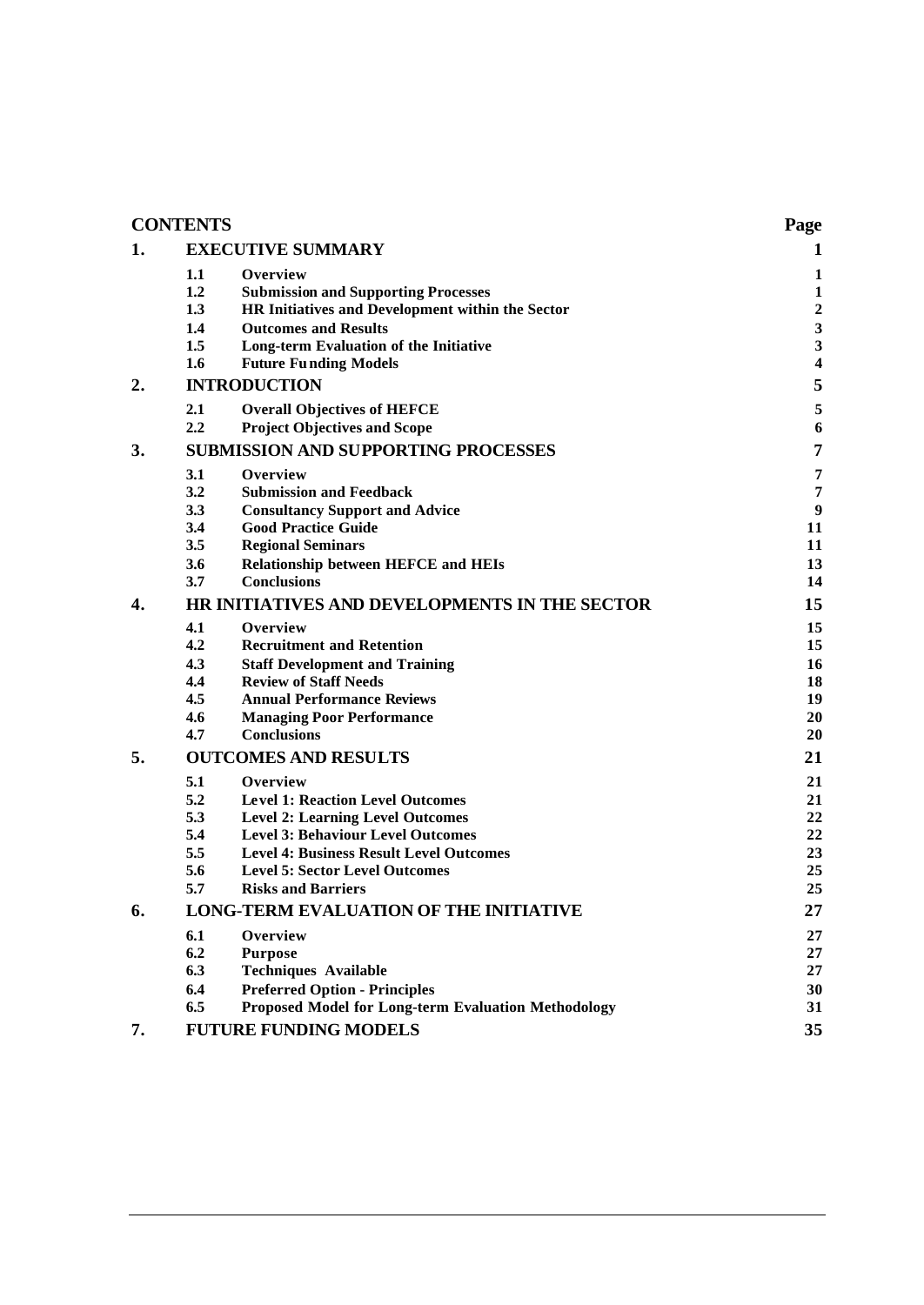|     | CONTENTS |                                                             | Page |
|-----|----------|-------------------------------------------------------------|------|
| 8.  |          | <b>CONCLUSIONS AND RECOMMENDATIONS</b>                      | 37   |
|     | 8.1      | <b>Submission and Supporting Processes</b>                  | 37   |
|     | 8.2      | HR Initiatives and Development within the Sector            | 38   |
|     | 8.3      | <b>Outcomes and Results</b>                                 | 39   |
|     | 8.4      | Long-term Evaluation of the Initiative                      | 39   |
|     | 8.5      | <b>Future Funding Models</b>                                | 40   |
| 9.  |          | <b>APPENDIX 1: GLOSSARY OF TERMS</b>                        | 41   |
| 10. |          | <b>APPENDIX 2 - METHODOLOGY</b>                             | 42   |
|     |          | <b>APPENDIX 3 - PERFORMANCE METRICS FOR THE HR FUNCTION</b> | 46   |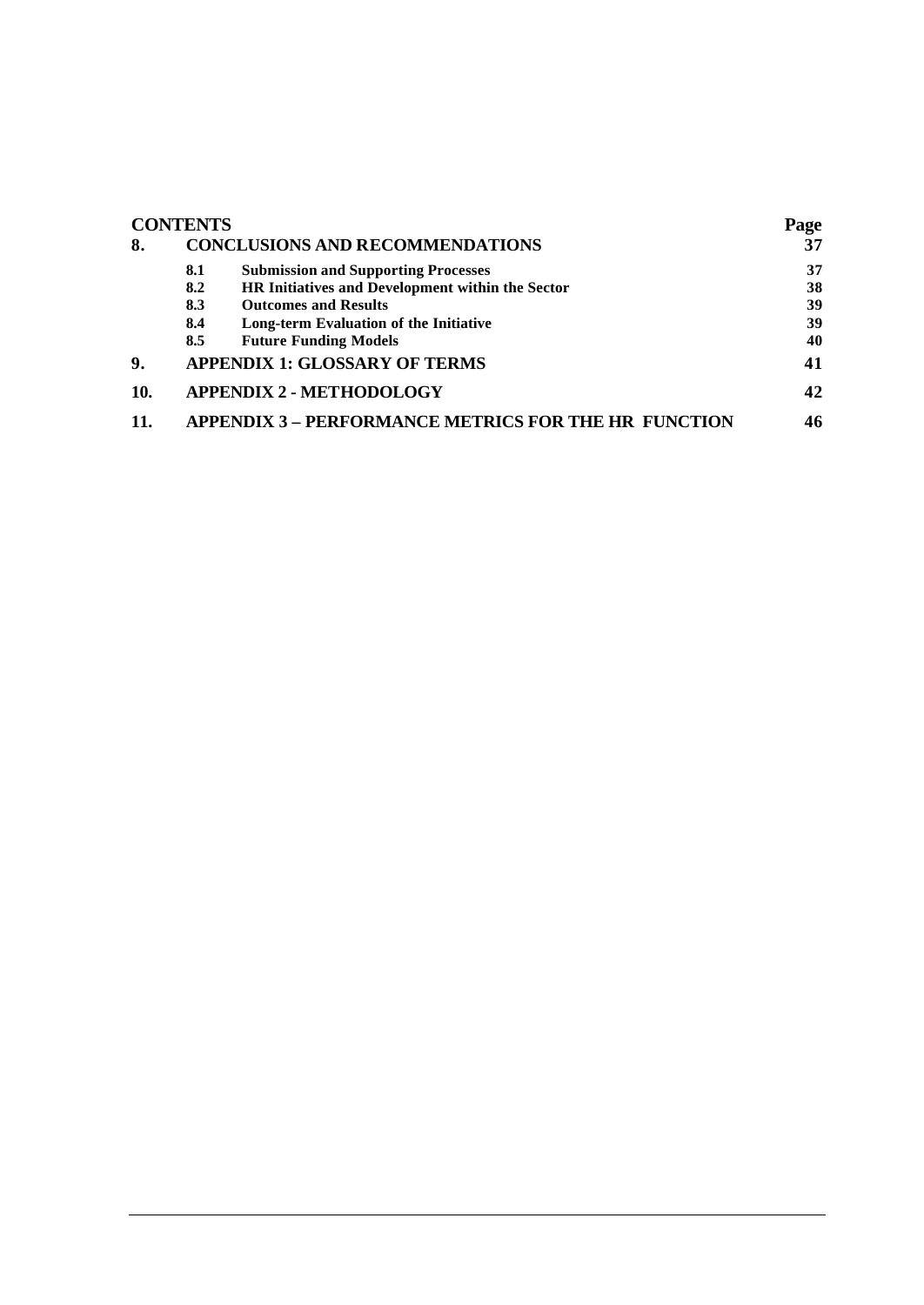# **1. EXECUTIVE SUMMARY**

# **1.1 Overview**

The HEFCE's 'Rewarding and Developing Staff in Higher Education ' initiative has resulted in improved human resource management (HRM) practices across the sector. In this first year, institutions have implemented a range of solutions to tackle the six priority areas. There is evidence to demonstrate that the initiative has resulted in significant changes being introduced at an institution level: including improvement in HR infrastructure; policies to address recruitment, progression and performance management; initiatives to tackle equal opportunities and job evaluation issues; and measures to improve the level of management skill. These have the potential to raise the level of institution performance and that of the sector as a whole.

We have observed trends emerging that point to the evolution of HR management from a transactional approach focused on administration to transformational approach focusing more on strategy and change within the sector. There is also a great deal of evidence that the project funding has either kick-started fundamental change in HR practice or speeded up implementation of planned initiatives, both with very positive impacts. However, it is too soon for the evidence to be available that indicates a causal link to sector performance as a whole.

# **1.2 Submission and Supporting Processes**

# *Evaluation and Feedback*

The evaluation of submitted HR strategies resulted in robust assessments that generally reflected accurate and true representations of the strengths and limitations of strategies. The majority of higher education institutions (HEIs) perceived evaluations to be accurate and the process transparent. However, some did not fully understand the evaluation criteria.

Initial feedback from the evaluation process itself was too generic and short to be useful for many HEIs whose strategies had been evaluated as emerging or full. The evaluation roles of the Office for Public Management (OPM) and HEFCE Regional Consultants led to some communication issues and duplication of effort in specific areas. These points have already been addressed.

# *Consultancy Support and Advice*

Consultancy support and advice provided to HEIs through OPM was well received. OPM applied a sound understanding of the sector and knowledge of HR strategy. HEIs perceived OPM consultants to be effective at transferring knowledge. However, a number of HEIs commented upon some unease at OPM performing the roles of both evaluating HR strategies on behalf of HEFCE and advising HEIs.

# *Good Practice Guide*

The good practice guide on setting HR strategies (HEFCE 02/14) was used in some form by almost all HEIs (90%). The guide checklist proved particularly useful. However, the timing of publication meant that many HEIs felt that it did not assist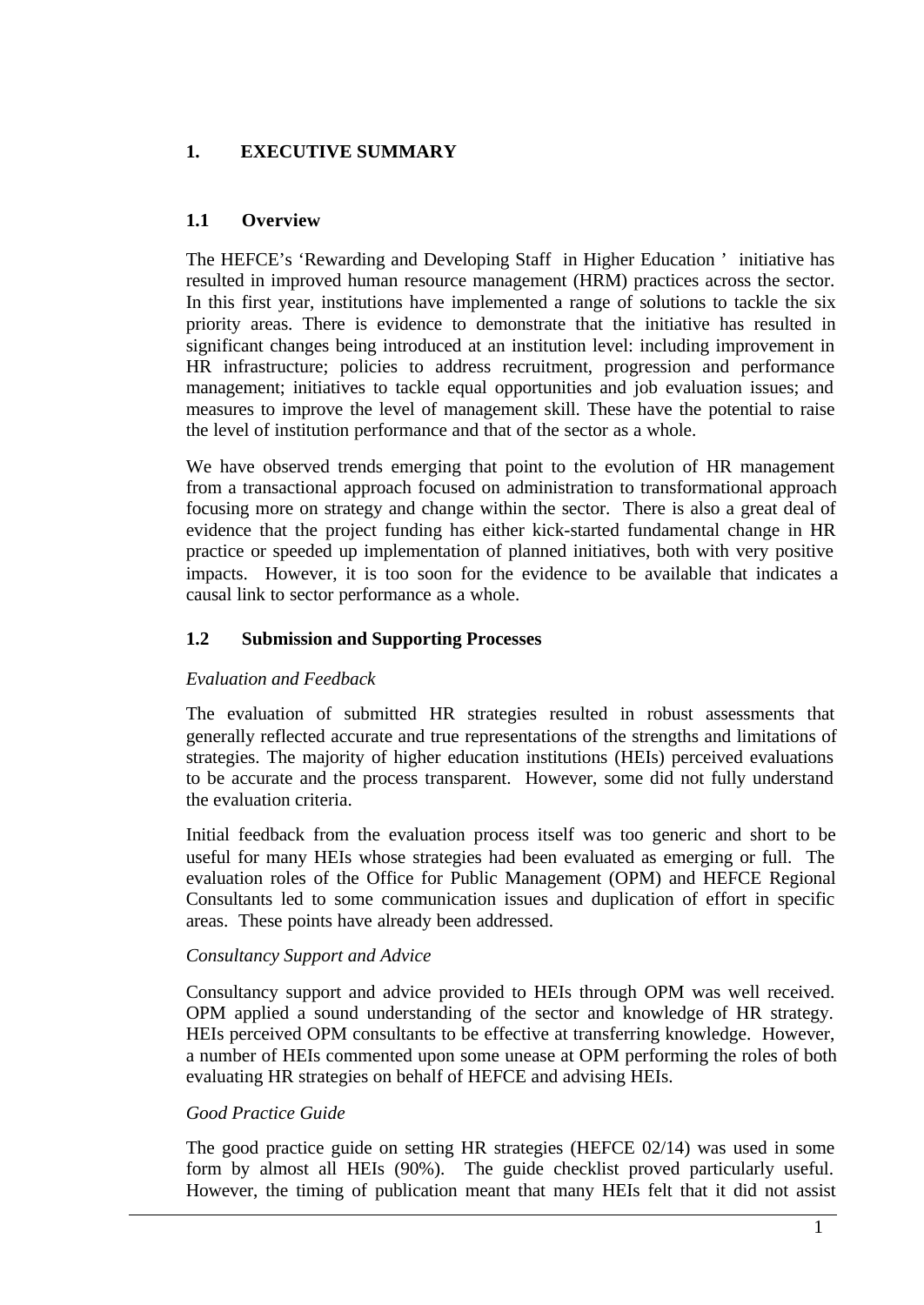them with the development of their strategy for the initial submission. The guide has subsequently been a valuable resource for HEIs.

#### *Regional Seminars*

Regional seminars were well attended and provided an excellent opportunity for networking. HEFCE presentations and practical case studies were of most value to HEIs, while presentations from OPM were commonly considered of least benefit.

## **1.3 HR Initiatives and Development within the Sector**

HEFCE funding has facilitated considerable HRM development within the sector. Funding has allowed some HEIs to speed up the delivery of planned HR initiatives while others have been able to introduce new programmes.

In this first year of funding HEIs have sought to tackle the range of priority areas, principally the first three. They have also been able to develop their HR infrastructure through recruitment of specialists and development of HR management information systems, in order to build their competence to achieve success. It is, though, too early to suggest that 'fundamental' change has been achieved. However, there is clear evidence to demonstrate that the building blocks for measured change are being developed.

The following provides a summary of commonly undertaken HR activities over the past year. For the majority of HEIs activities have tended to focus on the first three priority areas, namely: Recruitment and Retention, Training and Development, and Equal Opportunities.

- Introduction of market-related pay supplements, relocation allowances and revised recruitment and retention practices. These initiatives are focused on recruitment hotspots.
- Recruitment of training and development advisors and the implementation of IT, equal opportunities (EO), leadership development and supervisory skills training.
- Equity audits and the establishment of action plans although these activities have tended to focus upon gender issues, as well as the recruitment of job evaluation resources and specialists.
- Staff views and headcount reduction exercises often focusing upon voluntary reductions. Some HR functions are now being actively involved in strategic organisation planning.
- Review of performance management policies and in a small number of examples the introduction of sophisticated techniques such as balanced scorecard models.
- <sup>l</sup> Performance management systems and managerial training to address poor performance issues.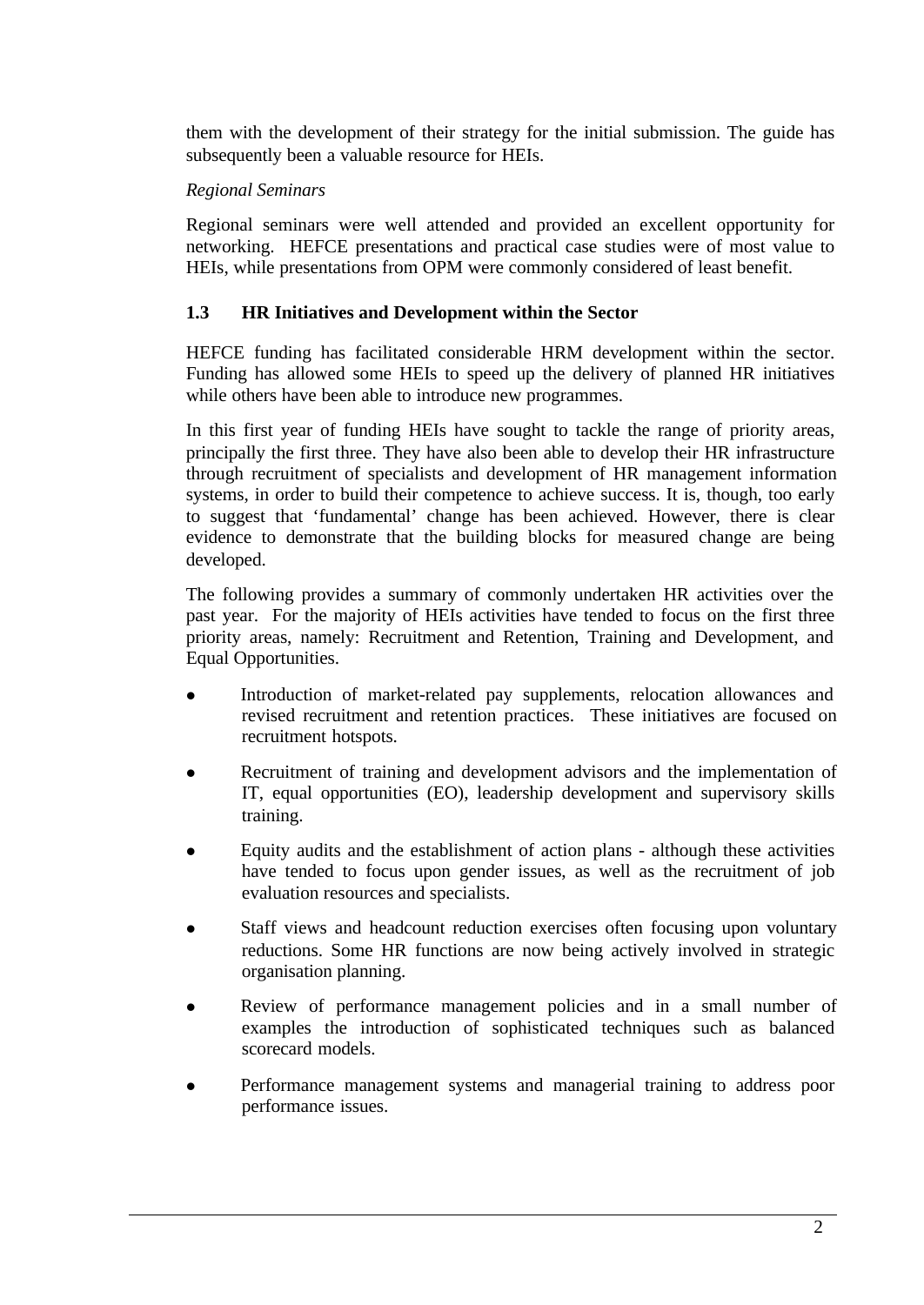# **1.4 Outcomes and Results**

It is too early in the process for changes to have worked through and delivered comprehensive measurable change in the sector as a whole. However, a number of case study HEIs and stakeholders were able to describe results in a number of areas. Within the report we identify some of the 'best practice' initiatives we have observed.

- Recruitment and retention difficulties within the sector remain although some HEI have been able to address issues in specific areas.
- <sup>l</sup> Several HEIs have gained or been reinstated as accredited Investors In People. Others have introduced institute-wide initiatives on leadership development for instance. However, training outcomes were seldom assessed more rigorously than feedback from participants.
- <sup>l</sup> Although early in the process a number of positive EO targets and developments have been made by several HEIs. Many HEIs are awaiting the outcome from national negotiations before undertaking job evaluation.
- In terms of staffing needs, many HR functions now play a far more central role in the planning process and are working with senior line management to effect changes in structures. Some of the funding has financed voluntary redundancy initiatives which has facilitated much needed change.
- It is difficult to assess the impact of performance management systems and managing poor performance. Tackling poor performance issues has tended to become wrapped up in the design and launch of new performance management systems.
- <sup>l</sup> Many institutions have established the data management processes necessary to monitor change during this year.

# **1.5 Long-term Evaluation of the Initiative**

- <sup>l</sup> A form of cost benefit analysis taking into account Treasury Green Book guidelines provides input to the evaluation model.
- <sup>l</sup> Our proposed model provides a basis for evaluation of inputs, processes and outputs for each level – reaction, learning, behaviour, business and strategic. As such it addresses both the quality of processes and quantification of outputs through key performance indicators.
- In order to address the strategic level, it is important to define what 'fundamental change' means for HR management including a number of indicators such as HR being central to the strategic planning process.
- We recommend that a long-term evaluation methodology along these lines is adopted.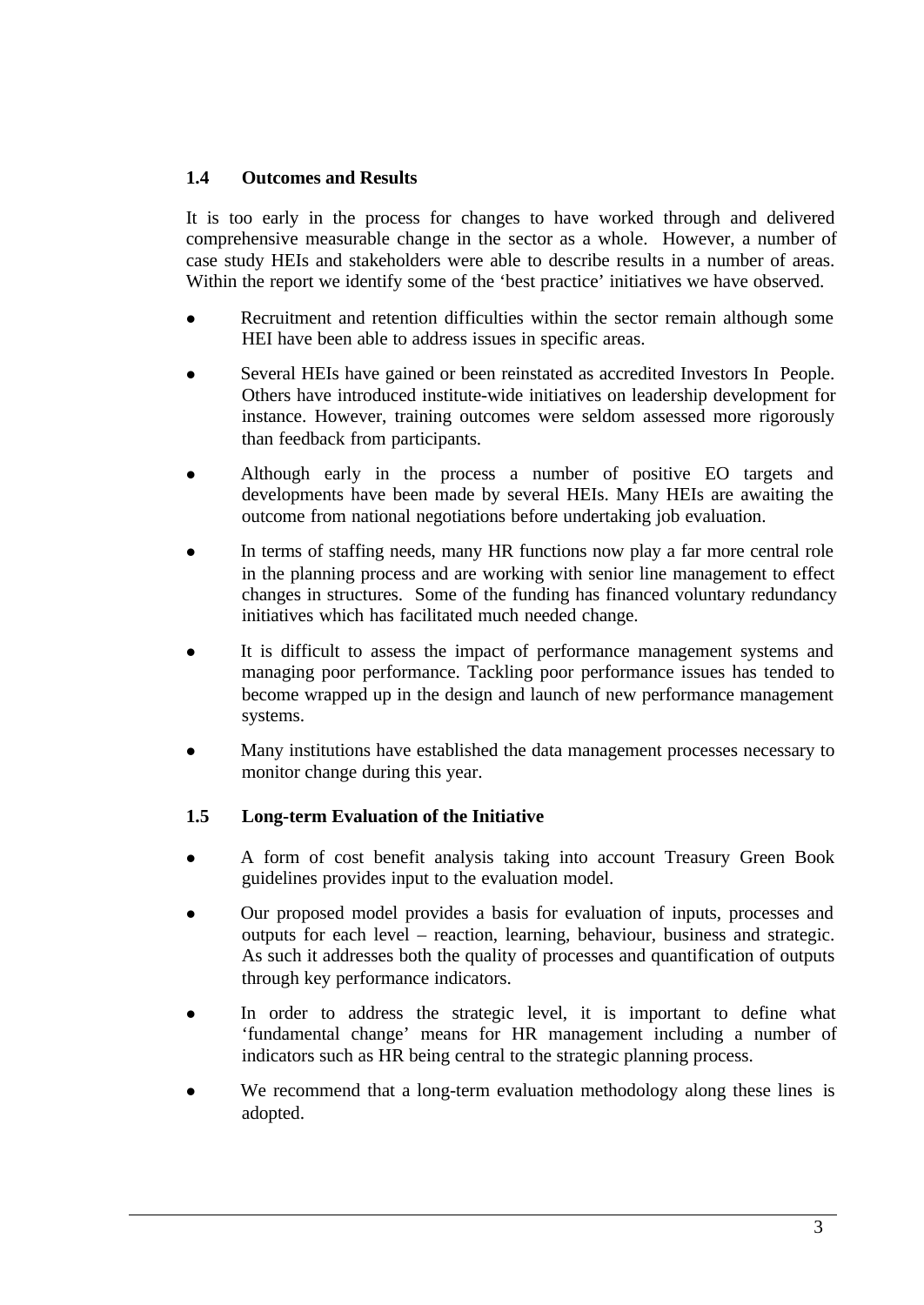# **1.6 Future Funding Models**

- Senior line managers such as Vice-Chancellors are more keen on funding for the initiative being incorporated within core funding, whilst HR managers would like the funding to remain allocated. There is a belief that any future potential threat to funding would be unlikely to hit core funding and, therefore, if it remains a specific stream it might be less secure.
- <sup>l</sup> Most senior line and HR managers would like to see an end to the application process, but some HR Managers feel it is an important discipline for HEIs to be able to justify funding, but maybe on a two to three year rather than annual cycle. However, it should be remembered that if an HEI's strategy was evaluated as full, the funding was granted for three years, so that the frustration of an annual submission is only for those who have not achieved a full strategy.
- The concept of 'earned autonomy' has resonance with most stakeholders; HEIs in particular value their autonomy. The focus may therefore be shifted from application to auditing over time. There might be specific reporting requirements detailed within the annual operating report in addition to those already stipulated.
- Our recommendation is that the funding of this initiative should remain specific stream of funding until institutions can demonstrate the effective implementation of their HR strategies.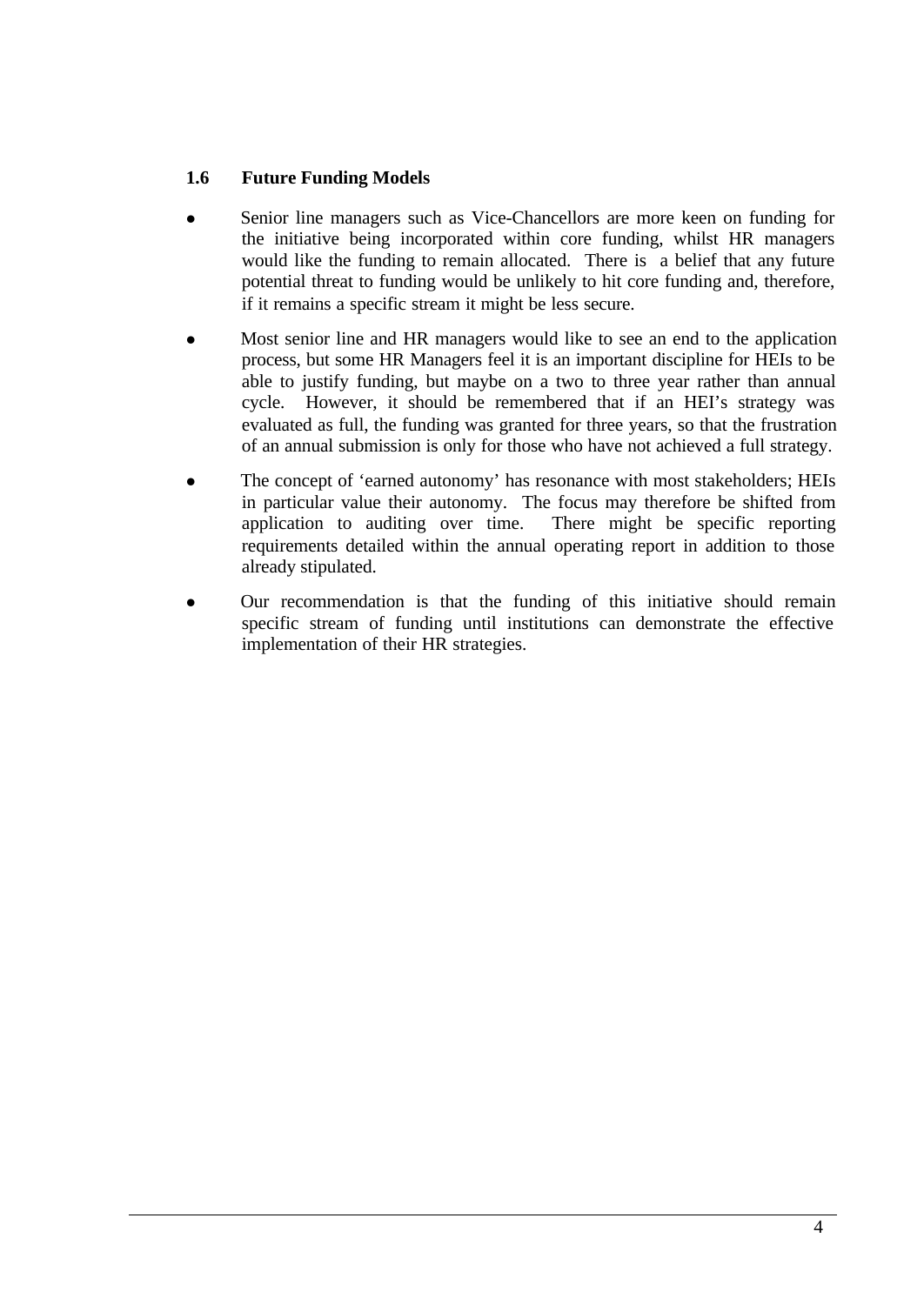# **2. INTRODUCTION**

This report sets out the results and conclusions of our evaluation of the HEFCE's initiative to reward and develop staff in higher education. It brings together data and analysis from a variety of HE stakeholder groups including HEIs, HEFCE, unions and employee representative bodies.

The report outlines analysis from both quantitative and qualitative data sources (see Appendix 2 Methodology). A variety of documentation has been reviewed, combined with an analysis of data from stakeholder groups collected through an electronic survey, structured interviews and case study investigations.

The presentation of our analysis and findings is divided into a number of distinct sections. These sections are as follows:

- <sup>l</sup> Section 3 Submission and Supporting Processes details and evaluates the bidding process and the assistance provided by HEFCE
- Section 4 HR initiatives and Developments in the Sector outlines and evaluates the HR programmes, policies and initiatives implemented by HEIs as a result of HEFCE funding
- Section 5 Outcomes and Results assesses the results achieved by HEIs from the implementation of their HR strategies
- Section 6 Long-term Evaluation of the Initiative describes potential evaluation models and details a preferred model
- Section 7 Future Funding details options and recommendations relating to the future funding of rewarding and developing staff initiatives
- Section 8 Conclusions and Recommendations collates our key conclusions and recommendations. This section is largely repeated as the Executive Summary.

The information and analysis has been evaluated with the assistance of numerous HE stakeholders. The Deloitte & Touche team would like to thank these stakeholders for their input through the evaluation process.

# **2.1 Overall Objectives of HEFCE**

The objectives of the initiative reflect the six priority areas outlined by HEFCE:

- Address recruitment and retention difficulties actioned in a targeted and costeffective manner
- Meet specific staff development and training objectives that not only equip staff to meet their current needs but also prepare them for future changes
- <sup>l</sup> Develop equal opportunities targets, with programmes to implement good practice throughout institutions
- Regular reviews of staff needs, reflecting changes in market demands and technology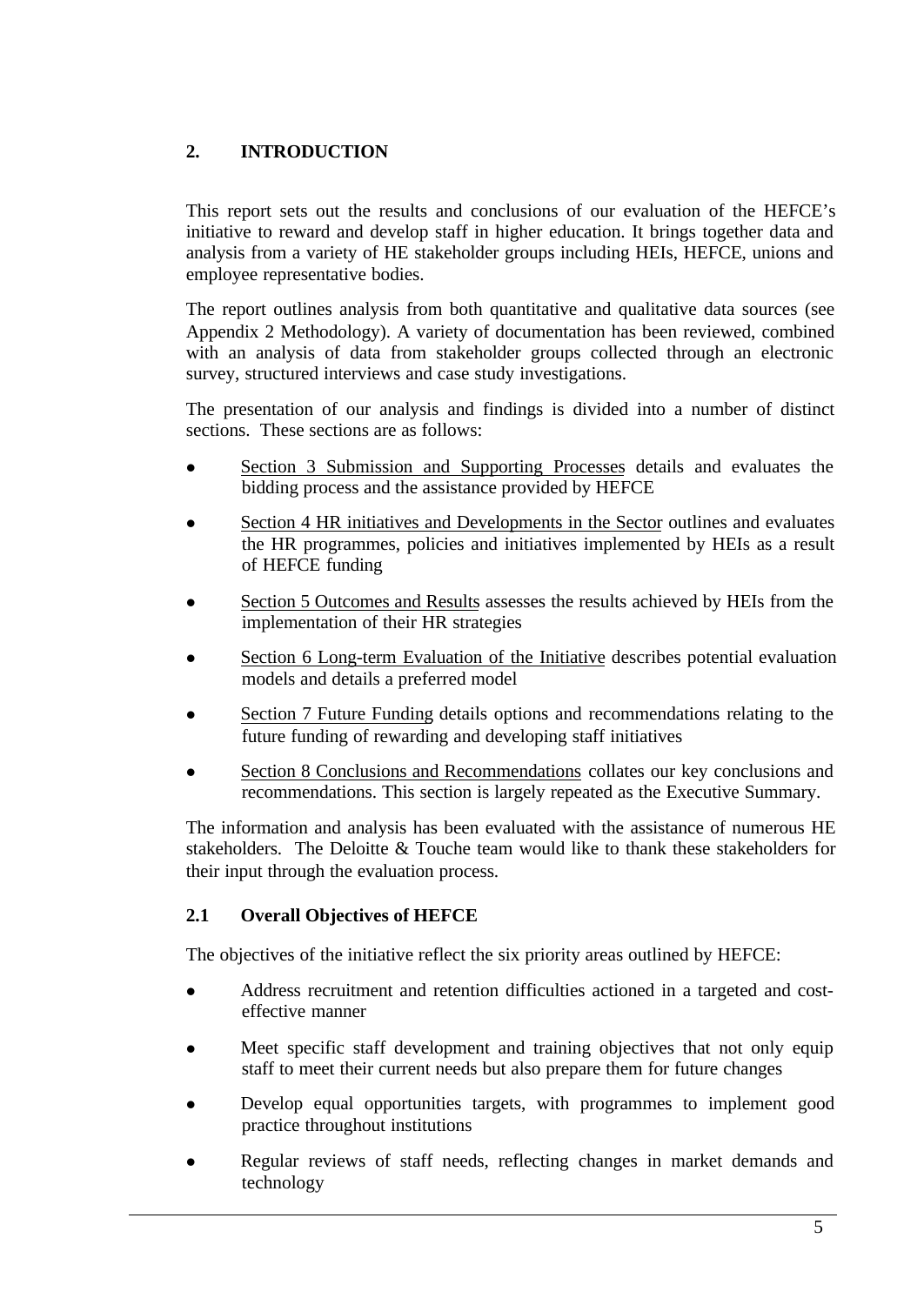- <sup>l</sup> Annual appraisal process based upon open and objective criteria, with rewards connected to the performance of individuals and, where appropriate, their teams
- Action undertaken to tackle poor performance.

# **2.2 Project Objectives and Scope**

The broad objective of the evaluation was to consider how far the aims and objectives of the initiative had been achieved, and to assess the degree to which it had generated fundamental change and development in human resource management (HRM) within the sector. The notion of fundamental change and development has not been clearly defined to date. For the purposes of this evaluation we have interpreted fundamental change as meaning a significant improvement across the sector in both HR practices and outcomes achieved.

The scope of evaluation was sent out in the invitation to tender, dated March 2002. It included the following areas.

- To consider Phases I and II of the initiative, in particular, to evaluate:
	- how far the aims and objectives of the initiative have been achieved
	- the quality, efficiency and transparency of the bidding process
	- the clarity of consultants' and the Advisory Group's role
	- the frequency and quality of contacts with HEIs.
- To assess the degree to which the initiative has already generated fundamental change and development in HRM within the sector.
- To establish evaluation systems for future long-term assessment of the initiative.
- To consider the possible benefits and costs of integrating all or a proportion of these funds into core funding.
- To identify possible opportunities for the future development of the initiative.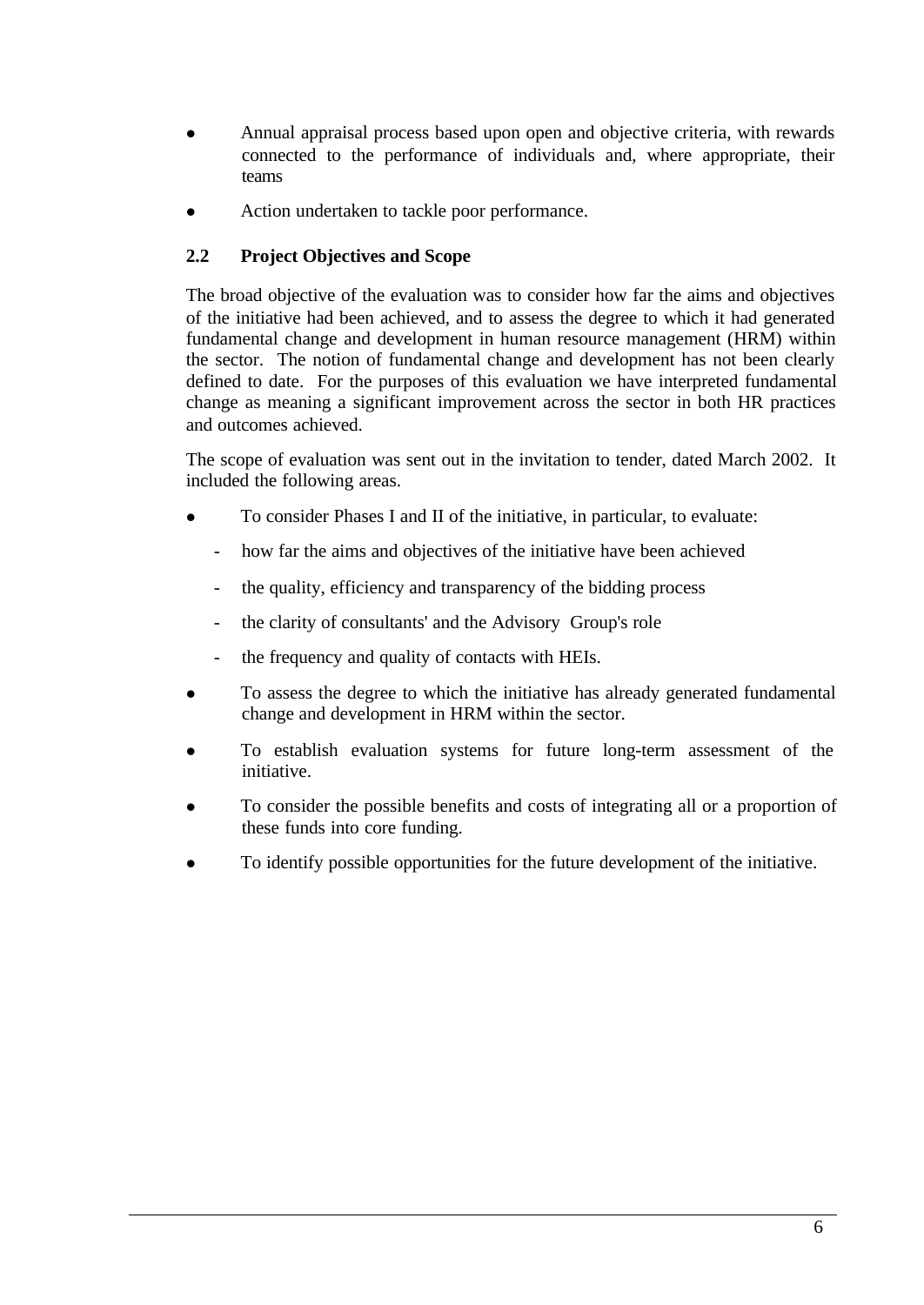# **3. SUBMISSION AND SUPPORTING PROCESSES**

# **3.1 Overview**

The submission and supporting processes were designed to provide a fair and transparent method for the allocation of additional funding amongst HEIs. Before this process was undertaken HEFCE had completed a consultation, inviting comment from relevant stakeholder groups and ensuring a wide and varied input.

The submission process invited HEIs to submit HR strategies, as either 'full' or 'emerging', in order to receive allocated funding. HEIs were given broad guidelines and expected to develop strategies tailored to their specific needs. HR strategies were to be received by 1 June 2001.

The Office for Public Management (OPM) was engaged to assist with the evaluation of submitted HR strategies. Additionally, HEFCE Regional Consultants were to play a role in the evaluation. Following the evaluation of strategies using a criteria framework developed between OPM and HEFCE, feedback was provided to HEIs through regional consultants.

Concurrently, HEFCE engaged OPM to compile a good practice guide on setting HR strategies (published as HEFCE 02/14). The guide was designed to assist HEIs to think strategically, facilitate the sharing of good practice, and provide case studies as well as practical guidance to institutions attempting to develop their HR strategies.

A number of regional seminars were facilitated by HEFCE. These seminars provided the opportunity for HEFCE project team members to present and answer questions, as well as for specific issues to be discussed. Regional seminars also provided the opportunity for networking between HR professionals from different HEIs.

Consultancy support was offered to HEIs following the evaluation of HR strategies. OPM was engaged to deliver these services following a competitive tender. The level of consultancy support offered to HEIs varied according to need. HEIs with less developed HR strategies were offered greater levels of support than those with more developed strategies.

At the time of writing (July 2002) HEFCE is undertaking the second round of evaluations and providing feedback to HEIs.

Where percentages are included in this report, this reflects the results of the web-based survey.

# **3.2 Submission and Feedback**

# *Strengths of Submission and Feedback*

The balance of evidence indicates that HR strategies were assessed robustly and that evaluation outcomes generally reflected the strengths and weaknesses of each of those strategies. This is reflected by the vast majority of HEIs (82%) either agreeing or strongly agreeing that the evaluation of the HR strategy was accurate.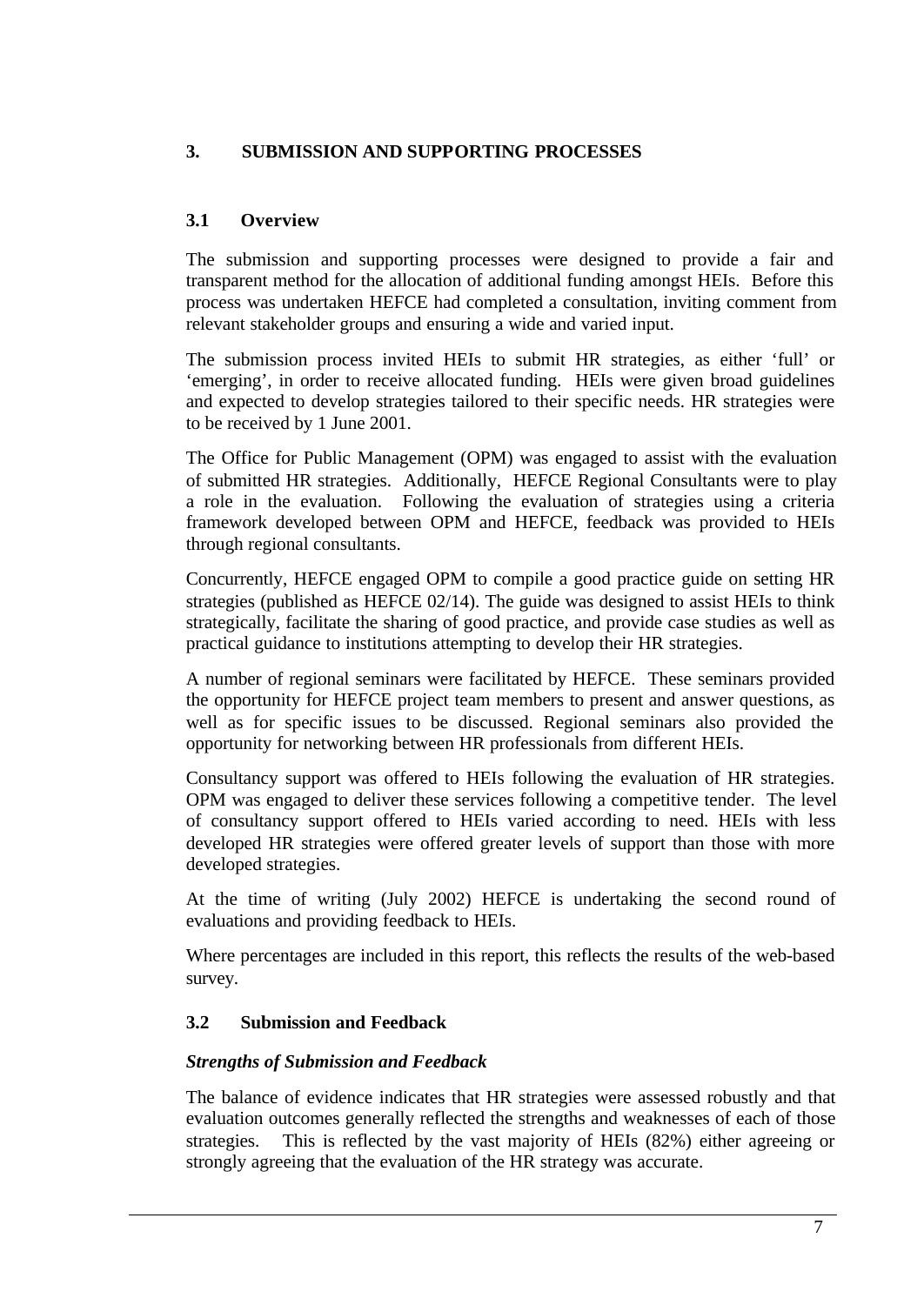The evaluation process was both transparent and widely understood by HEIs. Again, the vast majority (76%) of HEIs considered the evaluation process itself to be transparent and understood. However, interviews indicated that this was not always the case, with a few HEIs not having a good understanding of the criteria applied to evaluate strategies. A small number of the stakeholders interviewed felt that the funding process needed to be more transparent.

The six priority areas were considered by most to be broadly reflective of the HR priority issues within the sector. Several HR Directors interviewed explicitly commented that these matched the needs of their institution. A small number indicated that they had additional priority areas that were outside these six, such as improving HR technology.

#### *Weaknesses of Submission and Feedback*

Feedback from the initial evaluation of HR strategies was too generic and short to provide the level of guidance desired by many HEIs, particularly those evaluated as emerging. This is reflected in results set out in Figure 1, detailing the extent to which feedback and guidance following status decision (full or emerging) was relevant and useful. Although a majority thought that the feedback and guidance was relevant and useful, a third did not.

#### **Figure 1 Responses to Statement: 'Feedback and Guidance was Relevant and Useful'**



The structure of the wider project team included OPM consultants, HEFCE regional consultants and the HEFCE project manager and sponsor. An initial lack of understanding and clarity between the role of HEFCE regional consultants and OPM consultants in evaluating HR strategies led to some duplication and communication issues. Both internal HEFCE representatives and other stakeholders noted these initial problems. HEFCE has now clarified roles and will be providing greater feedback to HEIs for the second round of evaluations*.*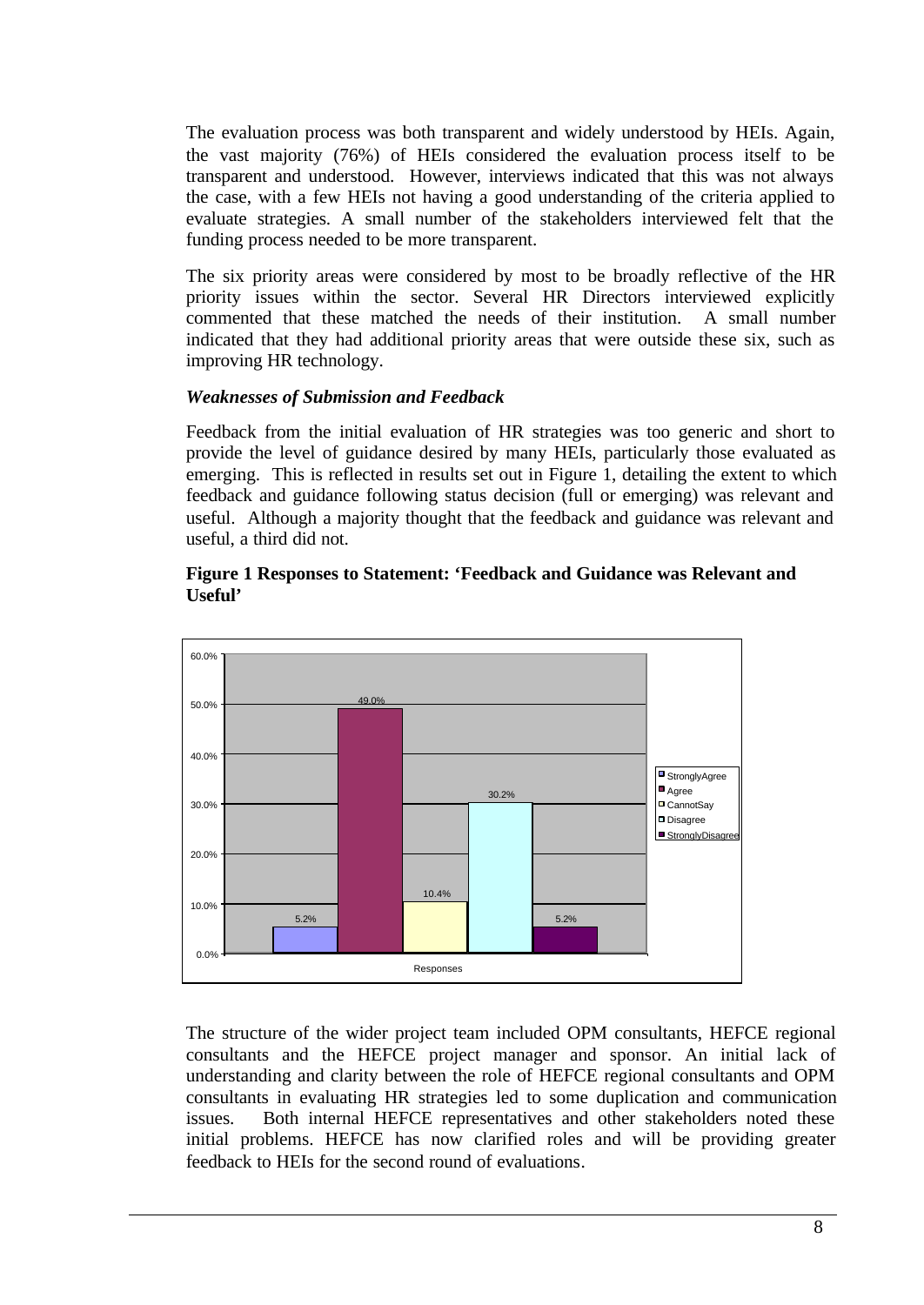A number of HEIs were unsure whether they were able to submit draft strategies to HEFCE prior to the deadline in order to obtain some guidance and feedback about their final submission. This process of seeking feedback was often undertaken through HEFCE regional consultants.

Many HEIs considered the length of time given to develop HR strategies to be very short. Several commented that HEFCE did not provide adequate notice about the process, despite considerable communications and consultation. During the evaluation, it emerged that the length of time required to develop HR strategies was often related to the sophistication of HR within those institutions at that time i.e. the less influential the HR function, the longer it took to produce the strategy. However, to accommodate this, HEFCE encouraged the submission of emerging strategies rather than delaying the initiative

#### **3.3 Consultancy Support and Advice**

#### *Strengths of Consultancy Support and Advice*

The availability of consultancy support was welcomed by HEIs. The assistance of OPM, specifically, has been well received. Feedback regarding OPM consultants' knowledge of the sector and HR strategy has, for the most part, been extremely positive. The vast majority of HEIs felt strongly that the role of OPM was easily understood (85%) and considered that OPM applied a comprehensive understanding of the HE sector (70%).

As part of the consultancy process HEIs consider that OPM has been able to effectively facilitate the transfer of knowledge to institutions. This is reflected in results set out in Figure 2.

#### **Figure 2 Response to Statement 'Consultants were able to Transfer Knowledge Effectively'**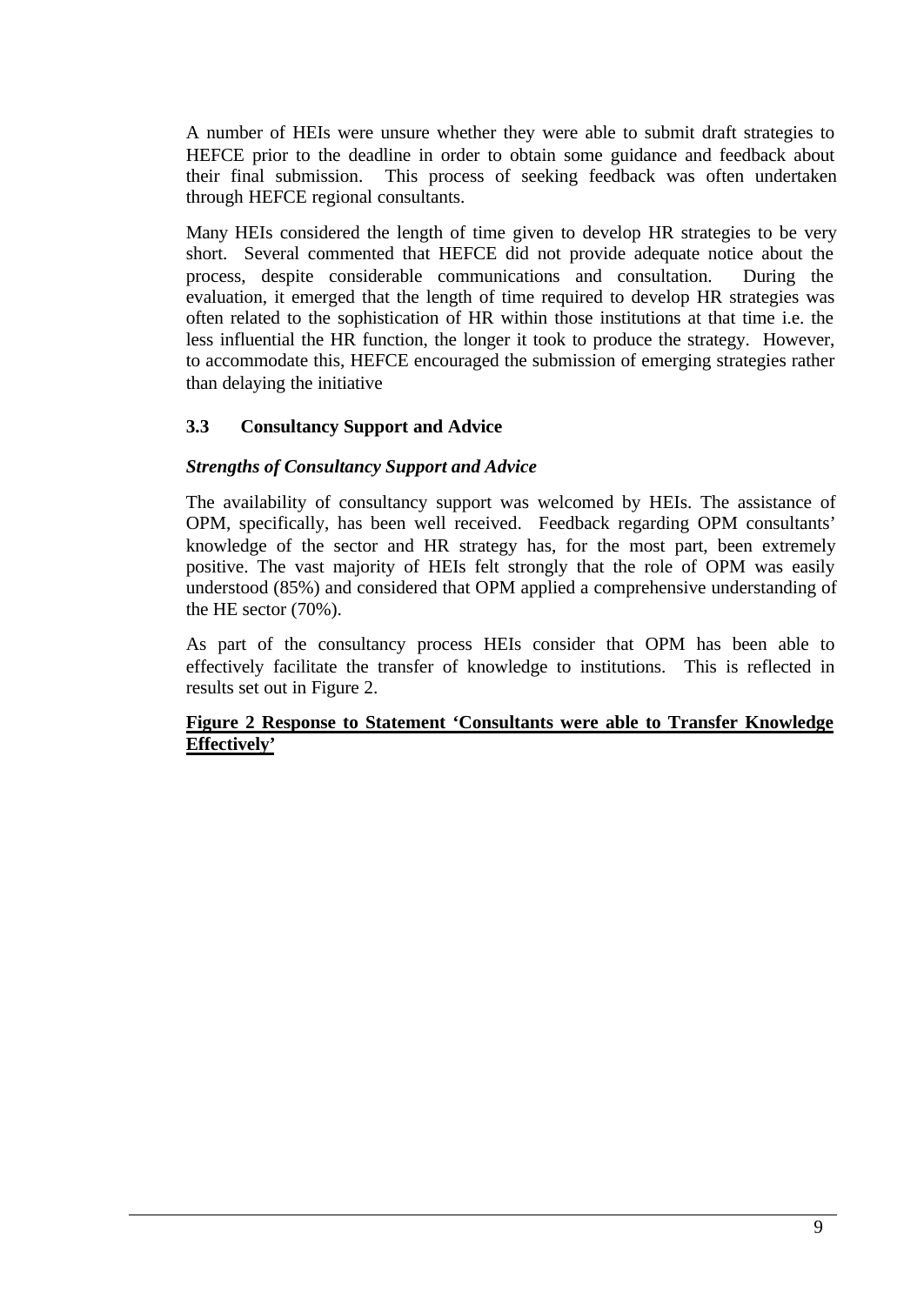

# *Weaknesses of Consultancy Support and Advice*

Due to resource constraints and the need to focus on HEIs with the greatest need, extensive consultancy support could not be offered to every institution. A significant number of HEIs commented that additional support would have been useful in developing and implementing their strategies further. A number of HEIs commented that the level of support they were offered was insufficient for consultants to fully understand the issues affecting their institution. To achieve a balanced view it must be remembered that OPM's budget allowed for an average of around three days per HEI, sufficient to provide guidance to each HEI to further develop their strategy, not to design solutions to their problems.

The timing of consultancy support was considered by many HEIs to be less than optimal. Interviews commonly revealed a desire for consultancy support prior to the submission process, and/or additional support during the first year of the project.

The provision of consultancy support while HEIs were developing HR strategies for submission in June 2001 would no doubt have assisted in ensuring HEIs met HEFCE requirements more completely. However, at the time HEFCE would have had little or no basis to provide differing levels of support and there was nothing to prevent institutions procuring their own consultancy support. Differing levels of support were subsequently offered based on whether an HEI's strategy was judged to be 'emerging' or 'full'.

A number of stakeholders commented on their unease with OPM both assisting HEFCE with the evaluation and providing consultancy support to HEIs; a slight ambiguity in their role. However, there is no evidence to suggest that this has influenced the take up of consultancy support. Some suggested that submission processes may benefit from the development of a comprehensive probity plan, aimed at proactively addressing these issues. However, OPM operated through a clear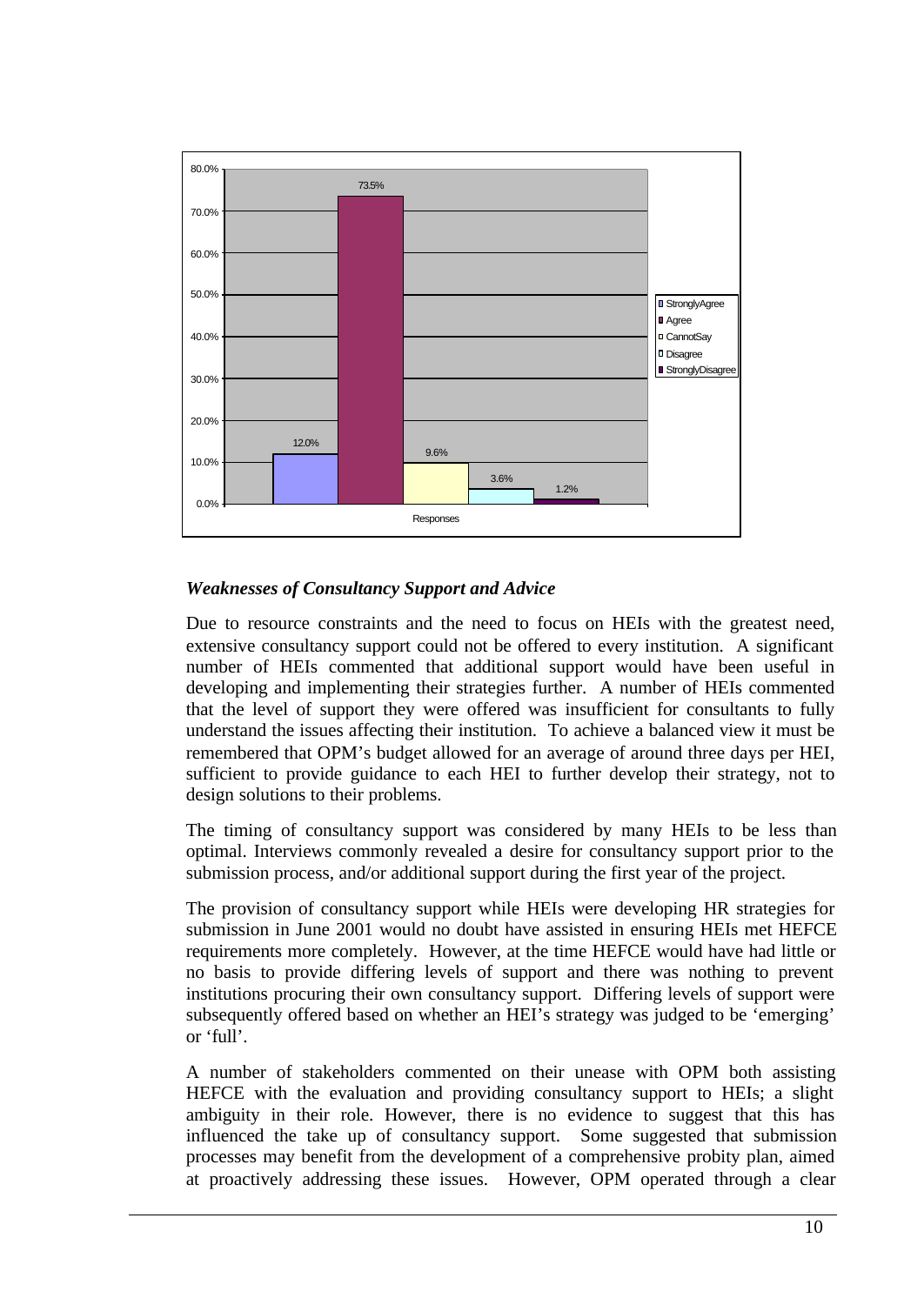contract to provide services, so the issue is more in stakeholder perception of the role of the consultancy.

# **3.4 Good Practice Guide**

## *Strengths of the Good Practice Guide*

Almost every HEI (90%) made some use of the good practice guide either prior to or following the submission of HR strategies. In addition, almost all HEIs stated that they found the guide relevant (95%), clear and easy to use (88%), and for the vast majority it provided practical guidance (84%). The document itself was clearly useful to a large proportion of HEIs.

A number of interviewees commented that the guide checklist provided in the appendices was a valuable tool.

#### *Weaknesses of the Good Practice Guide*

The timing of the guide did not fully assist HEIs in submitting strategies. This was true despite an earlier draft being available and posted on the HEFCE web-site. For many HEIs the timing of publication limited the extent to which they could usefully apply findings from the guide. There appears to have been some reluctance to apply results from the draft for fear that the results might change significantly in the final publication.

A number of HEIs raised queries as to why certain examples were used as good practice and not others. The guide notes that at the time of publication there were some areas where examples of good practice were difficult to find, particularly in areas such as evaluation and measurement. In practice, some HEIs were looking for best practice examples on most issues. Clearly, the number of best practice examples will increase as HRM improves across the sector.

The guide explicitly sought good practice from within the HE sector, although it did include examples from outside the sector. There is merit in any further documented or presented assistance to HEIs looking beyond HE and drawing upon wider public and private sector examples. This should assist in moving HRM in higher education beyond current levels.

# **3.5 Regional Seminars**

# *Strengths of Regional Seminars*

HR representatives and/or senior managers from almost every HEI (90%) attended at least one regional seminar during the strategy submission process. This indicates the popularity of seminars within the sector.

The purpose of seminars was to facilitate communication between HEFCE and HEIs, share examples and experiences, and to provide an opportunity for informal networking between HR professionals in the sector. This was well understood by those that attended (86%).

Presentation at regional seminars from HEFCE, particularly by the HEFCE's Director (Finance and Corporate Resources) were greatly valued, since he provided background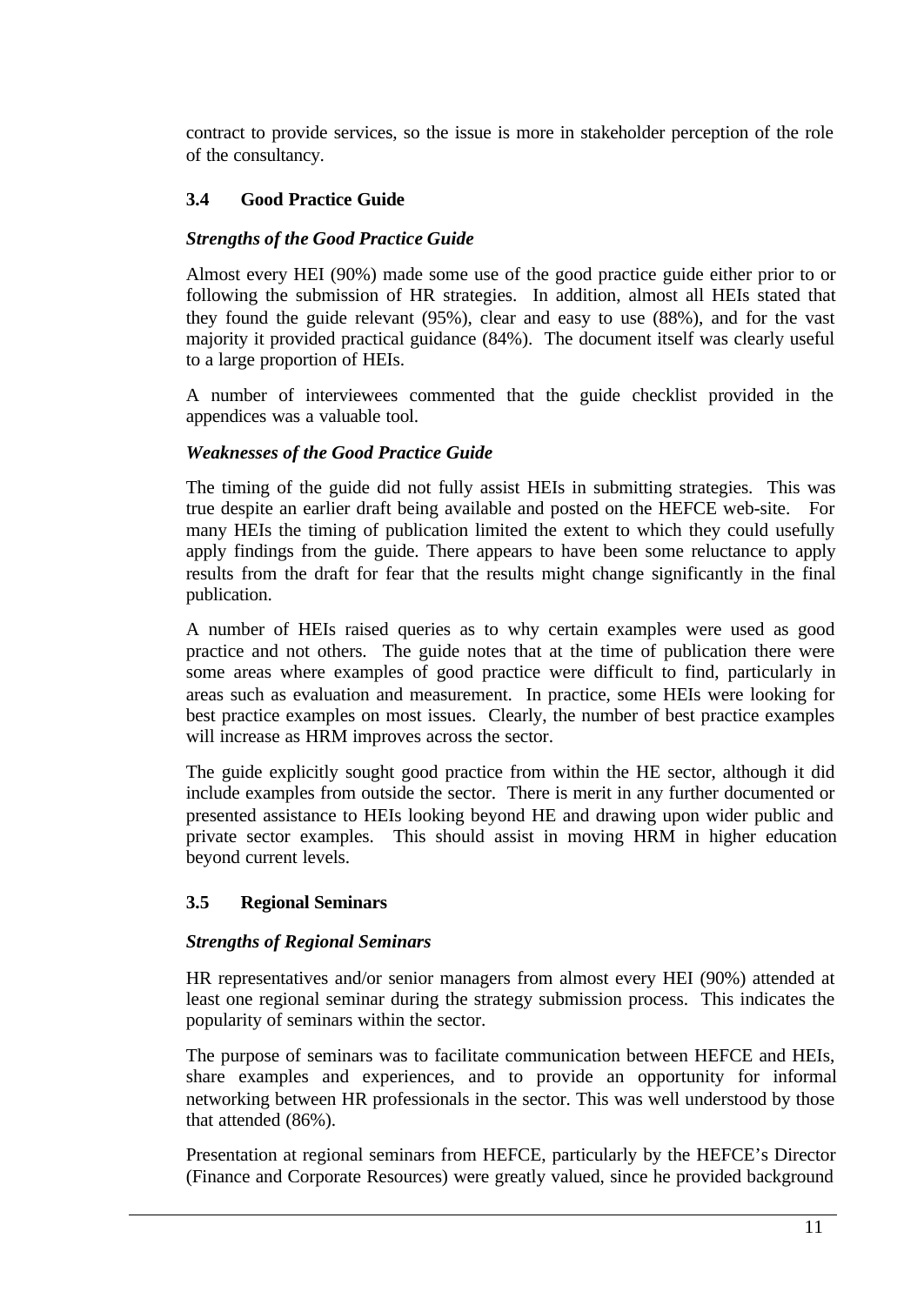information that helped HEIs to put the initiative into context. Case studies and real life examples were also viewed as being most useful.

Regional seminars were considered by the vast majority of attendees to be well organised (85%).

#### *Weaknesses of Regional Seminars*

Many attendees considered some aspects of regional seminars to be of less value. Presentations from OPM consultants were commonly viewed in this manner. Given the positive feedback to the consultancy support provided by OPM this may reflect the topics or presentation style of the consultants. Others also stated in interview that the performance of OPM at the seminars was less impressive than in one-on-one situations.

Although regional seminars provided a good opportunity for networking within the sector, the extent to which regional seminars assisted with problem resolution was mixed (see Figure 3).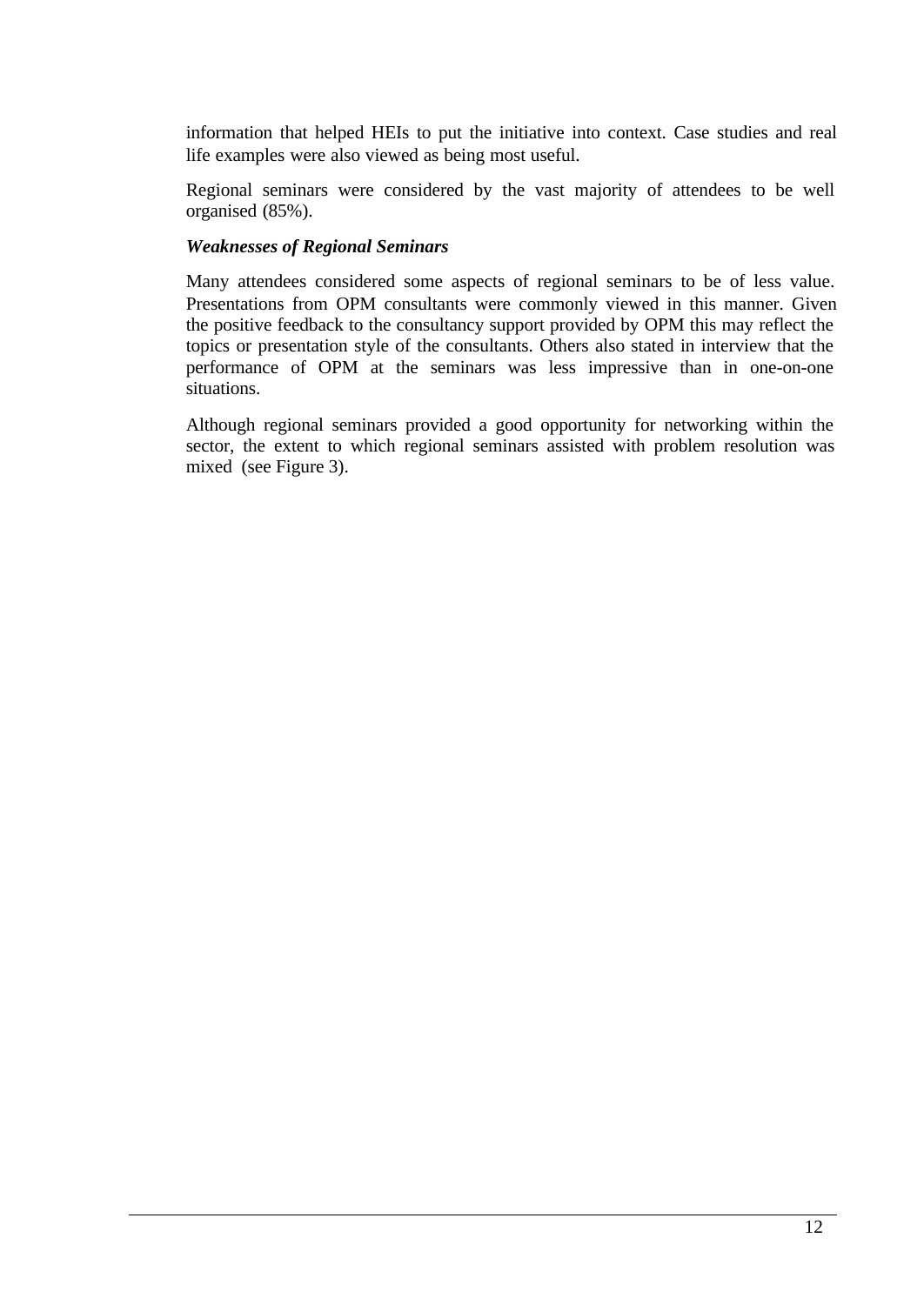# **Figure 3 Responses to Statement: 'Regional Seminars Helped to Resolve Problems'**



It should be noted that other support mechanisms, such as the consultancy advice, more readily lent themselves to the solving of problems.

Several HEIs raised points relating to the timing of regional seminars. A number expressed the view that there were not enough seminars in each region and too little choice of dates. In addition to this, HEIs felt that they may have been able to solve more problems relating to the HR strategy if they had taken place either earlier (prior to formulating strategies) or later (once strategies had been formulated) in the process.

# **3.6 Relationship between HEFCE and HEIs**

Throughout the evaluation process, HEIs noted that they perceived the relationship between themselves and HEFCE to have been strengthened through this initiative. In particular, the scope of the HEFCE/HEI relationship has widened to include HR, where previously the relationship focused on other areas such as finance and governance. Despite this strengthening of relationships across the sector there are a number of examples of HEIs that were slightly confused about the role of advisers {??}and OPM in the submission process. For instance, some felt that their strategy had been evaluated twice, once by an adviser [??} and once by OPM.

This confusion has hopefully now been resolved. OPM ran a workshop with HEFCE regional consultants prior to the latest round of strategy submissions and this has resolved many of the misunderstandings over role.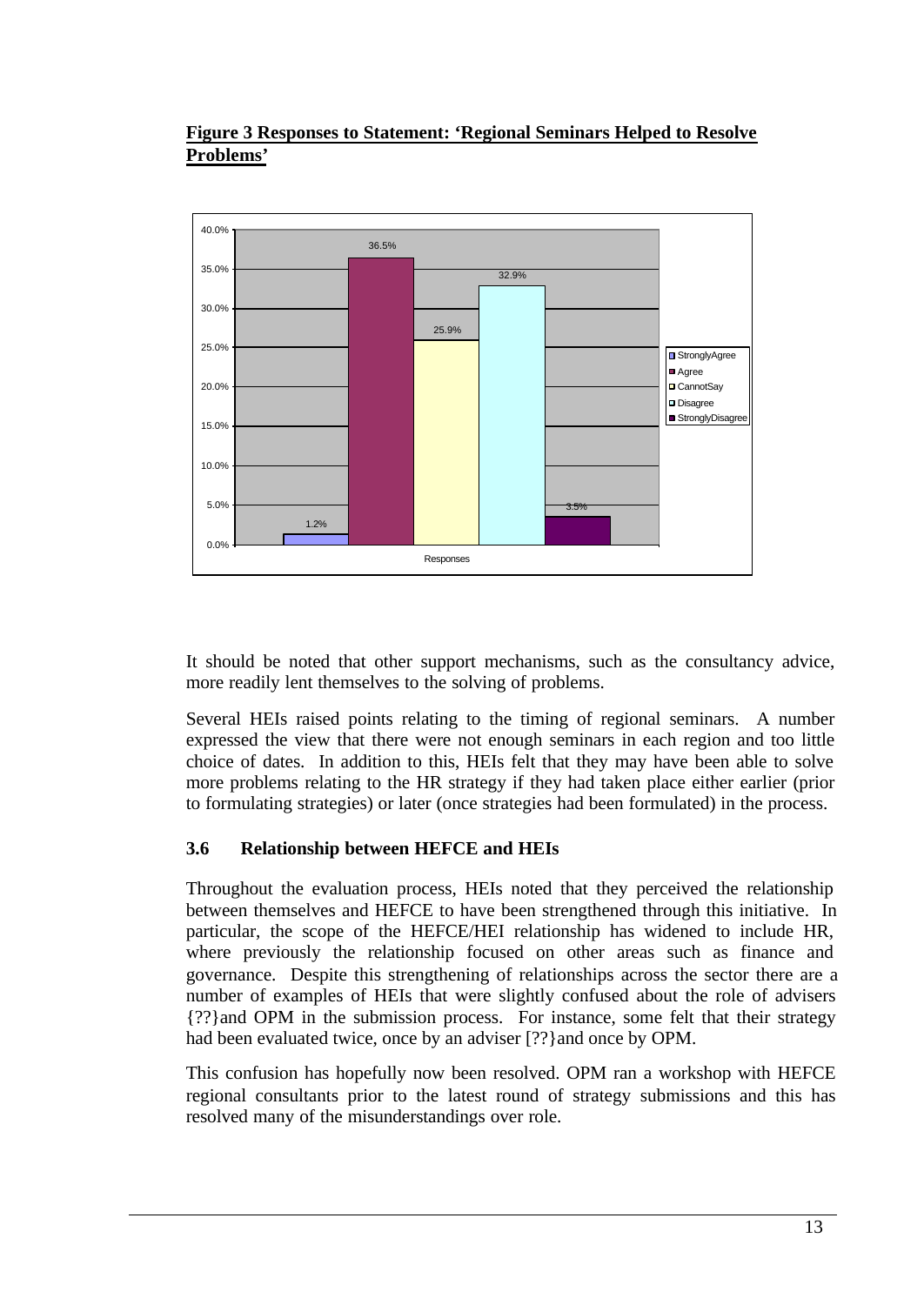# **3.7 Conclusions**

From this analysis, we can conclude that each element of the supporting infrastructure was both valid and useful. In particular, the programme of regional seminars should continue and there are relevant plans in place. HEIs have built and can build further on the networking engendered by the seminars to form a network for problem sharing and solving. The good practice guide can be developed further and populated with excellent practical examples, many of them described through this project. The development of an interactive benchmarking tool will help this learning process.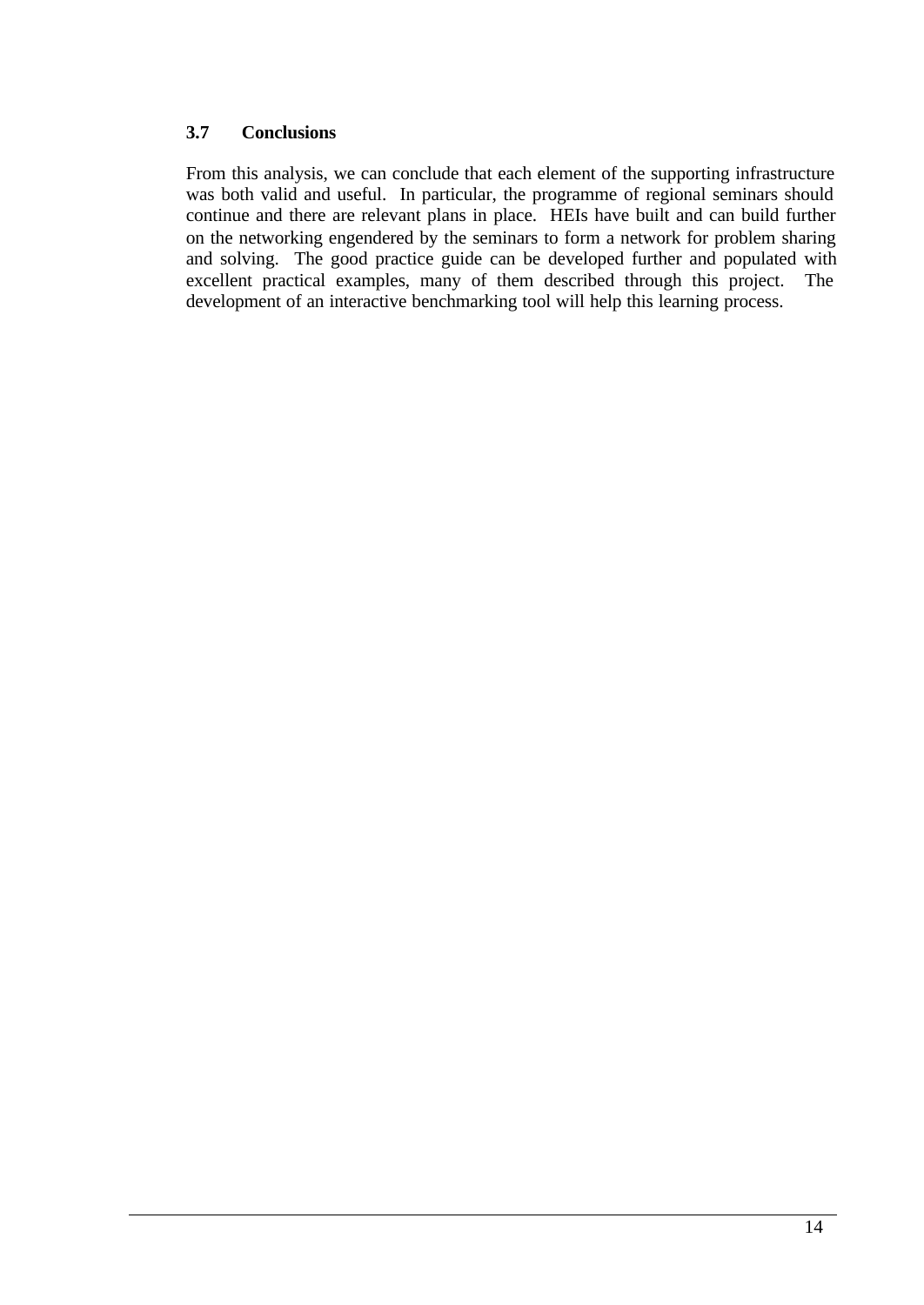# **4. HR INITIATIVES AND DEVELOPMENTS IN THE SECTOR**

# **4.1 Overview**

This section of the report details the HR initiatives and developments that have been commonly implemented by HEIs over the past 12 months. Many of these initiatives would not have been undertaken by HEIs if additional funding had not been made available.

The HR initiatives undertaken by HEIs have tended to focus upon the first three priority areas. This is not surprising given HEFCE guidance on the submission of HR strategies as emerging.

# **4.2 Recruitment and Retention**

#### *Overview*

Pay levels are clearly a significant factor affecting HEIs' ability to recruit and retain staff. Consequently many HEIs have used the funding to assist in addressing payrelated issues. However, salary adjustments in the form of market-related premiums are not the only approach used to recruit and retain. Other financial and non-financial incentives are also used.

#### *Financial Incentives*

To attract candidates to 'institution-critical' positions, many HEIs have introduced market-related pay supplements. Our research indicates that these supplements commonly focus upon academic and professional staff groups that are either in high demand internationally or with the private sector. Posts included IT, engineering, psychology and business orientated lecturing roles as well as internal IT and finance positions.

Some HEIs have looked at financial incentives beyond salary. Relocation packages were viewed as a key element in attracting staff to some areas.

*In one particular case study, HEI had provided relocation assistance to approximately 30 academic and professional staff members in the past year.*

In addition a number of HEIs following pay benchmarking have introduced marketrelated supplements - to attract and retain key talent.

*One HEI has assessed retention difficulties in key areas, for example IT support. In the past 9 months only 1 of the 40 internal IT staff members has left the institution This was due to a combination of additional market-related pay adjustments and changes within the wider economy.*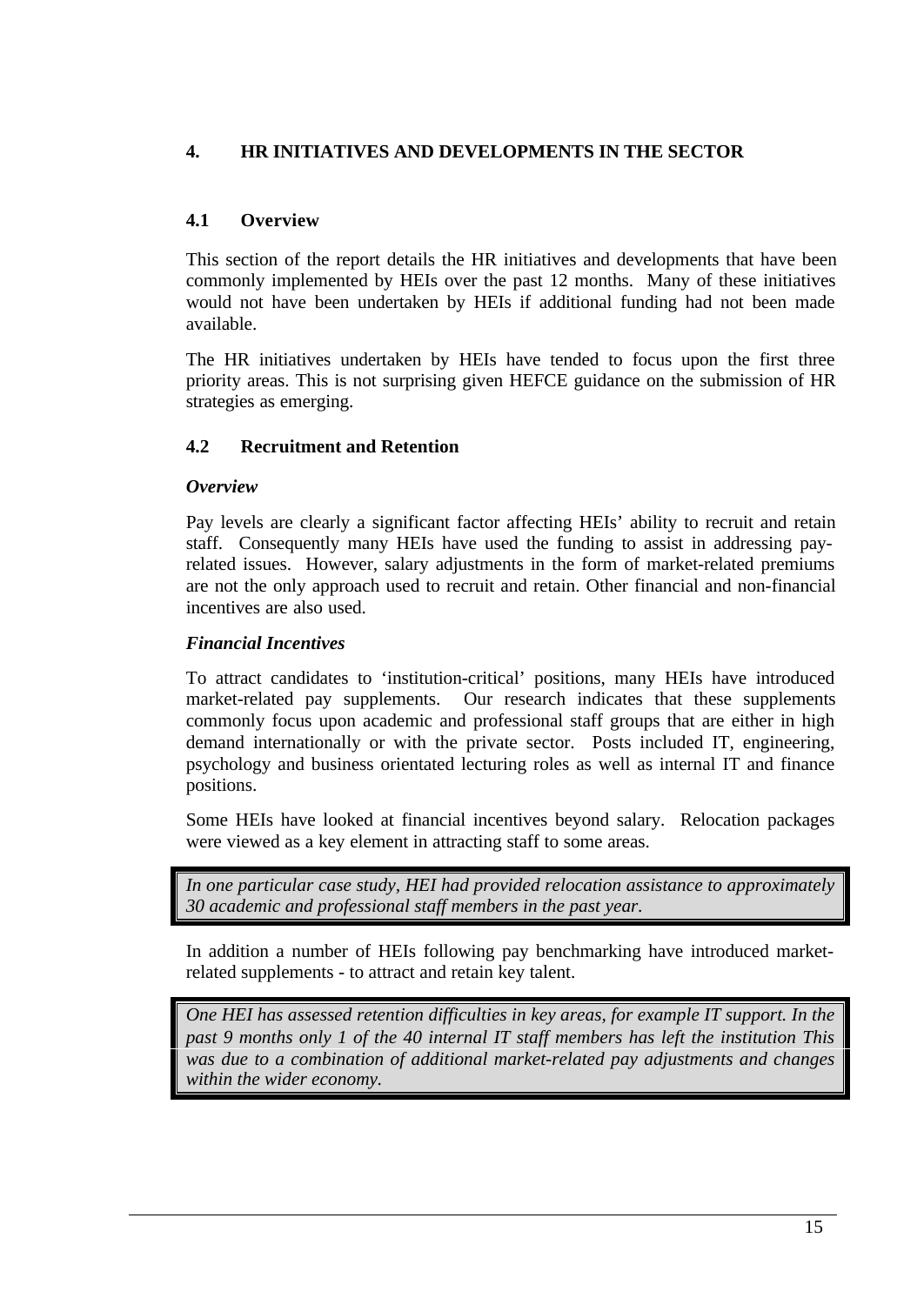## *Non-financial Incentives*

Flexible working practices are being used to attract employees by several case study HEIs, as well as being noted by several survey respondents. Flexible practices included those related to working hours, job sharing and part-time roles. Staff in several HEIs, including representatives from outside the HR department, commented that this was having positive effect on the quality of candidates they were able to attract in some areas.

Numerous HEIs have revised, widened or developed induction and mentoring schemes that aimed to assist with retaining employees, as well as facilitating training and development.

*One case study institution has further developed its Employee Assistance Programme to include both counselling and mediation. 196 people in the institution used the programme in the last year. This system is being evaluated by members of the institution's psychology department to ensure its effectiveness.*

#### *Enabling the Recruitment Process*

Evidence from a number of HEIs indicated greater use of the Internet to post job advertisements. Some institutions had extended this so that candidates could apply for jobs directly over the internet. This has helped streamline recruitment processes and reduce the HR resources required for basic administration.

Many HEIs had appointed recruitment officers to help focus efforts on specific recruitment needs and issues. This enabled HR resources to focus on other activities.

# *Exit Interview Data from Leavers*

A common strategy for the majority of case study HEIs related to the use of exit interview data to gain a better understanding of the reasons for staff leaving the institution. One case study HEI had allocated HEFCE funding to recruit an additional HR project analyst specifically for this role.

# **4.3 Staff Development and Training**

#### *Overview*

Staff development initiatives tended to be focused on specific training programmes, as opposed to developing strategic plans. These programmes were often in support of other HR initiatives. There was little evidence of radical changes to the ways in which training was delivered.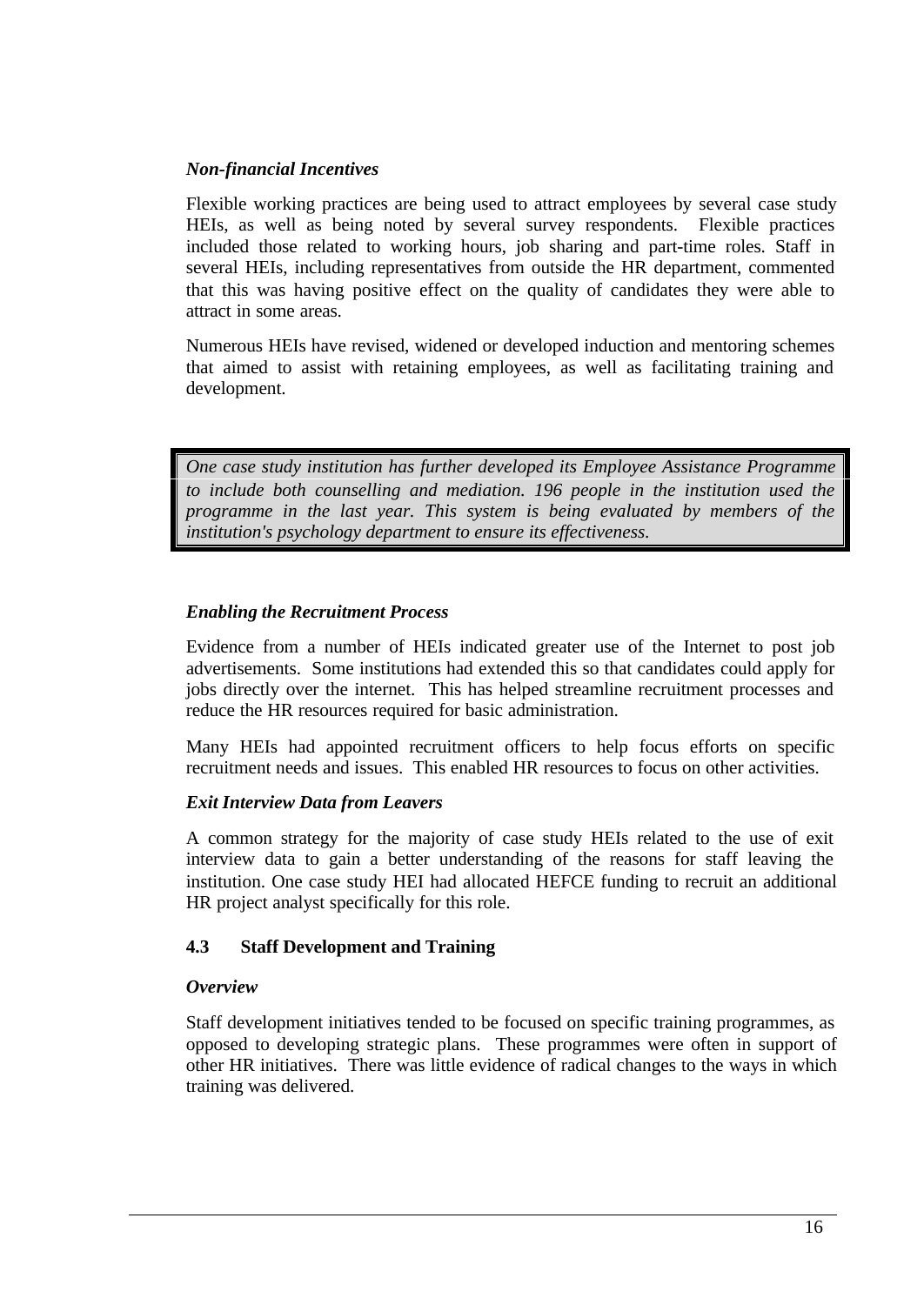# *Development Initiatives*

Management development was commonly identified as a requirement, with relatively few HEIs having introduced comprehensive management development programmes for academic and non-academic leaders. Others felt it was a good idea but had not yet formulated plans.

*A small number of case study HEIs had planned and were beginning implementation of institution-wide development programmes, e.g. leadership skills of senior management.*

Specific staff training programmes used by HEIs varied considerably. Common examples included diversity, IT, HR and supervisory skills training. The identification of training needs typically was ad hoc, although some evidence of links to performance management practices was evident.

# *Training and Development Resources*

Recruiting someone specifically to design and deliver training and development, or increasing the current training and development resources, had enabled some HEIs to provide a greater focus on training and development needs. For many HEIs this was closely aligned to learning and development strategies and or Investor –In –People (IiP) programmes. Some HEIs have been re-awarded IiP, others have regained it, and one is being audited every 18 months rather than three years to ensure that it is keeping on track.

Evidence of e-learning or mixed media learning was scarce, although a number of HEIs had planned initiatives in years two and three of funding. Few survey respondents noted e-learning as a strategic development.

*One case study HEI is currently evaluating its pilot e-learning initiative with a plan to roll this out to all staff.*

# *Equal Opportunities*

# *Overview*

Almost every institution acknowledged a need to increase the diversity of staff across the sector. There are clear statutory requirements in this area that need to be met. For most HEIs, the starting point was to develop a clear understanding of their current status. Typically this has involved improving the quality of the information and reporting systems. Initiatives to increase diversity varied, but those that had sought external help to conduct a diversity audit commonly reported that they now had a clear view of the priorities for this area.

# *Equality Audits*

A number of HEIs have enlisted the assistance of the Equality Challenge Unit to conduct equality audits. Specific feedback on this service was that it enabled the HEIs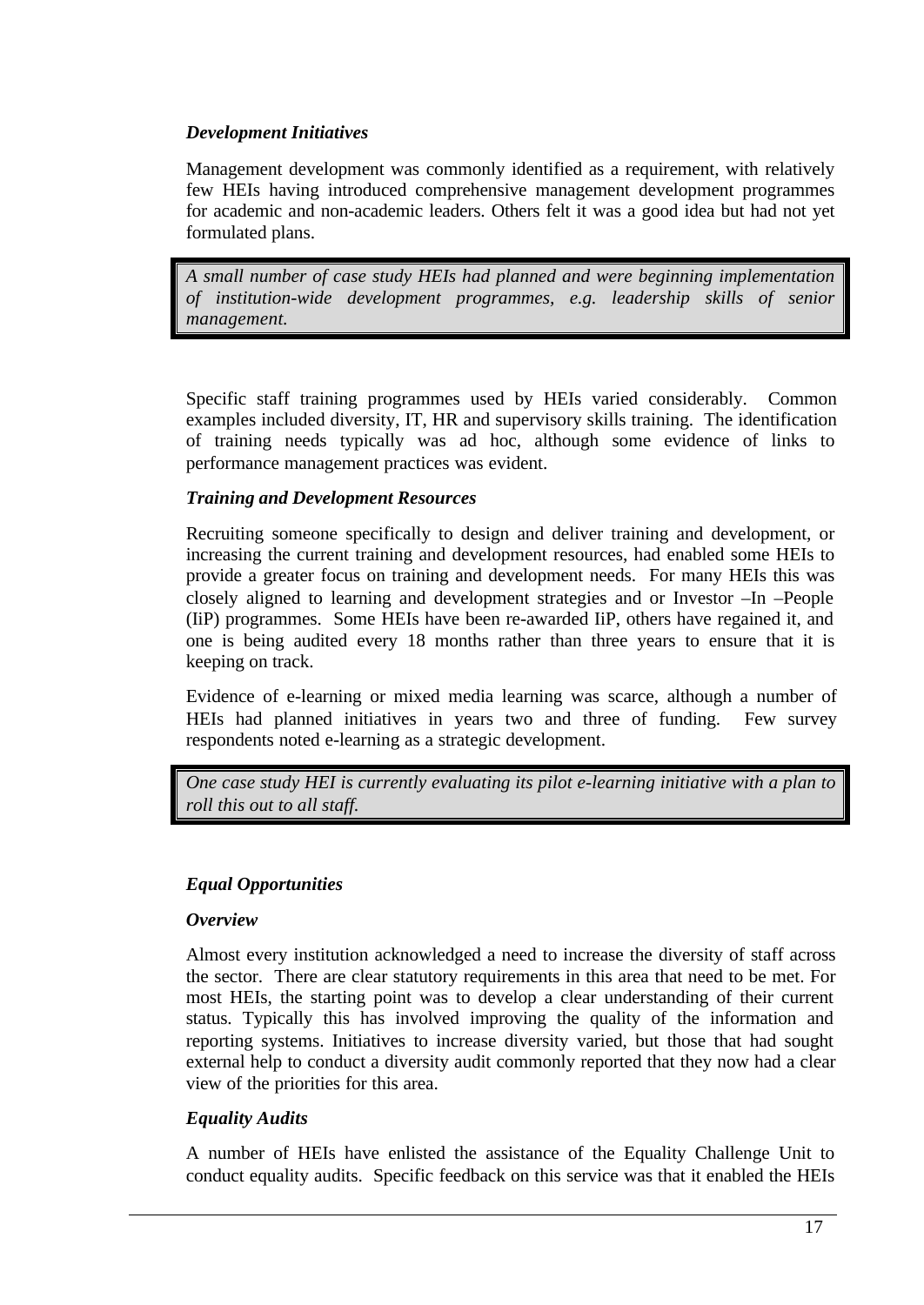to gain a clearer understanding of how they compared in terms of diversity within the sector. It has also given them clear diversity goals as well as highlighting areas of weakness. Several case study HEIs had conducted their own internal equality audit and action planned accordingly.

#### *Employee Data*

Many HEIs had undertaken data collection exercises on the gender and ethnicity of their staff. A number had extended this exercise to include staff disability statistics, although this was often viewed as an extremely difficult exercise.

*An example is provided by one case study HEI that had reduced the percentage of staff classified as 'unknown ethnic origin' from 17% to 8%. Another had reduced this 'unknown' classification to below 10%, where previously it was above 30% in some areas*.

An increasing use of technology was evident, with a number of HEIs reporting that they had recently implemented a new HR Information System or that they planned to do so in the future. A number of benefits were reported, with more accurate staff data and better reporting functionality being key. This additional functionality provides HEIs with a far greater understanding of their staff make-up, and also provides the ability to track changes in demographics over a sustained period.

#### *Job Evaluation*

In order to ensure a defensible position against equal pay claims, a number of HEIs have continued their introduction of job evaluation systems. Others are looking at the Hay system rather than HERA (Higher Education Role Analysis, a computer-based system). However, many HEIs are awaiting the outcome from national negotiations on HERA before undertaking implementation. There are potential issues here. The views of key stakeholders vary, particularly amongst the unions: from 'HERA has come a long way in its development and might be appropriate' to 'we are not keen on the methodology at all'. An intermediate response recognises the requirement to implement a system of some kind. And whether HEIs choose HERA or Hay, there needs to be the facility to compare results from the two systems.

# *Diversity Initiatives*

Diversity related initiatives were many and varied. Examples include EO seminars and training sessions, the establishment of diversity committees, extension of childcare facilities, and the increased use of flexible working practices. Almost every case study HEI was undertaking some form of initiative in this area. A number of HEIs had recruited Equal Opportunities Officers to increase their depth of knowledge and ability to act in this area.

# **4.4 Review of Staff Needs**

#### *Overview*

Much of the focus on this priority was on identifying areas that were over-resourced. This reflects the budgetary pressures faced by individual departments within HEIs. There was far less emphasis on identifying areas that required additional resourcing, other than within the HR function itself. A lack of integration between support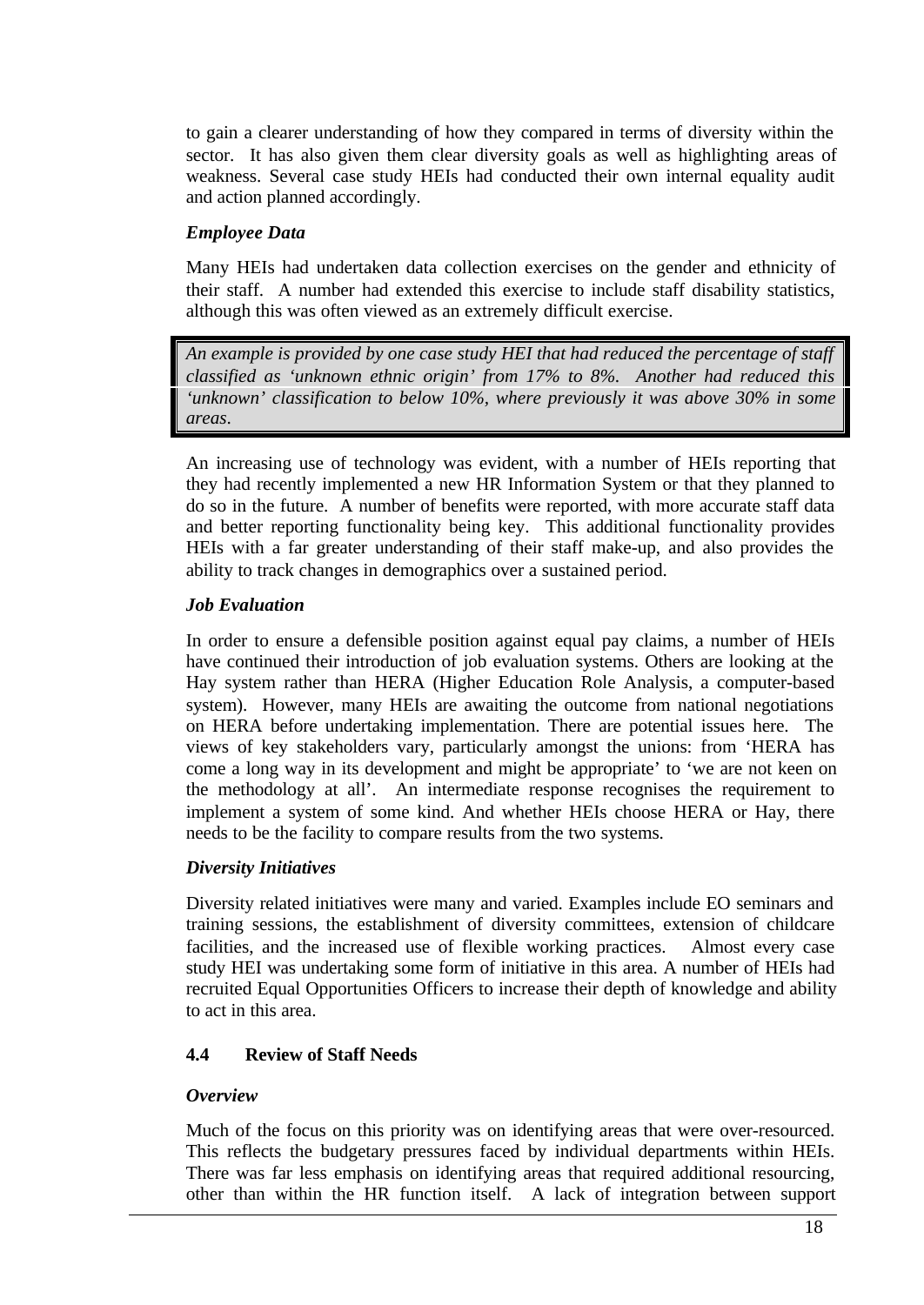functions (especially HR) and the academic side means that to understand the staffing needs, many HR departments are focusing on fostering better working relationships and working more closely with academic staff.

A number of HR functions are now far more central to the planning process.

*One HEI has restructured around a balanced scorecard approach, with the organisation now focusing on finance, its products (courses etc), its customers (students and other stakeholders) and people (its employees). The four direct reports to the Vice Chancellor represent each of the four streams. The HR Director, as a result, has a central role in the strategic planning process.*

#### *Organisational Reviews*

Several case study HEIs had conducted organisation and/or efficiency reviews, specifically aimed at identifying future staffing needs. In one HEI, such a review had resulted in an organisation being restructured into a smaller number of larger departments. Another had used a similar exercise to identify areas of over and under resourcing.

#### *Headcount Reductions*

Voluntary redundancy and early retirement programmes were both used by several case study HEIs and were noted by a number of survey respondents as mechanisms to reduce headcounts where over-staffing had been identified. Several HEIs planned or were in the later stages of similar such staff reviews. HEFCE funding had enabled this to happen at a number of HEIs.

# *Staff Retraining*

Many HEIs were proactive in switching resources from less popular to more popular subject areas. In some HEIs this has required radical staff retraining. Some HEIs offered voluntary retraining programmes, while others have been stronger in promoting new skill development.

# **4.5 Annual Performance Reviews**

#### *Overview*

Many HEIs had developed performance management systems prior to HEFCE funding. However in many cases these systems were not robust or did not apply to all staff groups. The majority of case study HEIs had performance review processes in place, but many of these have been reviewed, revised and or extended to include a large proportion of all staff groups. A lack of information or robust measurement criteria has meant that poor performance has typically been less well managed.

# *Individual Objectives*

Commonly HEIs had reviewed and revised appraisal documentation and performance management processes in an attempt to be clearer, to contain more robust measures, and to be more aligned to organisational needs. A small number of HEIs have sought to link individual measures more closely with those of the HEI.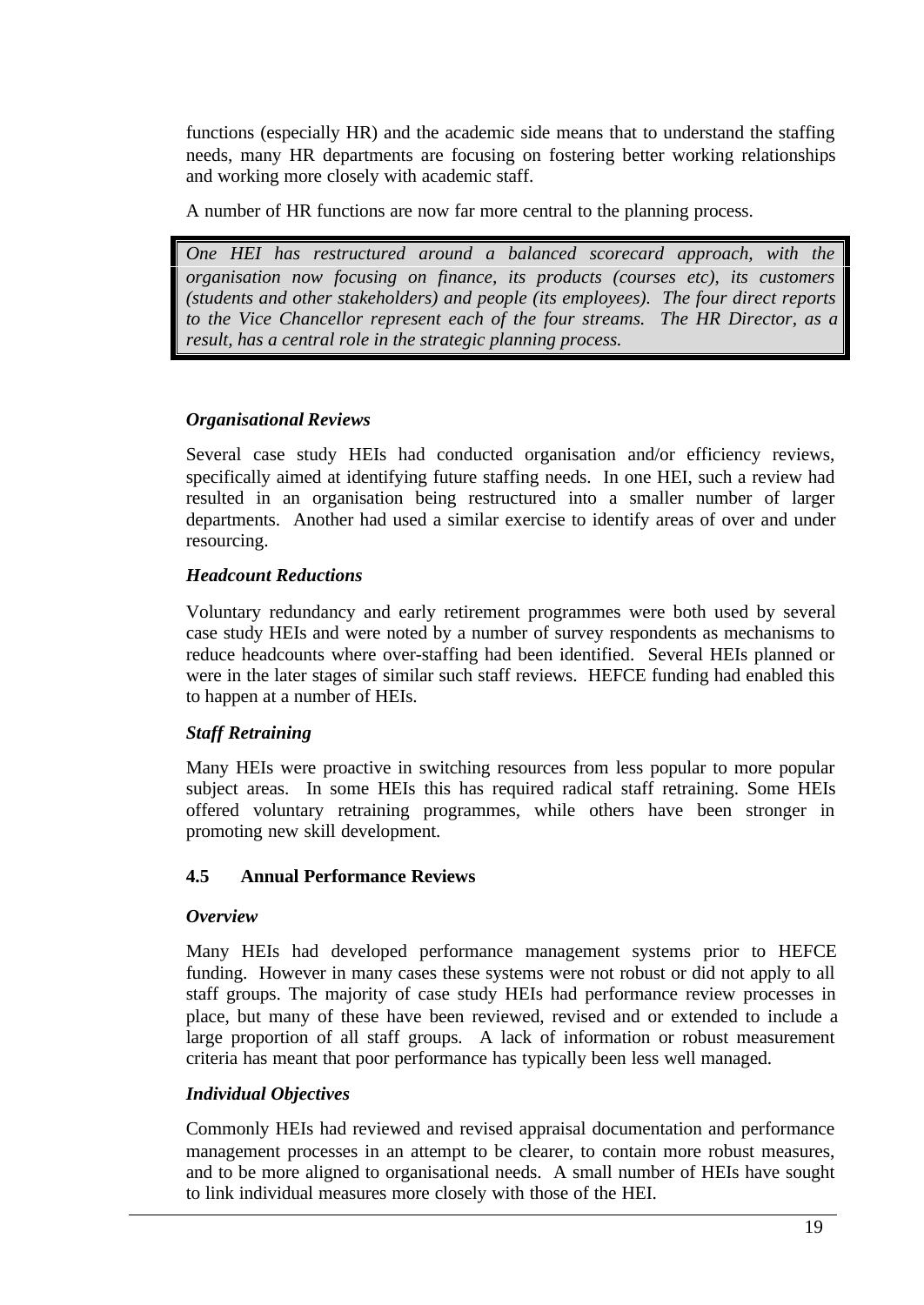*One case study HEI has implemented a balanced scorecard approach to help structure individual targets*. *This is particularly innovative within the sector and demonstrates an infusion of typically private sector initiatives into HE.*

# *Performance Management Tools*

The use of balanced scorecard tools demonstrates the increasing sophistication of some HEI performance management practices. However, a number of HEIs appeared to lack a clear vision and understanding of how performance management tools could best support improved individual and organisational performance. Common tools and techniques were either not being fully used or being inappropriately applied. For instance, one institution had introduced a competency framework, but then made the use of it voluntary. Competency frameworks work most effectively when they are central to development and performance management activity. Partial use undermines their effectiveness.

# **4.6 Managing Poor Performance**

For many HEIs a lack of performance information and robust measurement criteria has meant that poor performance has typically not been well managed. As such, the only evidence we have of HR initiatives to address the management of poor performance was in the form of revised performance management systems. Rather than put in place systems to tackle poor performance specifically, HEIs have improved their performance management systems as a whole and, through this, expected to identify and manage individual performance issues.

# **4.7 Conclusions**

The majority of initiatives implemented can be found in the first three priority areas, as might be expected. There are many concrete examples, particularly linked to recruitment, development and equal opportunities. To a certain extent, progress on job evaluation has been held up by the development of HERA.

HEIs have tended to wrap up tackling poor performance with developing effective performance management systems. The clearest indication of HR playing a more central role in the operation of HEIs at a business level is through the priority area of staffing needs. Many HR functions are now fundamentally involved in the resource planning process and are therefore able to influence the other areas of HR priority more effectively.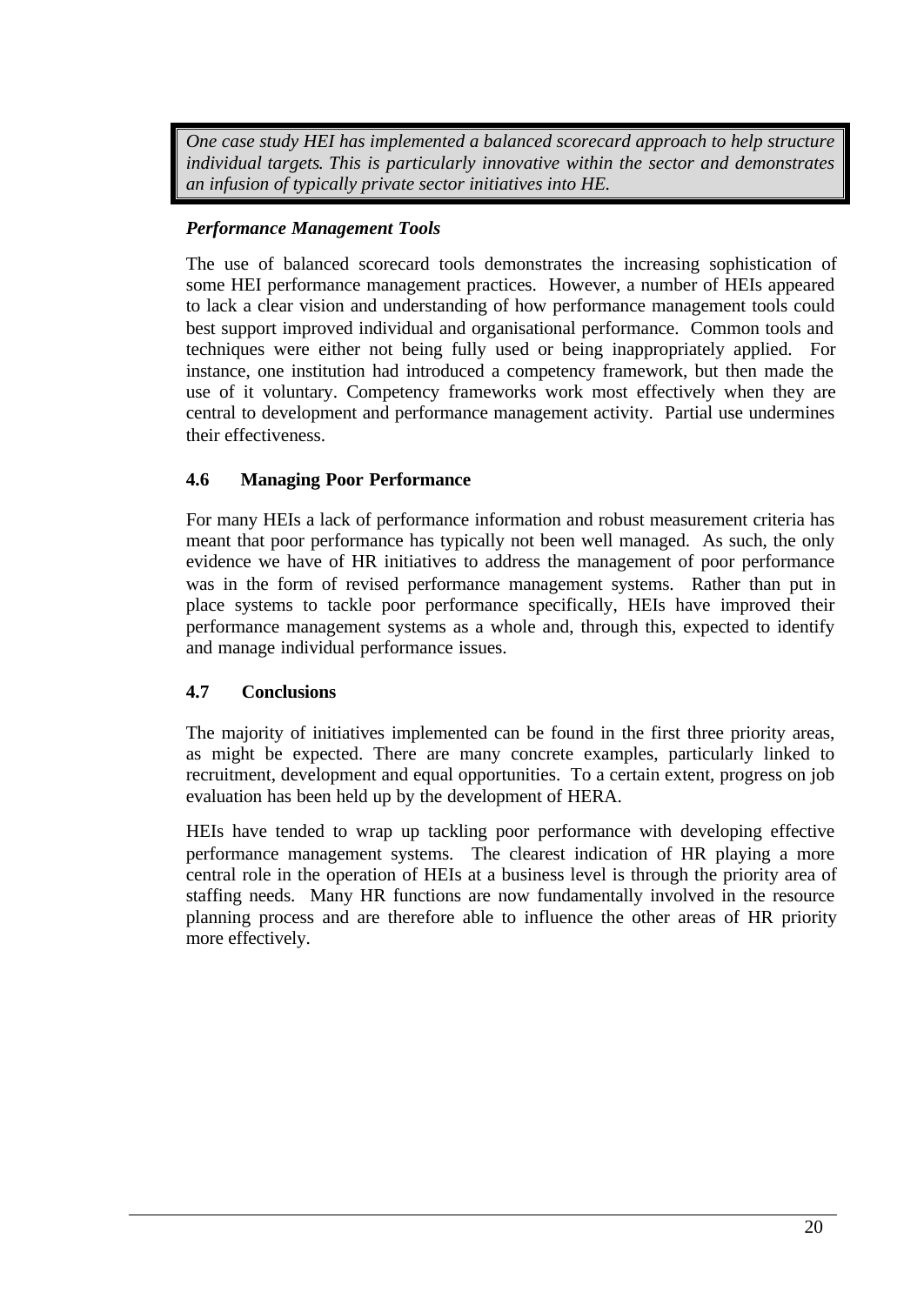# **5. OUTCOMES AND RESULTS**

# **5.1 Overview**

This section of the report details the outcomes and results that have been achieved by HEIs following HEFCE funding and the implementation of HR strategies. The outcomes and results relate directly to the HR activities of institutions undertaken over the past 12 months following HEFCE funding.

The web-based survey asked respondents to indicate whether initiatives had been implemented and whether they were considered a success in the eyes of the respondent. The results are indicated below.

| Priority Area            | Recruitment<br>and Retention | Staff<br>Development | Equal Opps and<br><b>Job Evaluation</b> | <b>Staff Needs</b> | Performance<br><b>Reviews</b> | Poor<br>Performance |
|--------------------------|------------------------------|----------------------|-----------------------------------------|--------------------|-------------------------------|---------------------|
| Introduced               | 76%                          | 75%                  | 75%                                     | 56%                | 48%                           | 43%                 |
| Considered<br>Successful | 87%                          | 97%                  | 77%                                     | 81%                | 87%                           | 68%                 |

**Table 1. Outcomes of Initiatives (Survey Results)**

While it is extremely early in the process to evaluate outcomes from strategic initiatives, a number of early examples of progress were highlighted during the course of this evaluation.

# **5.2 Level 1: Reactions**

Prior to HEFCE funding, few HEIs had a central document setting out their HR strategy. HR programmes and initiatives were commonly set out in business, faculty, or training and development plans. This initiative has forced HEIs to compile a focused document of strategic HR intent.

For many HEIs, HEFCE funding has allowed them to speed up the implementation of planned HR programmes and initiatives. For others the development of HR strategy and planning has become more significant. The visibility of HR and its perceived importance has been raised within many institutions. Stakeholders outside the HR departments of HEIs commonly and consistently communicated to the evaluation team that HR across the sector has received a significant increase in profile as a result of this initiative. Our own observations confirm this development.

Funding has allowed the HR departments of many HEIs to focus more on HR strategy than on transactional and administrative activities. For a significant number of HEIs it has allowed their HR department to focus on strategic issues and concerns for the first time, as additional resources or methods have been used to support transactional activities.

In this first year of funding a significant component of expenditure has been allocated to the development HR infrastructure, including technology implementation and specialist support on job evaluation and diversity. The previous section of the report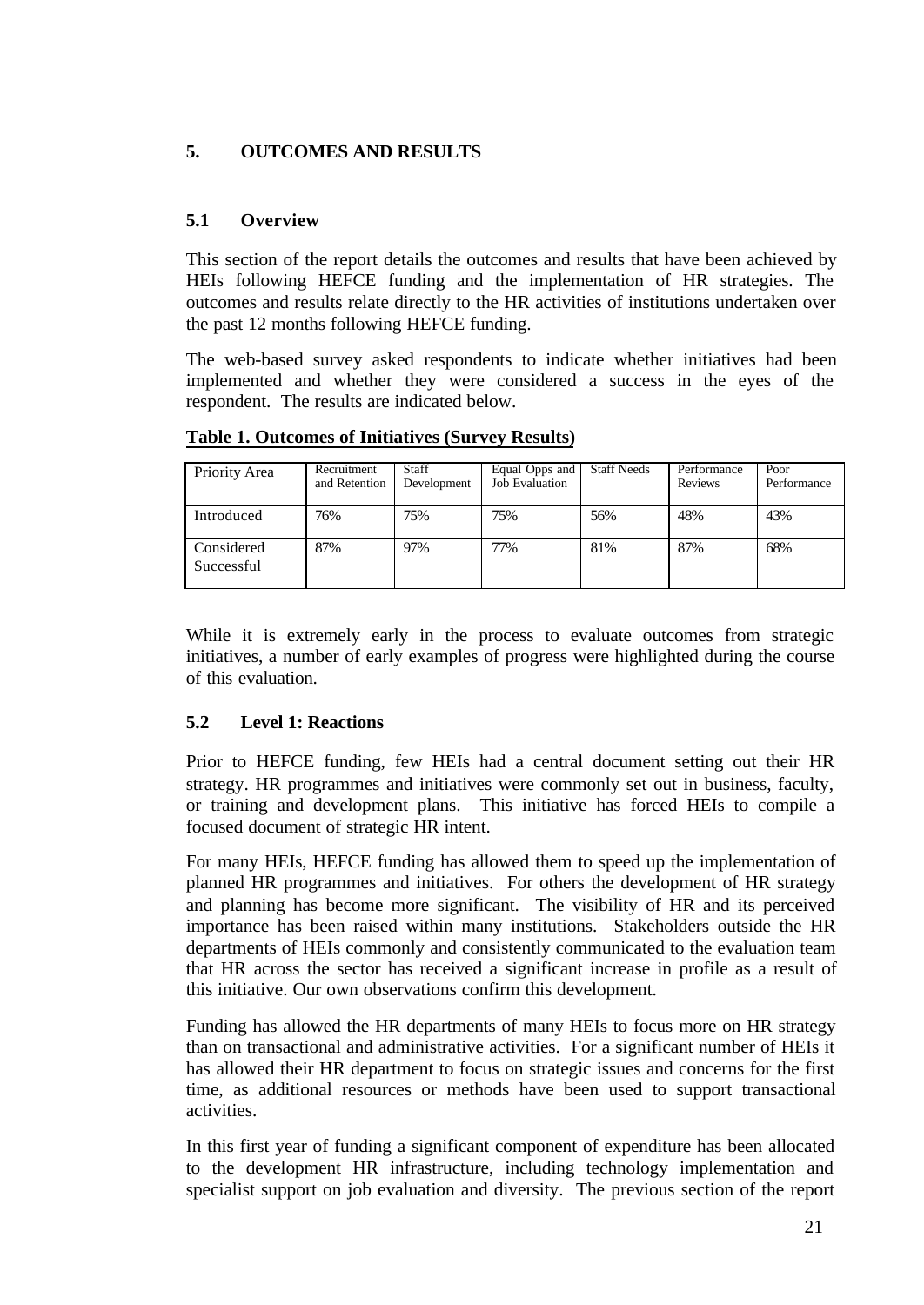detailed examples such as the recruitment of HR resources and software developments. The development of this infrastructure in year one is a necessary part of developing HRM within the sector for the long term.

Despite feedback that the six priority areas were generally reflective of the HR needs of HEIs, there is evidence that some HR strategies have been forced into the six priority areas. A small number of HEIs commented that some of their HR initiatives were outside these areas. A common theme is the priority given to HR systems implementation, which helps improve HRM efficiency and provides the data to measure progress.

# **5.3 Level 2: Learning**

Evidence indicates that this initiative has significantly increased the HE sector's awareness and, to a lesser degree, understanding of HRM. This has been reported from multiple stakeholder groups both within and outside HEIs. Within HEIs, increased understanding has been most prevalent at senior levels. This was a view commonly expressed from Vice-Chancellors and Principals. There is little evidence to suggest this understanding is being widely developed at less senior institutional levels.

Many Vice Chancellors and Registrars were thrust into the role of HR strategy authors, as there was no-one with sufficient experience within their HR functions able to draft the strategy. The understanding of other senior line mangers has been raised by the involvement of HR professionals, who became central to the acquisition of significant funds.

There are also examples of departmental heads being involved in more rigorous HR planning activities, such as formally bidding for that part of the funding set aside for training and development. Funding is then allocated on the basis of planned outcomes.

For all HEIs the area that has most benefited from this initiative in terms of learning and skill development is the HR department. The recruitment of HR experts from outside the sector, with skills in areas such as job evaluation and training, is having a positive impact on the professionalism and capability of HR across the sector. However, from the site visits conducted there are still HR capability gaps within many HEIs.

It has also been described that the level of debate between meetings of HR practitioners at regional level has improved from 'talking shops' to meetings where real debate and the exchange of views occurs to solve real, pressing problems. Learning through networking and discussion has also been clearly evident.

# **5.4 Level 3: Behaviour**

This level measures both the degree to which HR strategies have been implemented and the degree to which they have impacted on behavioural changes within HEIs.

Very few HEIs have in place mechanisms to assess changes in behaviours apart from performance management systems. It was beyond the scope of this project to assess to that detailed level of evaluation. However, a number of positive behavioural outcomes were described by various case study HEIs and survey responses.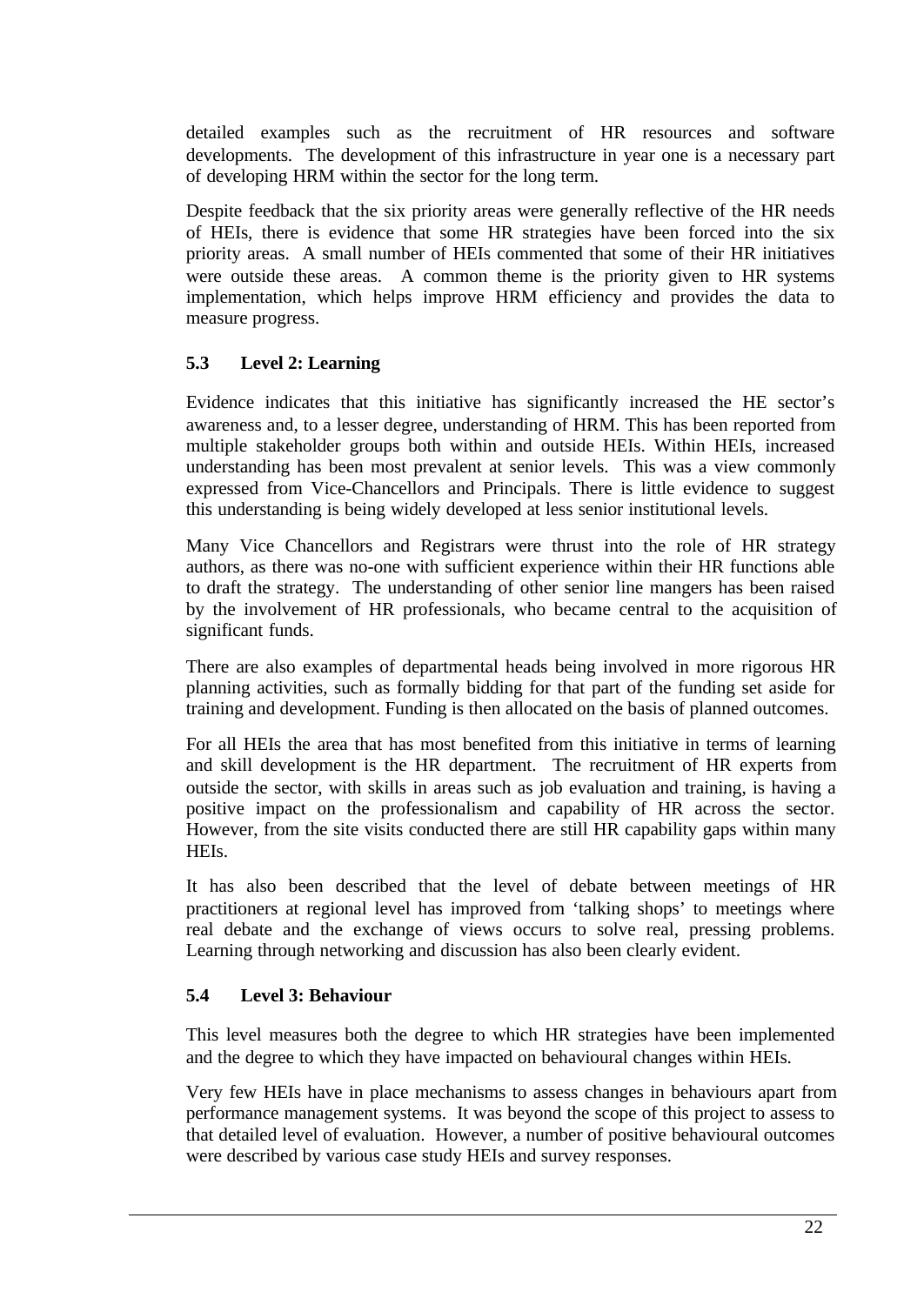As a result of the introduction of market-related pay premiums and revised relocation policies, one case study HEI has been able to change the behaviours of recruitment candidates, and reduce the withdrawal rate for academics and senior manager candidates being offered positions.

An interesting working example of retraining policies was provided by another HEI. Following a decrease in student numbers in the language department, a lecturer from this department is being retrained to deliver student courses in information technology.

Another often-quoted example is the introduction of probation processes, so that academic jobholders are subjected to a formal review after a defined period rather than 'almost having the job for life'. Another example of more flexible employment policies is the high numbers of contract staff. There is a concern that it is difficult to build commitment and motivation with such a high level of contract staff. The balance to this is the cost of full-time staff.

The degree to which HEIs have been able to implement their HR strategies has varied considerably. Several case study HEIs have maintained implementation timetables. A number, however, acknowledging the ambitious nature of targets set in year one, have not been able to achieve initial timeframes. For many HEIs this has highlighted a learning point in respect of the timeframes involved in developing and implementing HR programmes.

Anecdotal evidence indicates that behaviour-level outcomes are being achieved more readily where HR is championed by the head of the HEI and where the most senior HR practitioner has a mechanism to support not only HR, but also organisational initiatives. This was commonly reflected by HR Director reporting lines being close to the head of the HEI. Such activities often demonstrate the level of commitment to the attainment of HR objectives.

#### **5.5 Level 4: Business Results**

For the majority of HEIs it is too early in the process for business results to have been generated. Despite this, many of the case study HEIs in particular were able to provide tangible examples of where their HR strategy was impacting upon businesslevel performance.

#### *Recruitment and Retention*

There are well-publicised recruitment and retention difficulties within the HE sector. These difficulties were reflected in recent results from the survey of HE institutions commissioned by the Universities and Colleges Employers Association (UCEA). However, despite these difficulties, a number of institutions were able to report significant outcomes over the past year.

One institution had reduced the number of vacant positions within a number of faculties. Several had addressed recruitment and retention difficulties related to IT staff, with one HEI having only one member of IT support staff leave in the past nine months. These IT staff-related outcomes could also, in part, be ascribed to changes in demand within the wider economy.

An interesting perspective put forward by a number of HEIs and stakeholders concerned the degree of turnover that was optimum. Some HEIs wanted less turnover,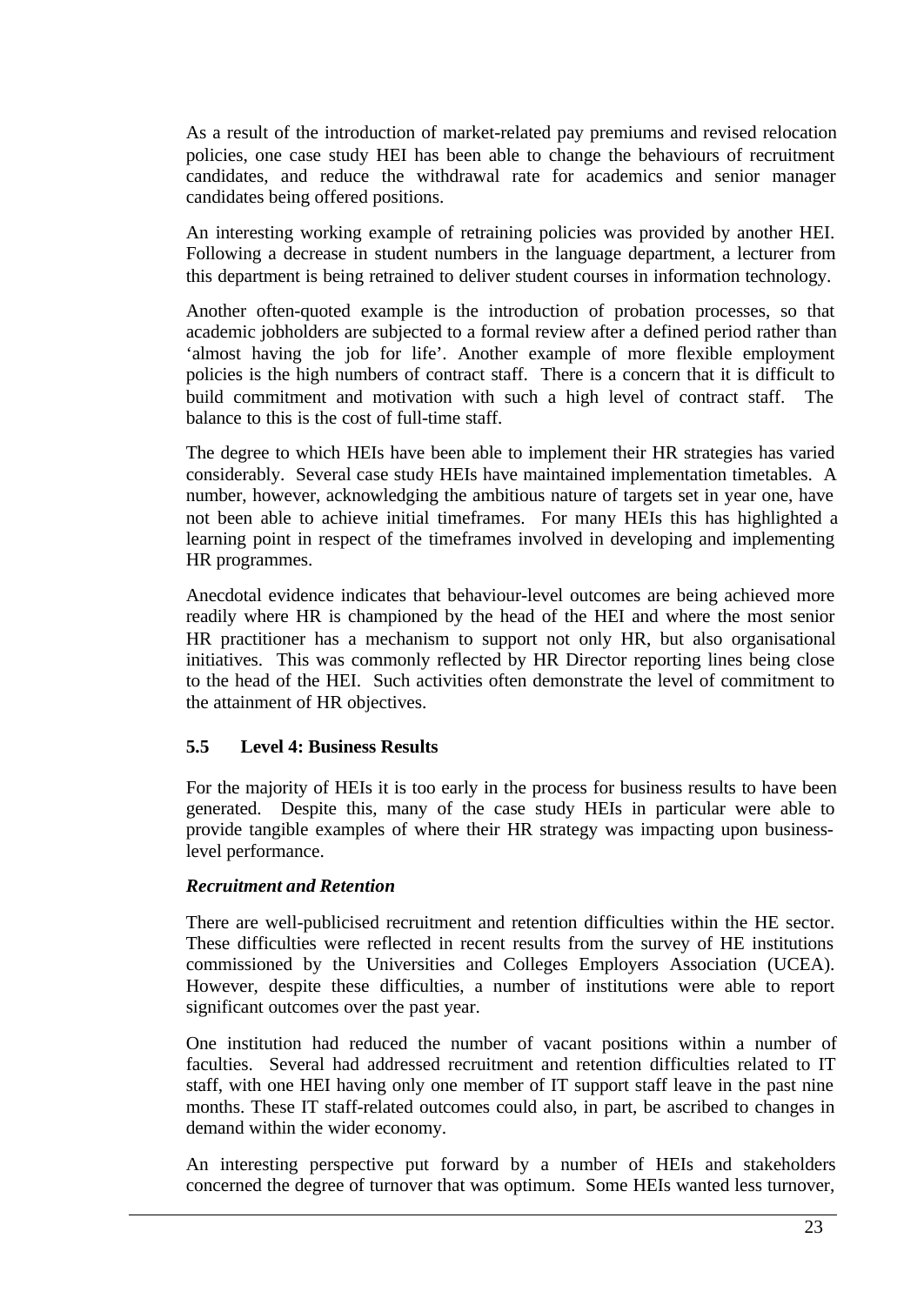others wanted more. In London, for instance, turnover is counter-cyclical. When the economy is doing well, recruitment into higher education is difficult. In a slump, recruitment is easier because staff are not recruited to the finance sector, for instance.

#### *Staff Development and Training*

Training and development outcomes achieved by institutions tended to focus on programmes such as IiP. A number of institutions have extended their IiP accreditation. Two institutions that had previously lost accreditation were able to invest additional HEFCE money into their various programmes and have subsequently been reinstated as IiP organisations.

Training has been used by a number of institutions to assist and facilitate a strategy of developing internal talent, rather than sourcing this talent externally. Illustrating this strategy, one case study HEI had invested in supervisory skills training and, having developed their staff actively, sought successful internal candidates for assistant manager roles. Without this training few internal candidates would have had the skills necessary for the roles.

Excellent examples of progress are institution-wide development programmes in areas such as leadership.

#### *Equal Opportunities*

Many HEIs had or were in the process of developing diversity targets. A number had developed action plans to address specific issues. However, one HEI had achieved the diversity target set for the HR department of the institution within this first year. Another had completed a pay (gender) equity audit, indicating an academic pay differential of less than 1.3% across the organisation. While a third had increased the proportion of people from ethnic minorities in its workforce from 1% to 2.5% .

Despite an unclear national position on job evaluation, a number of institutions had been able to widen participation in job evaluation schemes to include greater numbers of non-academic staff.

Many HEIs have raised their professional capability through the recruitment of specialists in equal opportunities and job evaluation.

#### *Review of Staffing Needs*

Reviews of staffing needs have resulted in a number of institutions gaining resource efficiencies. One HEI had implemented a voluntary redundancy programme through HEFCE funding and as a result had made 80 staff redundant over the year. Another was about to enter a planned efficiency exercise reducing clerical and administration staff by 12.5% over the next 12 months. This was anticipated to result in a cost saving to the HEI of £350,000 p.a.

Voluntary redundancy programmes were perhaps not the intended use of funding and might not have been clear in some HR strategies. However, HEIs have reported that such programmes have enabled them to break log jams and introduce much needed changes in organisational structure. The evidence points to the changes having been done in an inclusive manner with stakeholders.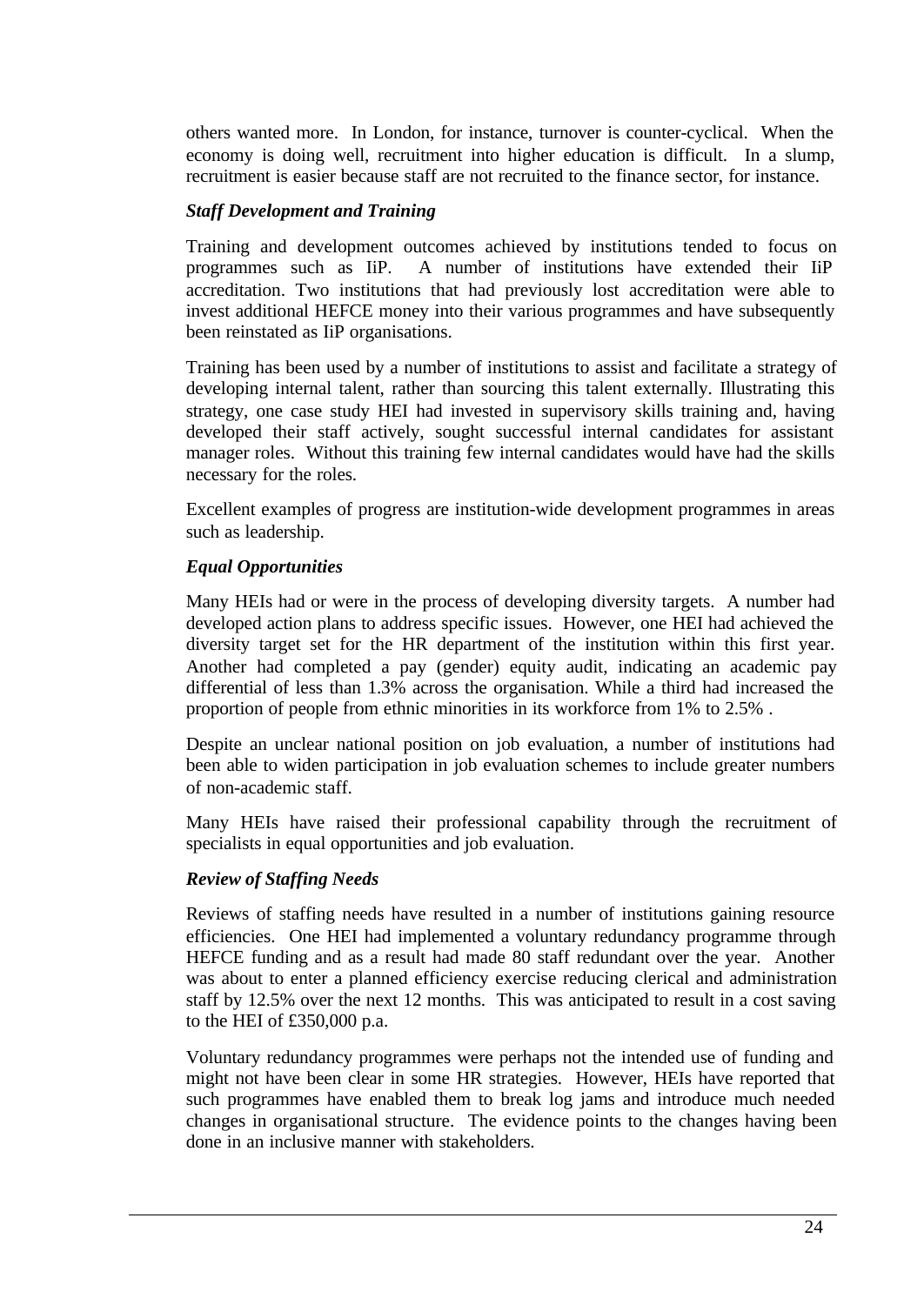Several case study HEIs provide strong evidence of increased HR involvement in organisational planning. One such institution has implemented a programme of organisational planning involving HR, finance and faculty heads. The planning programme is chaired by the Vice Chancellor.

# *Annual Performance Reviews and Managing Poor Performance*

Few examples of performance review or outcomes from performance-related pay practices could be identified. A notable exception to this was provided by one case study institution that had piloted a bonus scheme within one department. Providing a good example of follow-up evaluation, a post-scheme survey had indicated a positive outcome, with 53% of staff commenting that they were more motivated as a result of the scheme and 94% believing such measures helped improve performance.

# **5.6 Level 5: Sector**

It is too early in the process to assess the impact of this initiative on the performance of the sector overall. Improved sector performance from this initiative is likely to be the result of the aggregate of the improved business of individual institutions. However, there is clear evidence that a significant number of HEIs have made considerable progress in developing HR infrastructure and that some organisationallevel outcomes are being achieved.

The signs are that the profession as a whole has made important strides. There is a higher level of professional resource within the sector. This was happening anyway but the process has been accelerated by this initiative. As well as the recruitment of equal opportunities and job evaluation specialists, there is evidence that HR Directors from outside the sector are being encouraged to join it because there are the budgets available to bring about change.

There is also evidence that HRM within the sector is more transformational, more central to business planning, treated more seriously by senior management and contributing directly to HEI performance.

# **5.7 Risks and Barriers**

The evaluation process highlighted a number of risks and barriers to the objectives of the initiative being fully achieved. These risks and barriers remain significant obstacles. They include:

- <sup>l</sup> Decision making within many HEIs remains a slow process with a need for considerable consultation often within and outside the institution. These slow processes impact upon the institution's ability to react to changing market conditions. This feature is exacerbated in older universities which have strong academic governance. However, while this tends to make it difficult for HEIs to act quickly, there is greater inclusivity in the decision-making.
- Within the sector there are areas and topics where resistance is considerable. This is perhaps best demonstrated by the resistance, for instance, to many HR initiatives associated with performance-related pay. Progress is reported within the sector on HERA. However, stakeholders have different levels of buy-in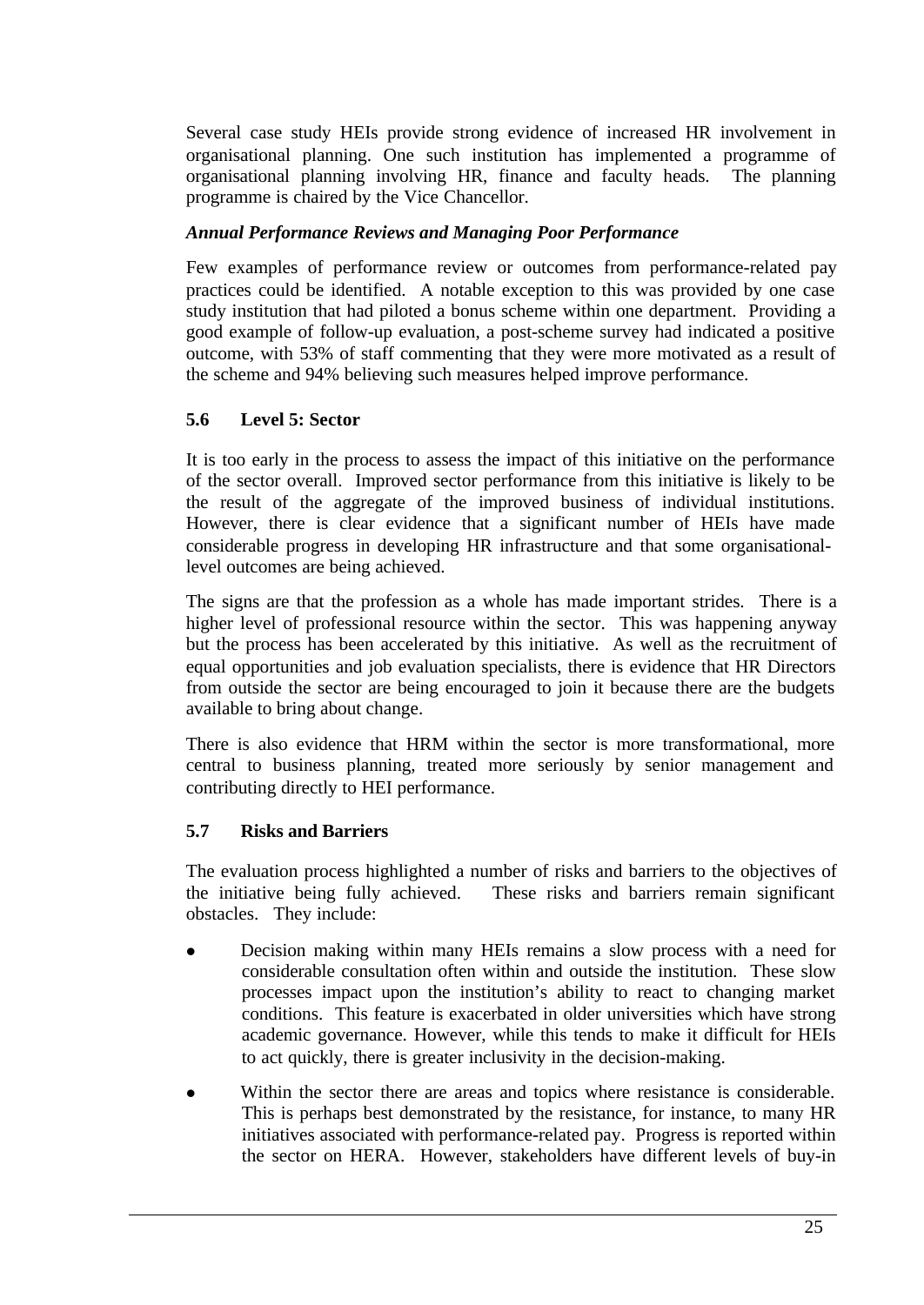which mans that its introduction is by no means assured. It would be useful to ensure that there is read across between HERA and other systems such as Hay.

- National negotiations and (at the time of writing) no clear outcome on issues such as job evaluation generate uncertainty, which makes decision-making regarding the implementation or widening of such systems difficult.
- There is a risk that if some or all of the funding for the initiative is made core, then it might be diverted into other projects.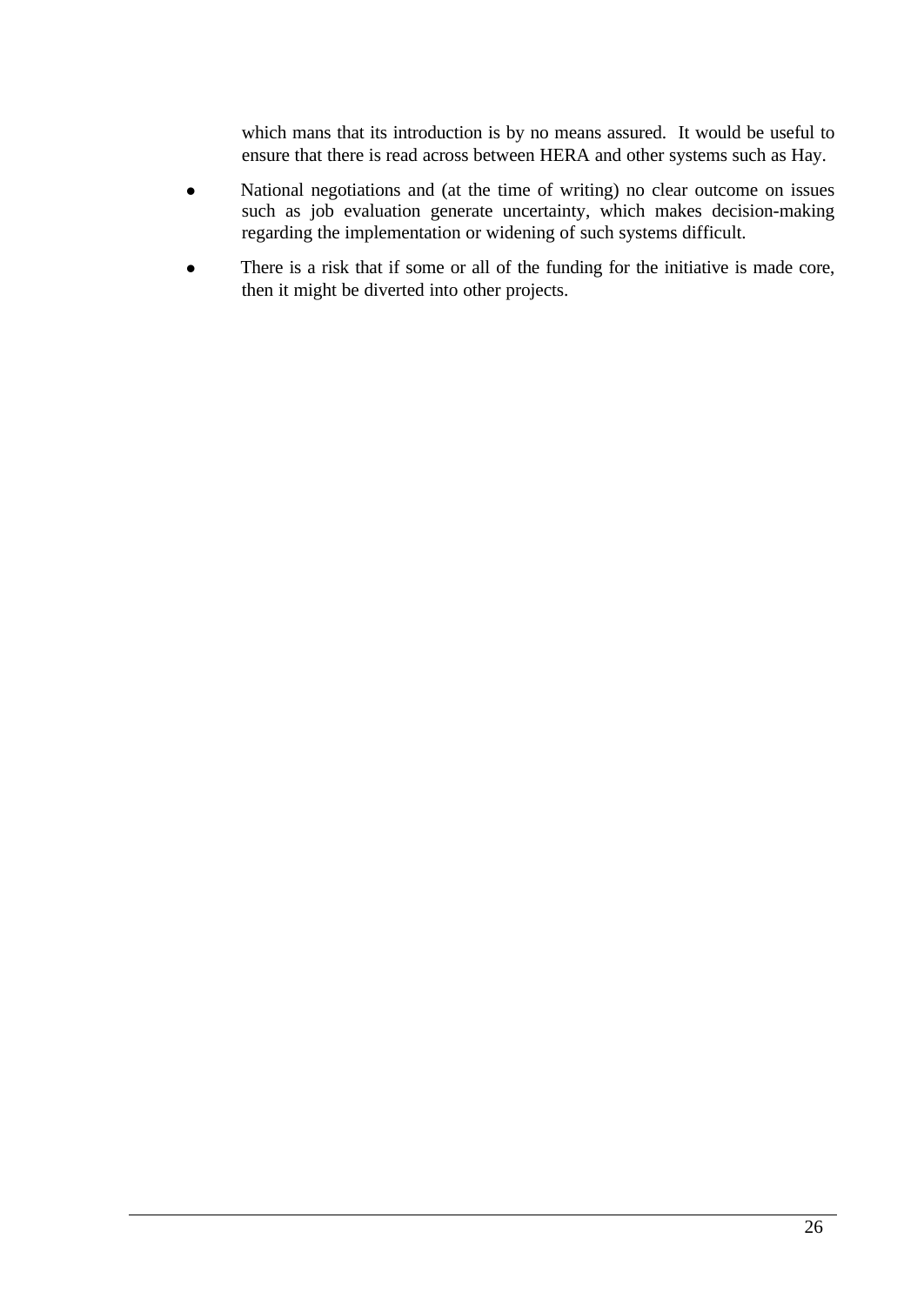# **6. LONG-TERM EVALUATION OF THE INITIATIVE**

*Evaluation is the process of assessing the impact of a project while it is in operation, or after it has come to an end. It involves consideration of the economy, efficiency and effectiveness of the project to determine the value for money obtained from intervention, how well it achieved its objectives and whether there were any unintended outcomes. Evaluation brings to the fore the lessons to be learnt for the future which can in turn be fed into future decision taking.*

*('The Green Book' Appraisal and Evaluation in Central Government, Treasury Guidance)*

# **6.1 Overview**

This section of the report provides a summary of long-term evaluation tools available to HEFCE, in order to assess the impact of this initiative. In addition, an evaluation of the strengths and limitations of each option and the describing of a preferred approach has been undertaken. The Treasury Green Book provides a start point.

# **6.2 Purpose**

Long-term evaluation can serve a number of purposes. The longer-term evaluation of this initiative should be undertaken with the following purpose in mind.

- <sup>l</sup> Assessing added value: Assessing if quantifiable benefits have been gained due to funding.
- Identifying needs: Identifying what needs are being met or not being met.
- Pinpointing the problems: Pinpointing what problems require solutions in the short and long-term.
- Demonstrating accountability and transparency: Demonstrating to stakeholders value and providing quality assurance
- <sup>l</sup> Ensuring learning and improving: Ensuring learning and performance improvement is achieved through the process
- Assessing cost effectiveness and outcomes: Assessing project costs against the benefits attained.

# **6.3 Techniques Available**

The options available for long-term evaluation range from simple qualitative measures to complex and sophisticated financial and quantitative analysis models. The most relevant options are discussed in detail below.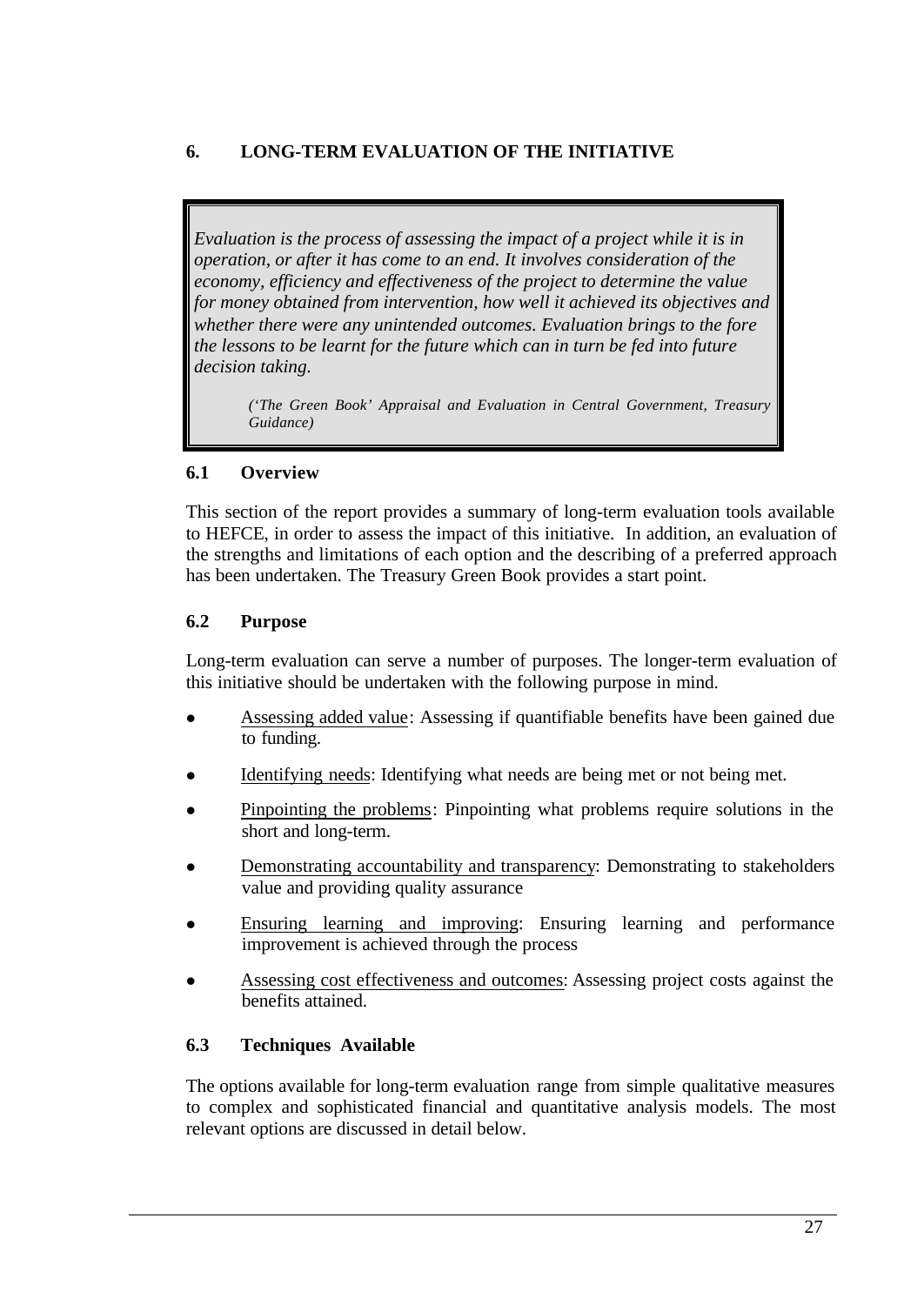# *Technique 1 – Cost Benefit Analysis*

*Purpose and Scope of Cost Benefit Analysis*

The purpose of cost benefit analysis (CBA) is to identify and value as many of the costs and benefits of a project as possible. CBA commonly focuses upon the financial and or quantitative costs and benefits derived from a project or initiative, although qualitative costs and benefits are also commonly included in any analysis.

# *CBA Approach - Net Present Value or Discounted Cash Flow Calculations*

There are many different models and methodologies for undertaking CBA. Treasury evaluation commonly uses and endorses assessments using net present value (NPV) and or discounted cash flow (DCF) options. NPV or DCF identify yields derived from the greatest net benefits.

| <b>Strengths</b>                          | Weaknesses                                    |
|-------------------------------------------|-----------------------------------------------|
| Highly methodological approach – would    | Reliance on NPVs can be misleading in         |
| provide HEFCE with a logical methodology  | cases where the majority of benefits are of a |
| in tackling long-term project evaluation. | qualitative nature.                           |
| It is the Treasury's preferred evaluation | CBA via NPV is typically used prior to a      |
| technique.                                | project being undertaken rather than post-    |
|                                           | evaluation.                                   |
|                                           | Adding money value to non-money items         |
|                                           | can be not only challenging but present an    |
|                                           | inaccurate account for HEFCE.                 |

#### **Table 2: Strengths and Weaknesses of Cost Benefit Analysis**

# *Technique 2: Benchmarking*

#### *Purpose and Scope of Benchmarking*

The purpose of benchmarking is to improve organisational performance through comparison and shared learning to provide externally robust practices and results. The process of benchmarking involves identifying, understanding, and adapting outstanding practices from other organisations or sectors to help organisations to improve performance. Benchmarking of HR would probably include performance indicators such as staff turnover, staff ratios, diversity, funding allocated and spending ratios (e.g. training costs per employee group).

# *Benchmarking Approach*

The key components of a benchmarking exercise involve:

- data gathering in the form of detailed surveys of measures and processes used
- identification of best performers and best practice
- site visits to those organisations identified as the best performing.

This is, in effect, the process used for this evaluation.

# **Table 3: Benchmarking Analysis**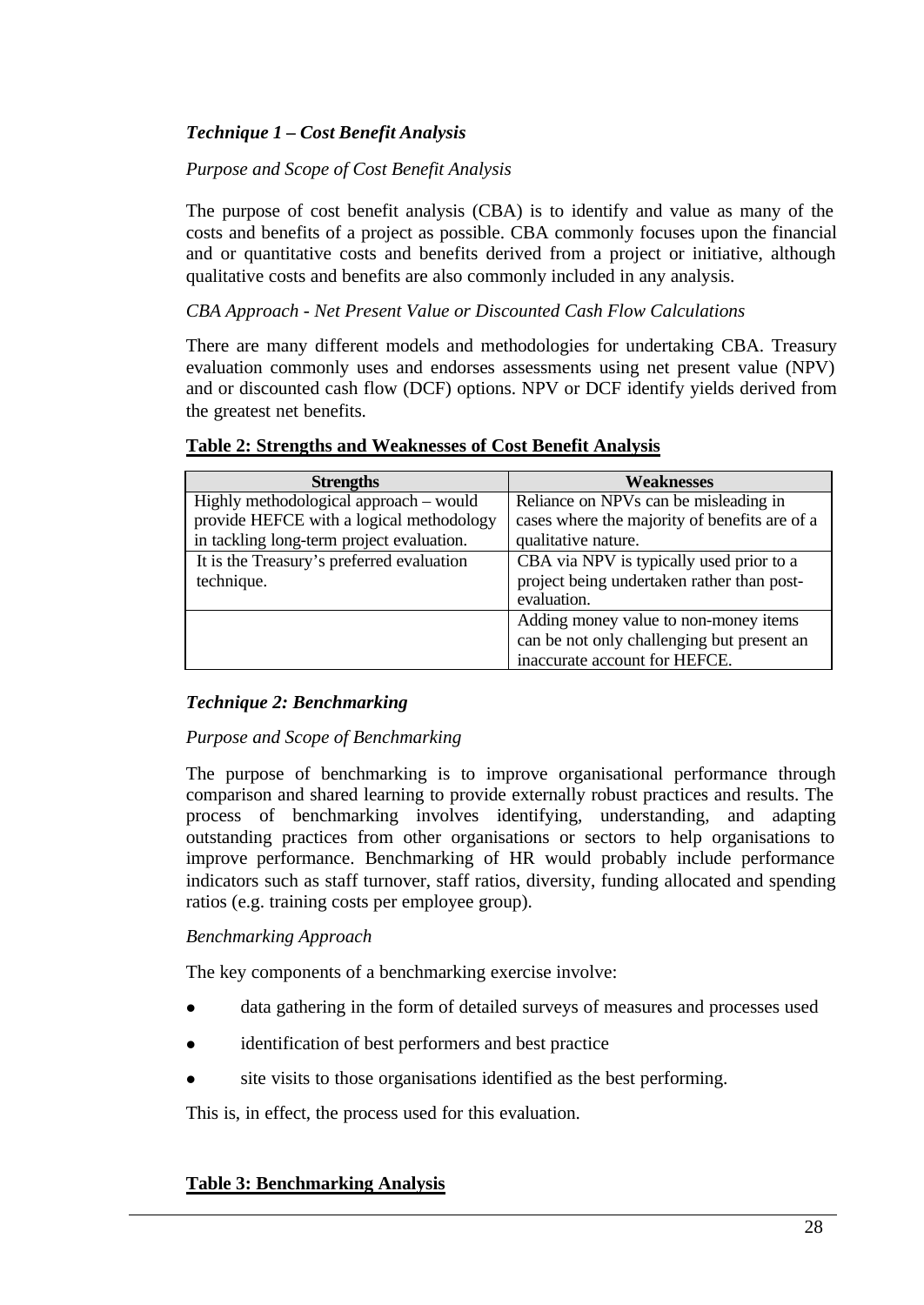| <b>Strengths</b>                             | Weaknesses                                  |
|----------------------------------------------|---------------------------------------------|
| Technique well known for identifying         | Benchmarking against a similar organisation |
| models of good practice through external     | may not be useful anyway if organisation is |
| comparison.                                  | unsuccessful.                               |
| Has the facility to assess both quantitative | Finding relevant comparative sectors for HE |
| and qualitative data.                        | may be difficult.                           |

# *Technique 3: Performance Measures and Indicators*

#### *Purpose and Scope of Performance Measures and Indicators*

The purpose of performance measures and indicators is to provide a set of instruments through which performance improvement can be monitored and assessed. Not all indicators can be allocated a measurable form. For some issues there may be no substitute for a qualitative judgement. Whenever possible, an evaluation should look for exact measures and, if they are not obtainable, use indicators to provide those aspects with a measurable form.

#### *Performance Measures and Indicators Approach*

In deciding on effectiveness and efficiency measures or indicators a balanced approach is required. A combination of the following measures would need to be applied:

- Cost and non-monetary measures: To ensure a balance between financial and non-financial indicators.
- Input and output measures: To ensure both activities (inputs) and outcomes are assessed and connectivity established.

#### **Figure 4: Efficiency/Effectiveness Approach**

The diagram below depicts an overall efficiency/effectiveness approach.

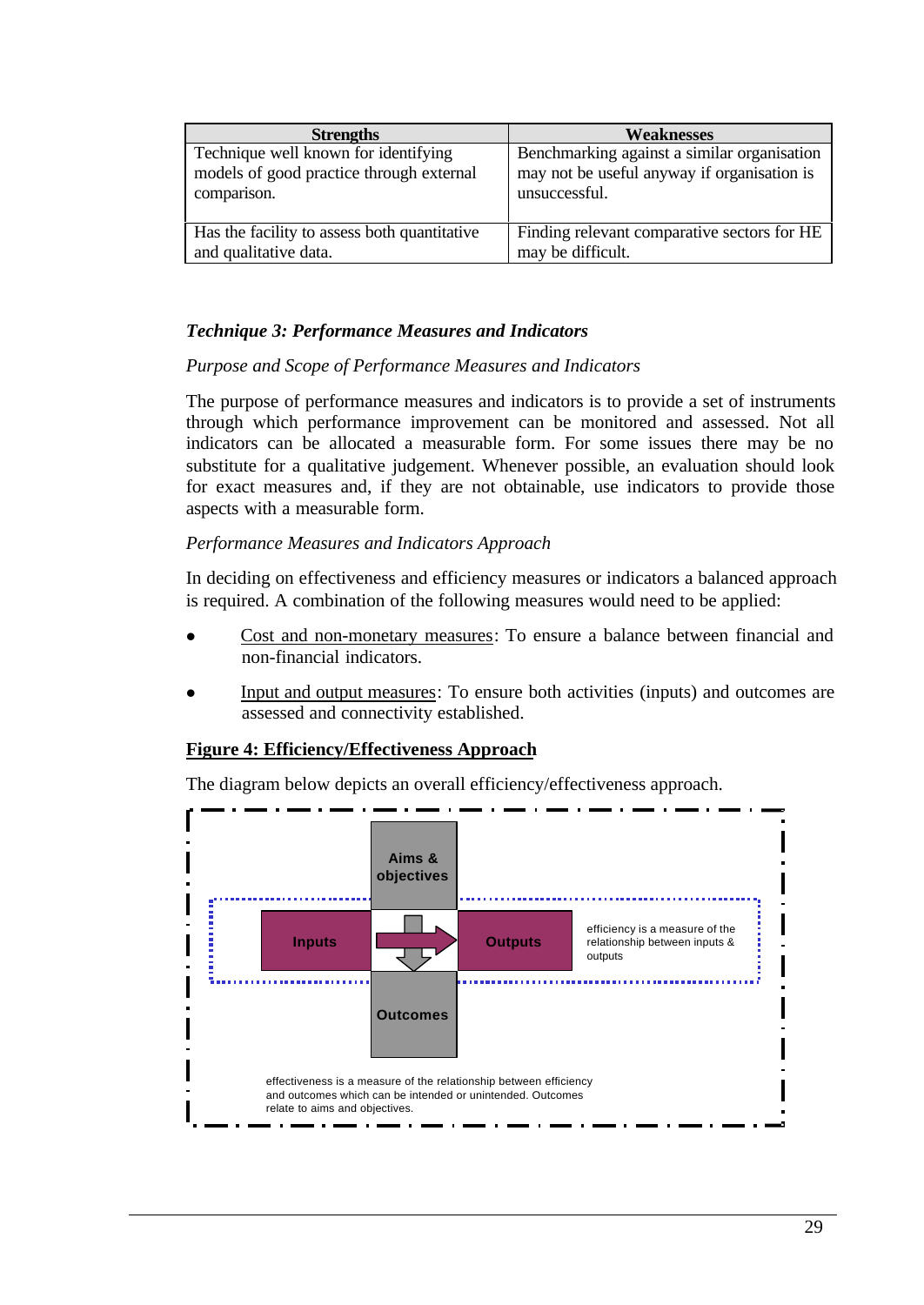| <b>Strengths</b>                                                                            | Weaknesses                                                                                            |
|---------------------------------------------------------------------------------------------|-------------------------------------------------------------------------------------------------------|
| Highly applicable for qualitative and<br>quantitative analysis.                             | The requirement for relevant performance<br>measures and indicators to the specific case<br>is vital. |
| Able to 'think outside the box' and use<br>other industries' HR indicators and<br>measures. |                                                                                                       |

# **Table 4: Performance Measures and Indicators Analysis**

# **6.4 Preferred Option - Principles**

Our analysis indicates that the most suitable approach to the long-term evaluation of the initiative is likely to be achieved through the use of performance indicators and measures. This does not exclude the potential for a combination of techniques being applied to assess outcomes, in particular a combination of performance measures and benchmarking, which may draw upon external sector comparisons to reinforce validity.

CBA and NPV type models are less able to quantify the benefits derived from complex objectives such as diversity. This weakness outweighs the benefits inherent in using the Treasury preferred model of evaluation. While benchmarking is a valuable comparative tool, performance indicators provide a robust method of utilising both quantitative and qualitative analysis. Performance measures and indicator analysis can however be combined with benchmarking to further support analysis.

# *Other Considerations of Performance Measures and Indicators*

If performance indicators are to be used successfully in these ways it is crucial that they are integral to the process by which management links objectives to outputs and outcomes. What they measure must be meaningful and material to the fundamental mission of HEIs and the performance of their HR functions. Each of these issues is considered in the following sections.

- 1. Indicators to be meaningful: It is important to ensure that indicators are both meaningful and consequential measures of performance and not just convenient or easy indicators. It is also important to recognise the distinction between targets, which can be used to indicate success in meeting defined output or outcome objectives, and performance indicators, which are ratios that can be used as indicators of efficiency or effectiveness.
- 2. Comparability and consistency: If indicators are going to be used to contribute to the bilateral evaluation of performance then there has to be some degree of comparability both between the institutions being compared and between how indicators are defined and collected. There also has to be an intelligent interpretation of data and an appreciation that indicators are not an end in themselves but should be used to prompt further questions.
- 3. Question of measuring quality: Many outputs and outcomes are hard to measure (in particular in terms that do justice to quality and value). Also many activities contribute to more than one output or outcome, and input costs are hard to calculate as there is little sophisticated use of costing.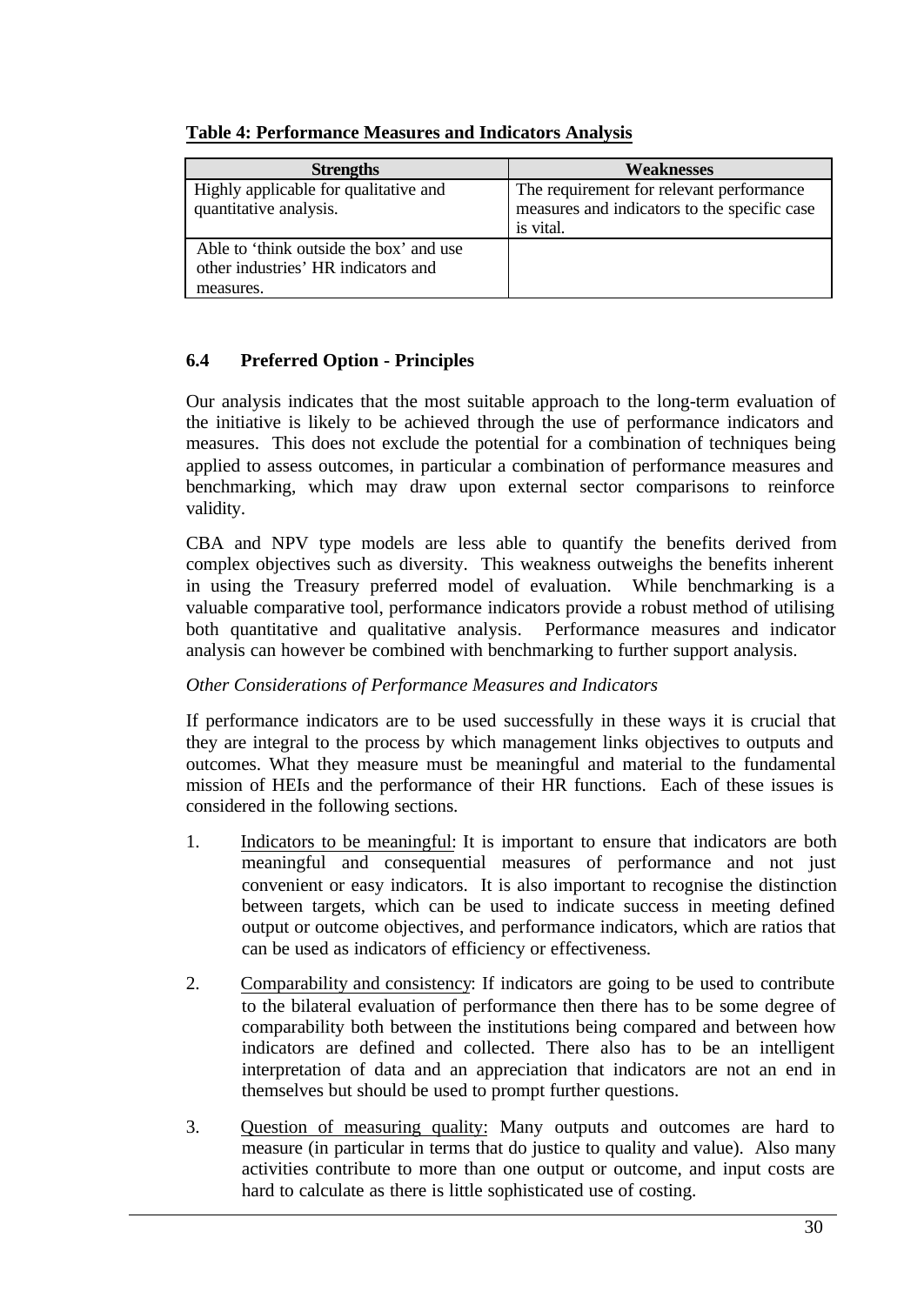# **6.5 Proposed Model for Long-term Evaluation Methodology**

We advocate the following methodology for the long-term evaluation of the initiative. This is a complex and far-reaching programme and deserves an evaluation approach that uses both quality driven process evaluation and performance driven output key performance indicators (KPIs). The model below summarises our approach and will need a great deal of further development before it is operational. In the following section we give examples of the evidence required.

| Level                       | <b>Input</b>                                                                                       | <b>Process</b>                                                                                                 | Output                                                     |
|-----------------------------|----------------------------------------------------------------------------------------------------|----------------------------------------------------------------------------------------------------------------|------------------------------------------------------------|
| Reaction<br>and<br>Learning | Stakeholder input                                                                                  | Support infrastructure                                                                                         | Questionnaire<br>feedback                                  |
| Behaviour                   | Level of resourcing<br>Quality/Status of<br>strategy<br>Completeness of<br>strategy<br>Use of KPIs | Best practice tools and<br>techniques                                                                          | Achievement of HR<br><b>KPIs</b>                           |
| <b>Business</b>             | Position of HR within<br>senior team<br><b>HR Balanced Scorecard</b>                               | HR input to business<br>planning process<br>Degree to which HR<br>technology is integrated<br>with rest of HEI | Achievement of HEI<br>objectives                           |
| Sector                      | Level of funding<br>Numbers of HEIs with<br>full strategies                                        | Involvement of<br>stakeholders<br>Use of audits                                                                | Achievement of<br>fundamental change<br>Government targets |

#### **Figure 5: Proposed Evaluation Model**

#### **Line of Sight**

The evaluation model stays faithful to the levels approach taken in this project. The higher the level (sector level is the highest), the more difficult it is to link initiatives directly with changes in performance.

Another key aspect is that in undertaking evaluation it will be important to contextualise results. For instance, a KPI might be reduction in staff turnover. A subsequent decrease in turnover might be as a result of a specific policy or practice change, but it may also be the result of other factors e.g. changes in the local economy and recruitment practice.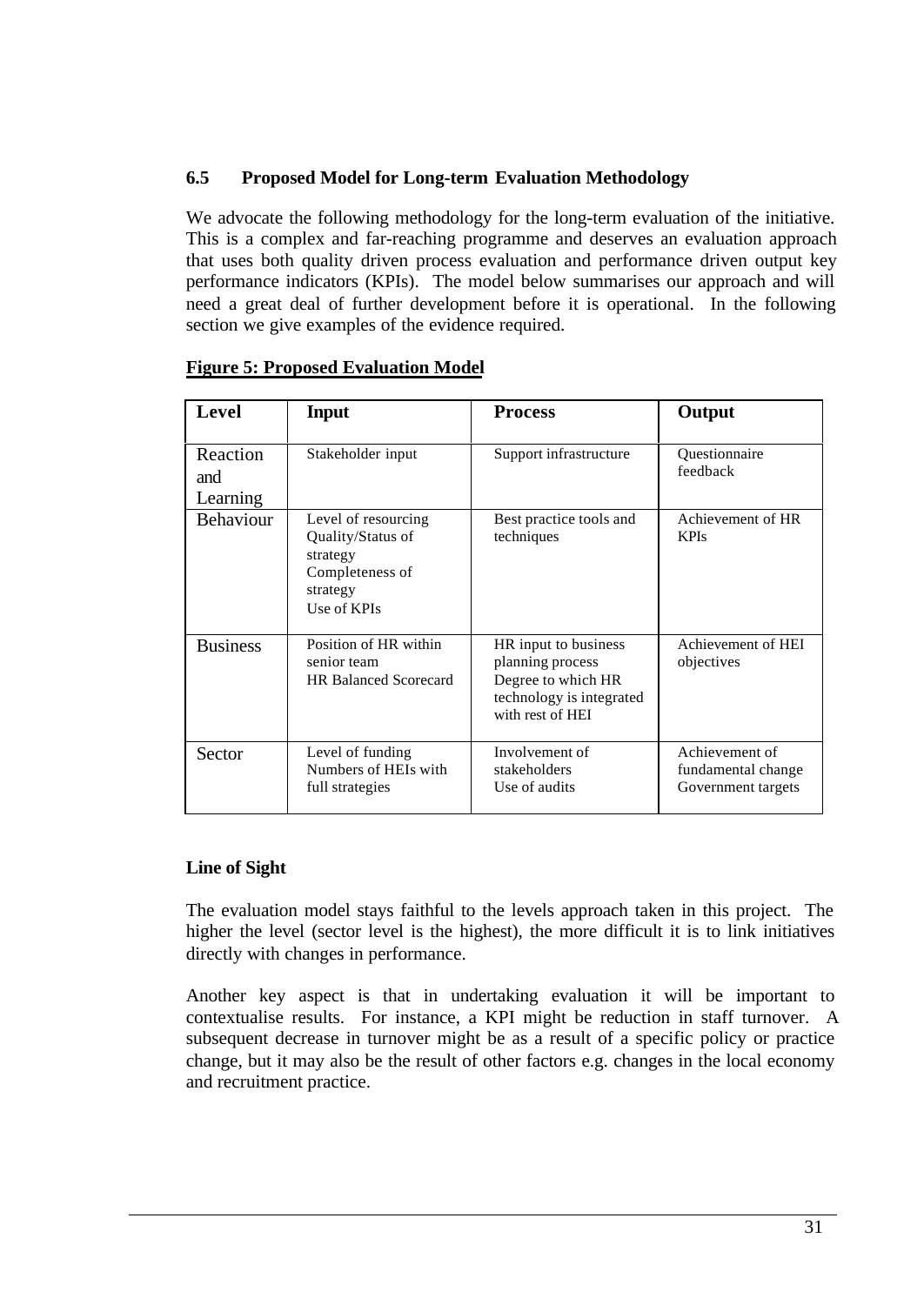# **Levels of Evaluation**

The model addresses different levels of activity and impact. At the reaction level and learning level it is the make-up and impact of the initiative itself i.e. the submission process, advice provided by HEFCE, regional seminars and the good practice guide. At a behaviour level it is the individual strategies and their impact on the six priority areas.

At the business level it is the achievement of HEI business goals. At the strategic level it is the achievement of fundamental change in HR management and government goals on higher education. To a certain extent the achievement of defined outputs at a strategic level is the sum of achievement in all the individual HEIs.

# **Stages of Evaluation**

The model focuses on inputs, processes and outputs, so that it is not just the achievement of targets that matters but how they are achieved.

At the reaction and learning level appropriate evaluation measures will be:

- the degree to which all stakeholders are transparently involved in providing input to design and evaluation of the initiative
- <sup>l</sup> the infrastructure provided to support the initiative. This may be extended beyond the current regional seminars, OPM advice, good practice guide and regional adviser [??]support to include interactive benchmarking for instance
- <sup>l</sup> the use of questionnaires to measure response and opinion. The questionnaire used to date can provide a useful baseline. It might be extended to include responses on specific issues in more detail.

At the behaviour level, evaluation is based on what individual HEIs are actually doing to raise the quality of HR management, and appropriate measures will be:

- in terms of input, the resourcing of the HR function. The past two years, for instance, has seen an increase in capability of the function through the recruitment of equal opportunity and job evaluation officers. Success should not be measured in terms of the numbers within the HR function but in what they can deliver linked specifically to the six priority areas
- in terms of process the quality of HR policies and practices being employed. This is where a benchmarking tool will be valuable. It will enable HEIs to track their own competence related to the best practice within the sector, but also best practice examples from outside the sector
- in terms of outputs, the achievement of defined KPIs related at least to the priority areas. Appendix 3 provides some examples of KPIs that are relevant to each of the current priority areas. These are commonly used in HR benchmarking.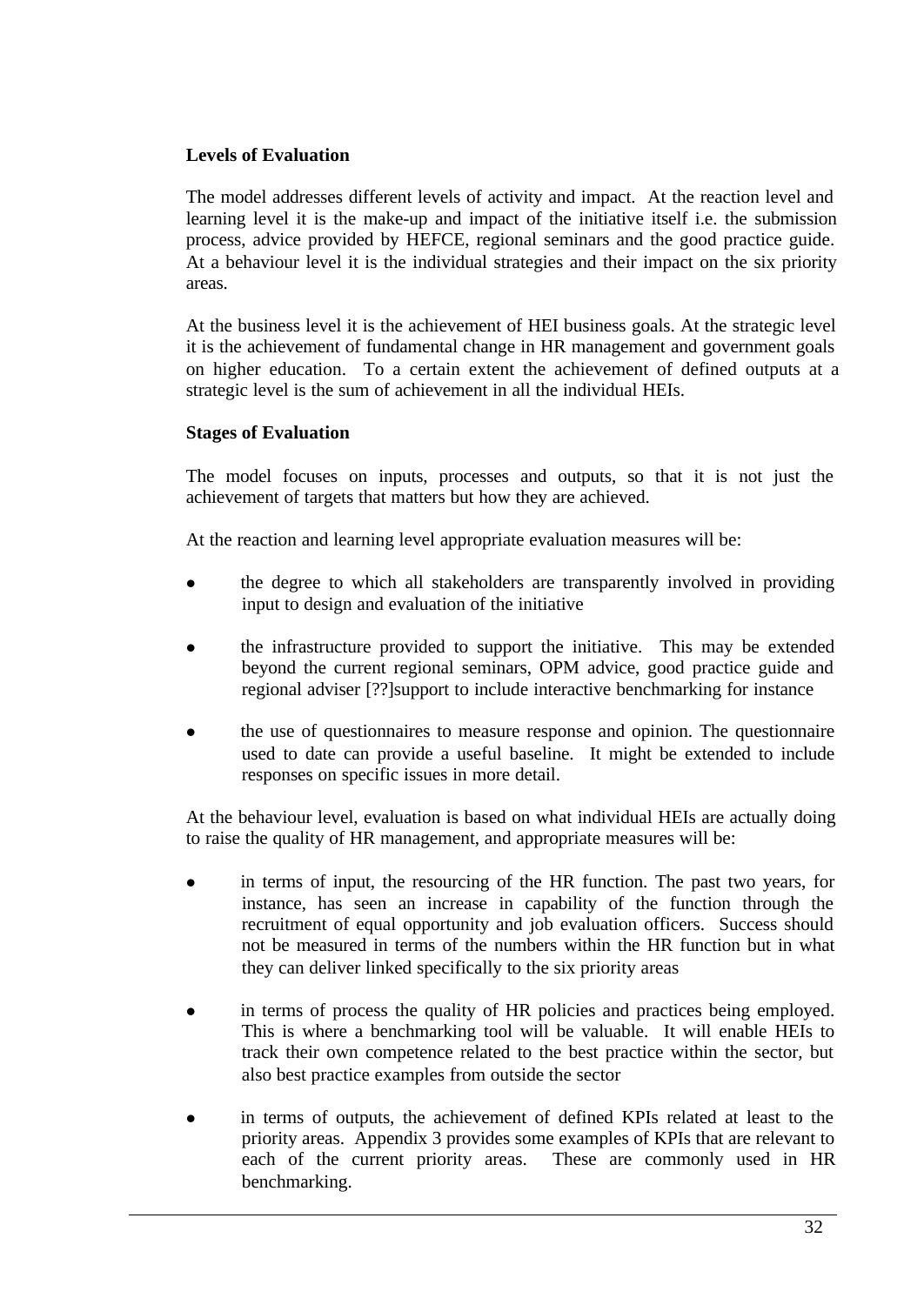At a business level, the model is concerned with assessing the overall contribution of HR to the performance of the business, and the achievement of HEI objectives. Appropriate measures will be:

- in terms of inputs, the reporting level of the most senior HR person. HR managers cannot influence effectively unless they are part of the senior team. Also important is the presence of an HR Balanced Scorecard i.e. a strategy for HR with objectives that address its financial performance, its clients (the HEI itself), the services it offers and how these are developed and maintained, and the quality/capability of the people within the function. Also important is the quality of HR IT supporting the function and whether this integrates with payroll and other IT systems
- in terms of process, appropriate measures are the degree to which the HR function is central to the strategic and annual planning process and the degree to which it effectively supports transformational rather than transactional activity
- in terms of outputs the achievement of HEI business goals is appropriate, but there would need to be a realistic assessment of HR's contribution.

At a strategic level, it is most difficult to make a robust evaluation. The line of causality will be most difficult to trace between inputs, processes and outputs. Appropriate measures will be:

- $\bullet$  in terms of inputs, the level of funding of this initiative and future stages of it, and the number of HEIs with full strategies. In the future it might also be the degree of earned autonomy within the sector
- in terms of process, it will be the transparent involvement of stakeholders across the sector in both design and implementation. Another measure, which might be contradictory, might be the speed of implementation. Also relevant is the monitoring and audit process employed for the initiative in the future, and the feedback of lessons learnt to stakeholders
- in terms of outputs, the achievement of fundamental change in HR management across the sector and the achievement of government targets for the HE sector.

In this way the evaluation model will address both the quantity and quality of what is being achieved. One key issue needs to be dealt within order to deliver this model. There needs to be a clear definition of 'fundamental change'. This is a goal of the initiative, but has yet to be given clarity. There are a number of elements that have been suggested during the course of the initiative and these include:

- the reporting level of the HR Manager
- whether the HR function is a strategic partner to the business i.e. is central to strategy and planning processes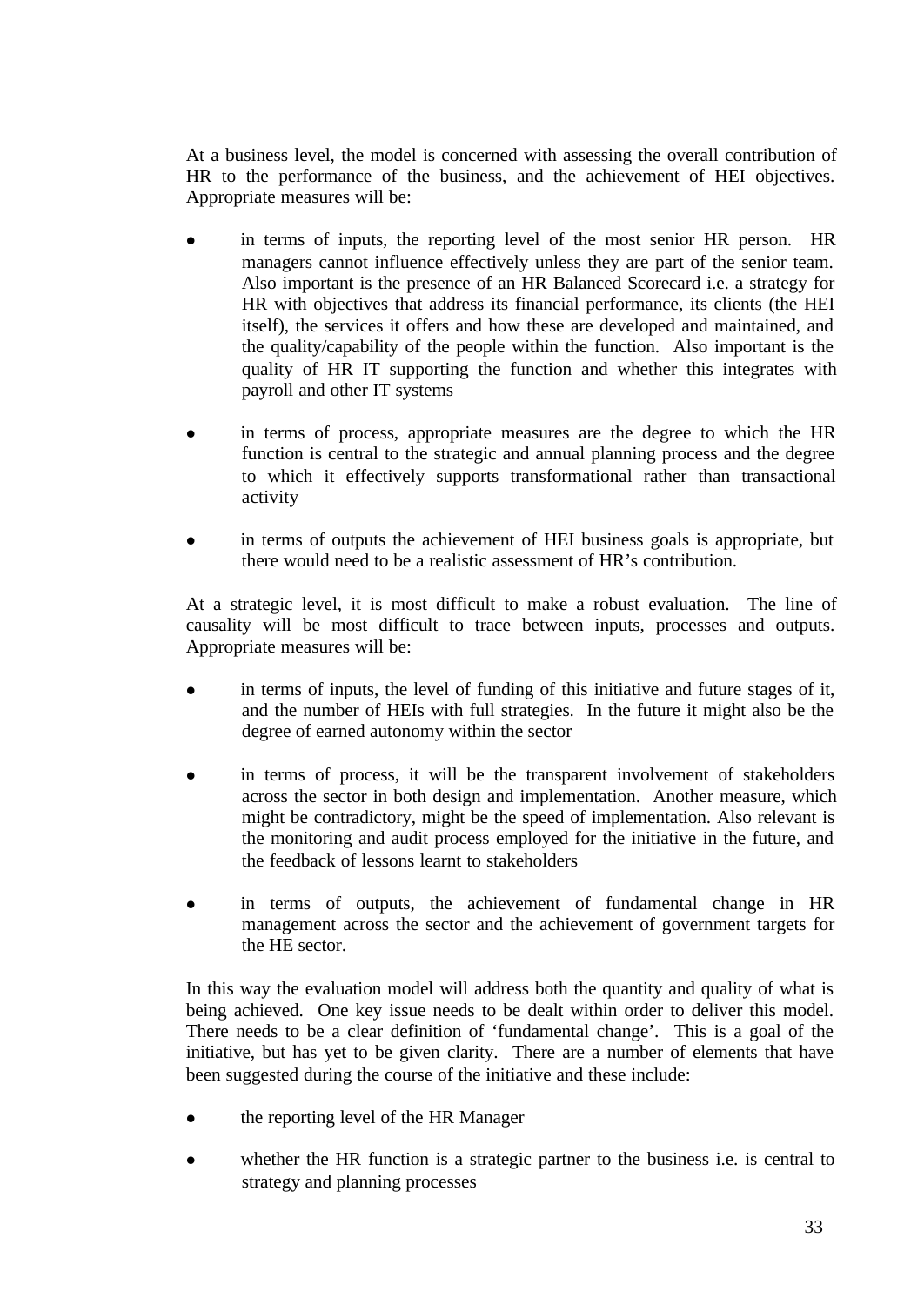- the HR function being operationally excellent
- the degree of financial awareness within the HR function. This can include the degree to which the function benchmarks itself to drive improvement
- the closeness of HR's reporting lines to the senior management of the HEI
- the provision of transformational support, and the provision of proactive solutions.

*We recommend that these are all part of the definition of fundamental change.*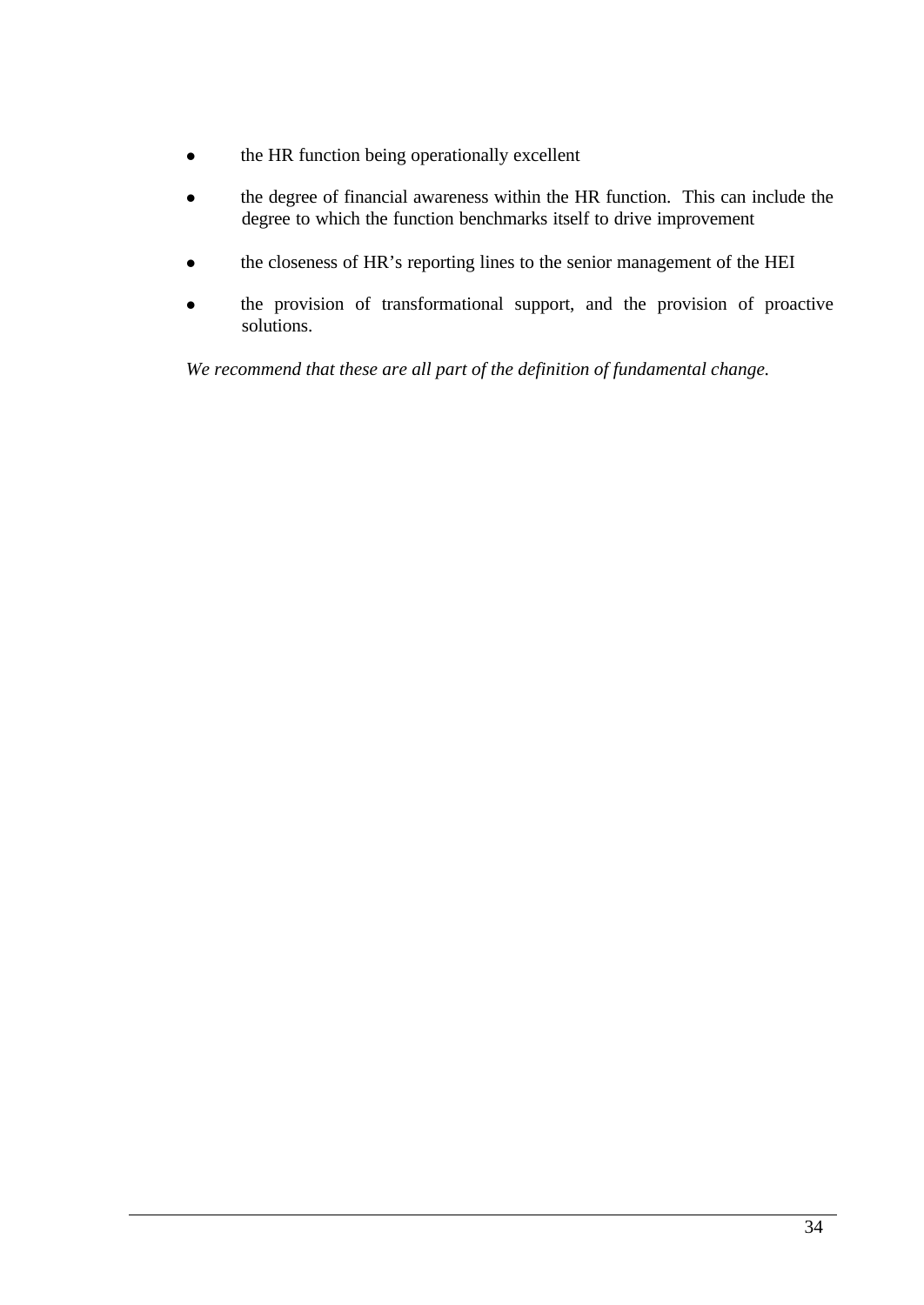# **7. FUTURE FUNDING MODELS**

Assuming funding is extended beyond the three-year period of this initiative there are a number of options available. These tend to fall into one of the following categories:

- funding is integrated within core funding mechanisms and institutions allowed to spend at their discretion
- funding continues to be allocated as a specific fund for rewarding and developing HE staff, with HEIs undergoing a similar submission process to that currently used
- funding continues to be allocated specifically for the rewarding and developing HE staff initiative and a new allocation process is used.

The background to this is that the sector is under some financial pressure. The view expressed to us is that some HEIs are technically insolvent. There is therefore a pressure in a number of areas to achieve financial stability and react to changing shortterm demands. Many heads of HEIs argue for incorporation of these funds into core funding on the grounds that they will be able ensure that spending is in appropriate targeted areas and that if the Government reduces spending, it is unlikely to cut core funding. In this way, the funding for the initiative is to some extent protected.

However, given the historical lack of focus on rewarding and developing staff within the sector it seems unlikely that HEIs would have the same focus on HRM if funding were to be integrated into the mainstream. The overwhelming feedback from HEIs is that the funding to date has either kick-started significant activity in HR from a very low base or speeded up the implementation of HR strategies already agreed.

Another aspect is that this initiative is able to demonstrate appreciable impact in HR management at a behaviour level, but the impact is not yet being felt at a strategic level. The argument would therefore be for earmarked funding for this initiative until impact is felt at a business and strategic level.

In order to maintain and build upon the development of HRM within the sector there is a need for funding to remain allocated specifically to reward and development initiatives, in the medium term. For this reason our recommendation in regard to mainstreaming funding is as follows.

#### *Recommendation*

*Funding continues to be allocated specifically for the development and implementation of rewarding and developing staff initiatives in the medium term i.e. the next 3 to 5 years, until strategic level impact can be clearly demonstrated.*

Many HEIs and other stakeholders are sympathetic to the concept of earned autonomy. This applies both to senior line management, such as Vice Chancellors, and to HR professionals. The process might be that funding allocation becomes more dependent on demonstration of progress than on quality of intent. The application process has been onerous but this year's second round has become easier for HEIs as they are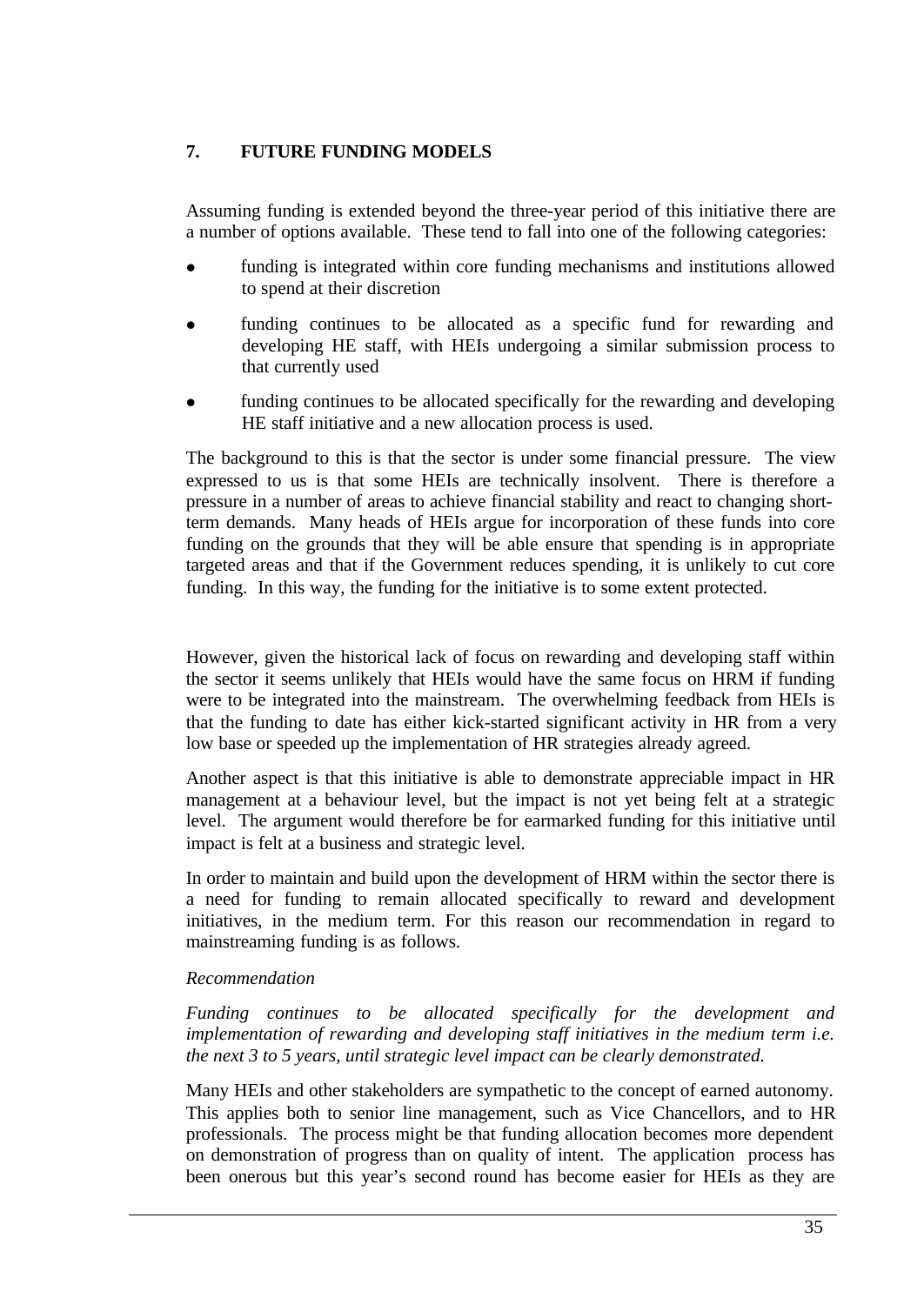more used to the process. Two conflicting opinions were expressed to us. Firstly, that the application process is too onerous and bureaucratic. Secondly, that the application process is a necessary discipline that forces both HR and senior managers to focus on how they allocate resources, measure success and ensure that HR impacts the business positively. Certainly, it may be that the application process remains a once every three years process rather than an annual one, but only on the basis of demonstrated success. This, in effect, reflects the current model where if the strategy is awarded 'full' status, the funding is for three years

While the process of application for allocated funding provides focus and rigour it also draws upon considerable HEI and HEFCE resource. For this reason there is merit in exploring alternative methods of allocating funding. Whatever method of allocation is used there is a need to ensure that outcomes are achieved. Operating statements and the potential development of a sector-wide HR benchmarking tool will go some way towards ensuring that this occurs. The annual operating statement might be amended to include a specific requirement to report progress on the six priority areas (and others that will follow) along the lines of the evaluation model. There might also be some independent auditing of these, either on a sample basis or every three years for example. For this reason our recommendation with regard to future allocation of funding is as follows.

#### *Recommendation*

*HEFCE considers a system of 'earned autonomy', whereby once an HEI has successfully demonstrated it has achieved measurable HR targets funding is readily allocated without the need for annual bidding. This is for discussion at the moment: we need to describe how it might work and compare with similar processes elsewhere in the public sector e.g. in Health.*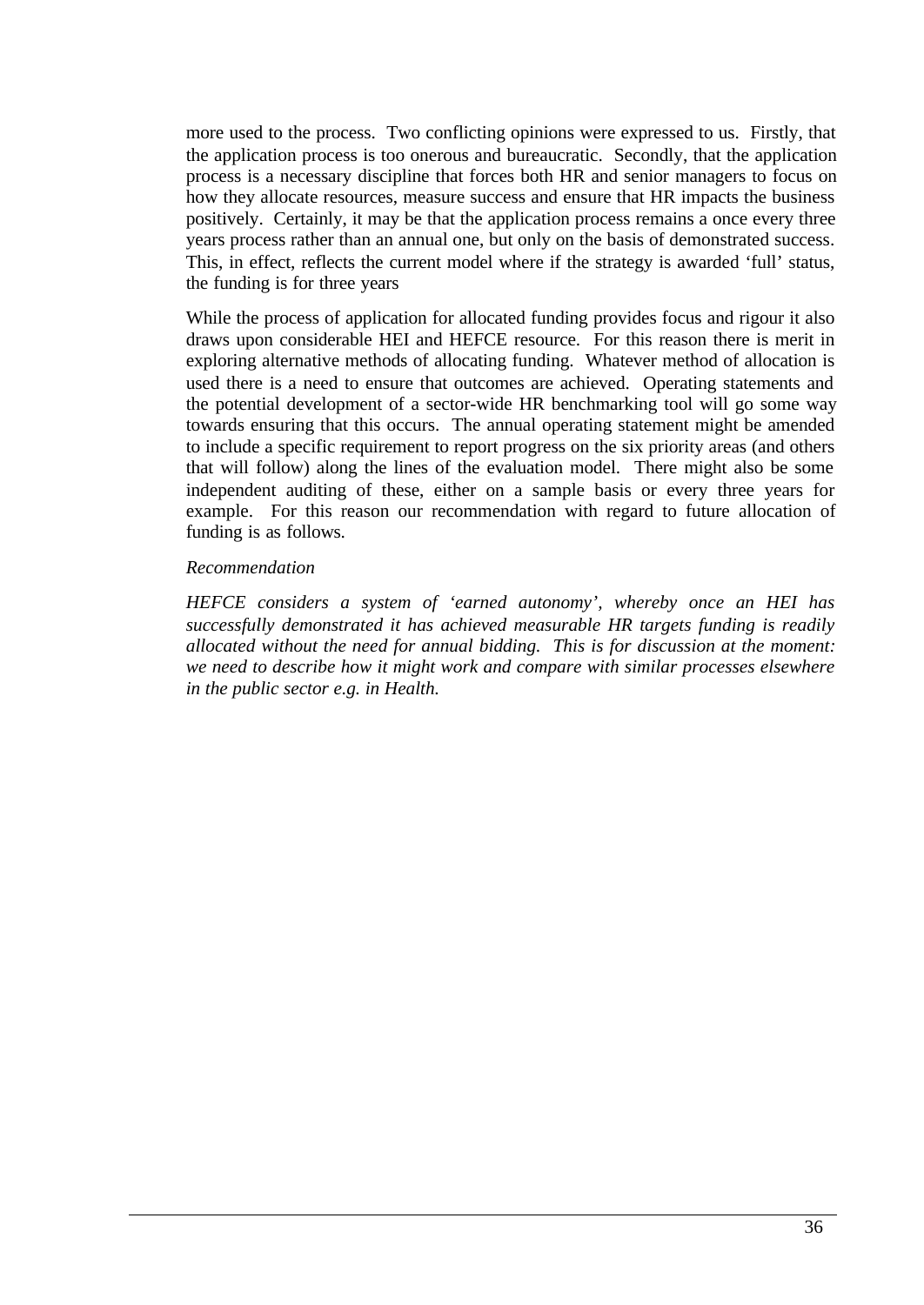# **8. CONCLUSIONS AND RECOMMENDATIONS**

The 'Rewarding and Developing Staff in Higher Education' initiative has resulted in improved HRM practices across the sector. In its first year, institutions have implemented a range of solutions to tackle the six priority areas. There is evidence to demonstrate that the initiative has resulted in significant changes being introduced at an institution level – including improvement in HR infrastructure, policies to address recruitment, progression and performance management, initiatives to tackle equal opportunities and job evaluation issues, and measures to improve the level of management skill. These have the potential to raise the performance of institutions and that of the sector as a whole.

We have observed trends emerging that point to the evolution of HR management from a transactional approach focused on administration to a transformational approach focusing more on strategy and change within the sector. There is also a great deal of evidence that the funding has either kick-started fundamental change in HR practice or speeded up implementation of planned initiatives, both with very positive impacts. However, it is too soon for the evidence to be available that indicates a causal link to sector performance as a whole.

*Our recommendation is that a similar review be conducted in 2003 and 2004 to establish progress against the baseline established in 2002.*

# **8.1 Submission and Supporting Processes**

# *Evaluation and Feedback*

The evaluation of submitted HR strategies resulted in robust assessments that generally reflected accurate and true representations of the strengths and limitations of strategies. The majority of HEIs perceived evaluations to be accurate and the process transparent. However, some did not fully understand the evaluation criteria.

Initial feedback from the evaluation process itself was too generic and short to be useful for many HEIs whose HR strategies had been evaluated as emerging or full. The evaluation roles of OPM and HEFCE Regional Consultants led to some communication issues and duplication of effort in specific areas. These points have already been addressed.

# *Consultancy Support and Advice*

Consultancy support and advice provided to HEIs through OPM was well received. OPM applied a sound understanding of the sector and knowledge of HR strategy. HEIs perceived OPM consultants to be effective at transferring knowledge. However, a number of HEIs commented upon some unease at OPM performing the roles of both evaluating HR strategies on behalf of HEFCE and advising HEIs.

# *Good Practice Guide on Developing HR Strategies*

The good practice guide was used in some form by almost all HEIs (90%). The guide checklist proved particularly useful. However, the timing of publication meant that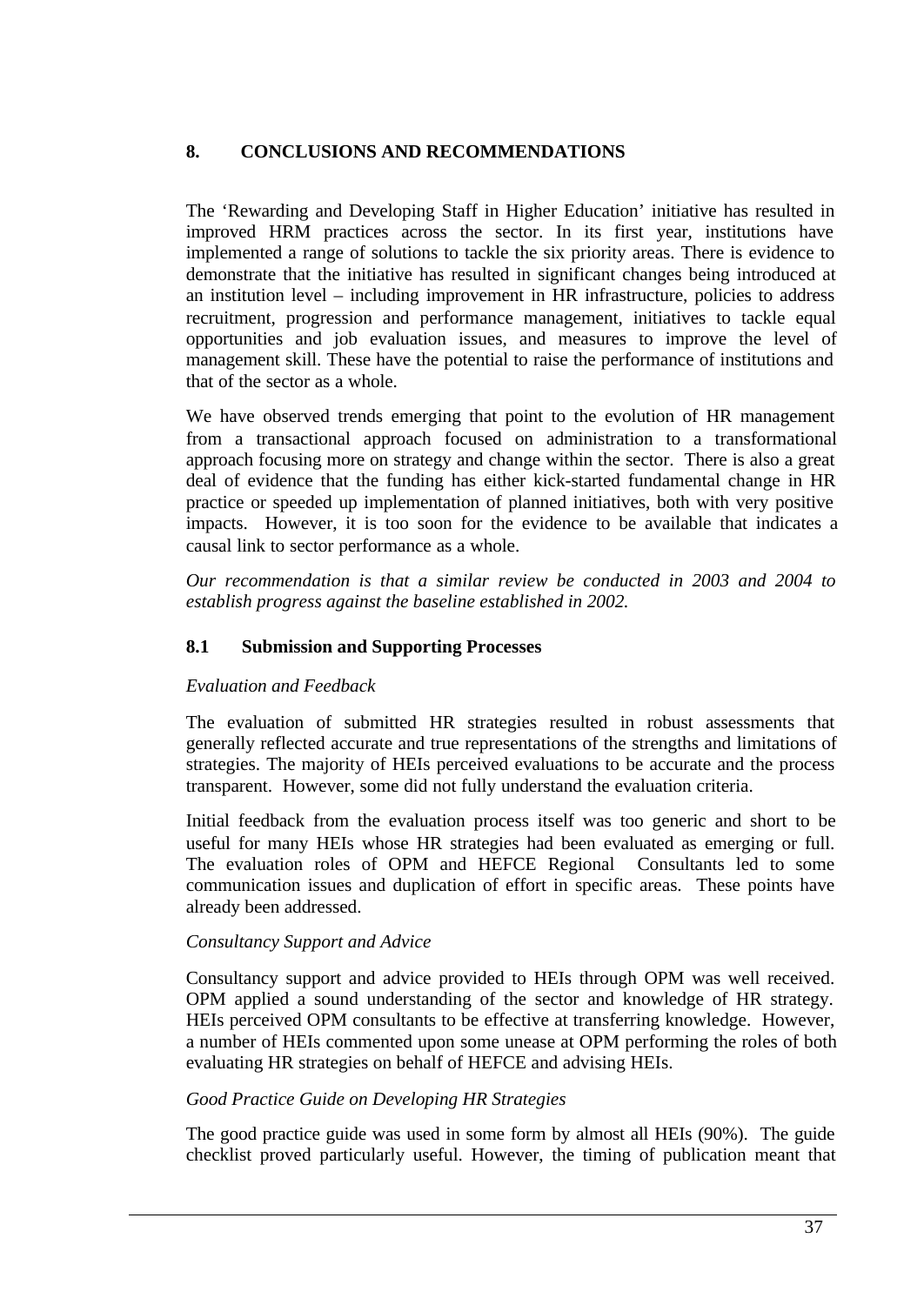many HEIs felt that it did not assist them with the development of their strategy for the initial submission. The guide has subsequently been a valuable resource for HEIs.

#### *Regional Seminars*

Regional seminars were well attended and provide an excellent opportunity for networking. HEFCE presentations and practical case studies were of most value to HEIs, while presentations from OPM were commonly considered of least benefit.

#### **8.2 HR Initiatives and Development within the Sector**

HEFCE funding has facilitated considerable HRM development within the sector. Funding has allowed some HEIs to speed up the delivery of planned HR initiatives while others have been able to introduce new programmes.

In this first year of funding HEIs have sought to tackle the range of priority areas, principally the first three. They have also been able to develop their HR infrastructure through recruitment of specialists and development of HR management information systems, in order to build their competence to achieve success. It is, though, too early to suggest that 'fundamental' change has been achieved. However, there is clear evidence to demonstrate that the building blocks for measured change are being developed.

The following provides a summary of commonly undertaken HR activities over the past year. For the majority of HEIs, activities have tended to focus on the first three priority areas, namely: Recruitment and Retention,; Training and Development, and Equal Opportunities.

- Introduction of market-related pay supplements, relocation allowances and revised recruitment and retention practices. These initiatives are focused on recruitment hotspots.
- Recruitment of training and development advisors and the implementation of IT, EO, leadership development and supervisory skills training.
- <sup>l</sup> Equity audits and the establishment of action plans although these activities have tended to focus upon gender issues, as well as the recruitment of job evaluation resources and specialists (HERA and Hay).
- Staff views and headcount reduction exercises often focusing upon voluntary reduction. Some HR functions are now being actively involved in strategic organisation planning.
- Review of performance management policies and, in a small number of examples, the introduction of sophisticated techniques such as balanced scorecard models.
- <sup>l</sup> Performance management systems and managerial training to address poor performance issues.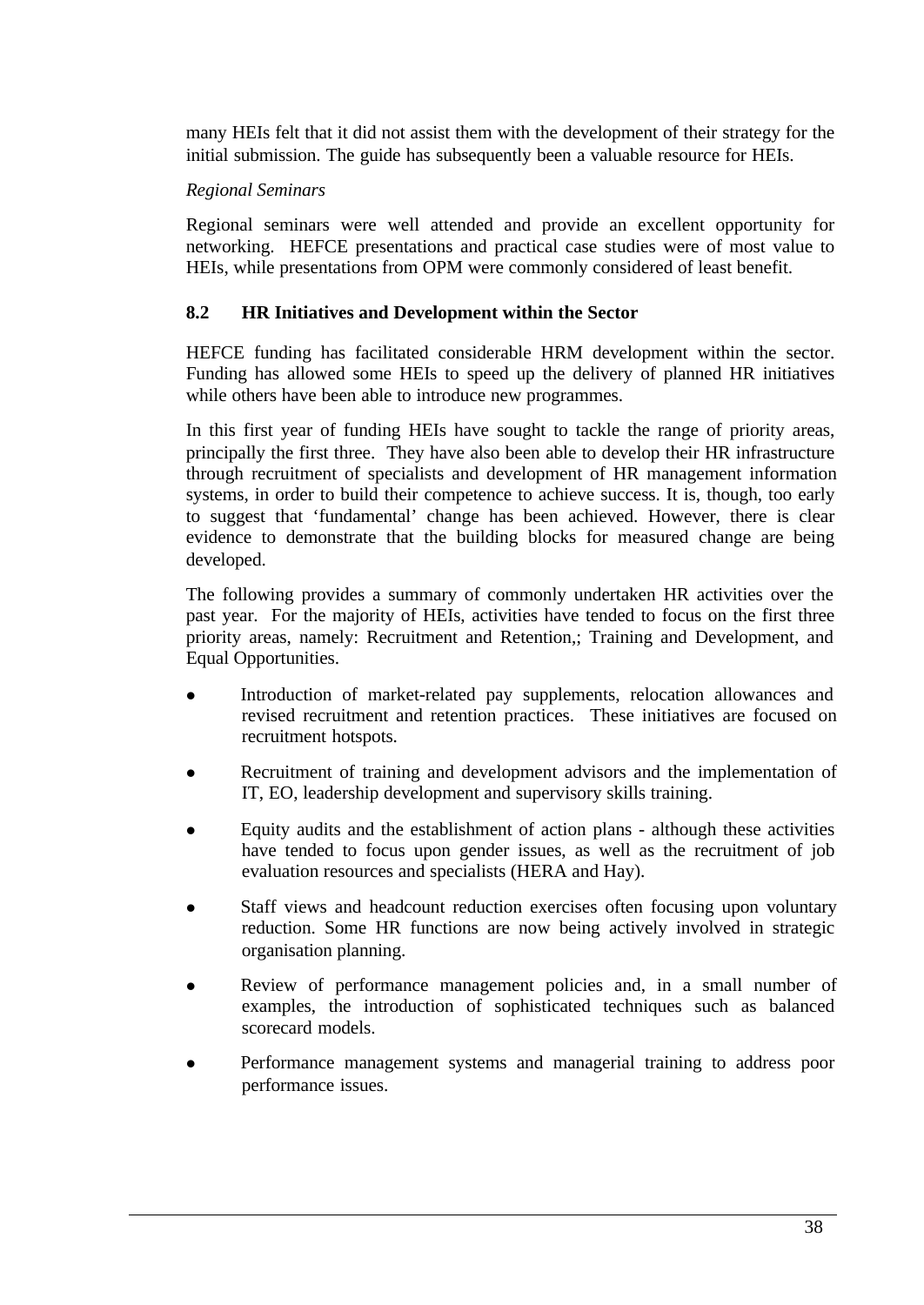# **8.3 Outcomes and Results**

It is too early in the process for changes to have worked through and delivered comprehensive measurable change in the sector as a whole. However, a number of case study HEIs and stakeholders were able to describe results in a number of areas. Within the report we specifically identify some of the 'best practice' initiatives we have observed.

- Recruitment and retention difficulties within the sector remain, although some HEI have been able to address issues in specific areas.
- <sup>l</sup> Several HEIs have gained or been reinstated as accredited Investors In People. Others have introduced institution-wide initiatives, on leadership development for instance. However, training outcomes were seldom assessed more rigorously than through feedback from participants.
- <sup>l</sup> Although early in the process, a number of positive EO targets and developments have been made by several HEIs. Many HEIs are awaiting the outcome from national negotiations before undertake job evaluation.
- In terms of staffing needs, many HR functions now play a far more central role in the planning process and are working with senior line management to effect changes in structures. Some of the funding has financed voluntary redundancy initiatives which has facilitated much needed change.
- It is difficult to assess the impact of performance management systems and managing poor performance. Tackling poor performance has tended to become wrapped up in the design and launch of new performance management systems.
- <sup>l</sup> Many institutions have established the data management processes necessary to monitor change during this year.

# **8.4 Long-term Evaluation of the Initiative**

- <sup>l</sup> A form of cost benefit analysis taking into account Treasury Green Book guidelines provides input to the evaluation model.
- <sup>l</sup> Our proposed model provides a basis for evaluation of inputs, processes and outputs for each level – reaction, learning, behaviour, business and strategic. As such it addresses both the quality of processes and quantification of outputs through key performance indicators.
- In order to address the strategic level, it is important to define what 'fundamental change' means for HR management, including a number of indicators such as HR being central to the strategic planning process.
- <sup>l</sup> *We recommend that a long term evaluation methodology along these lines is adopted.*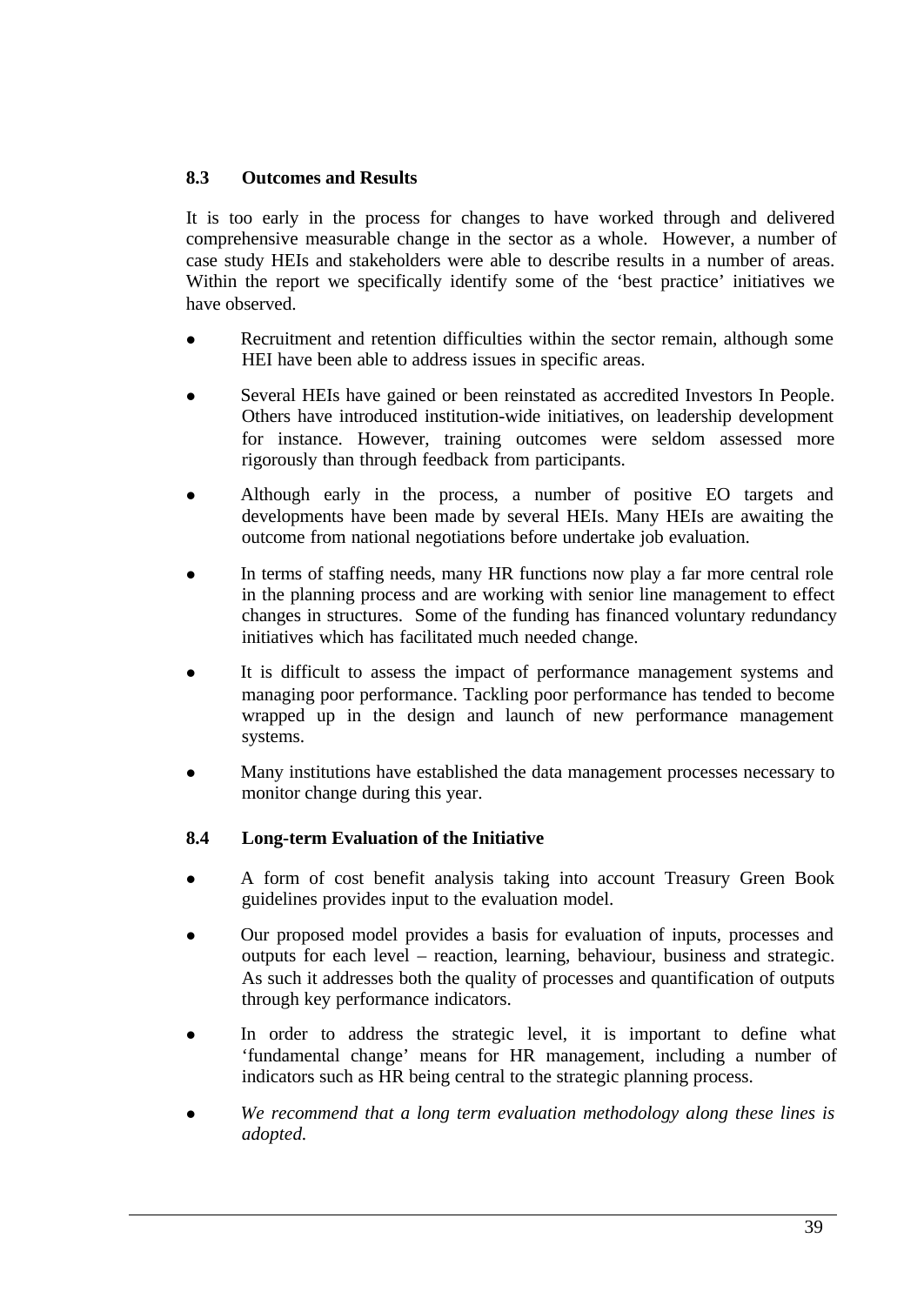# **8.5 Future Funding Models**

- Senior line managers such as Vice Chancellors are more keen on funding for the initiative being incorporated within core funding, whilst HR managers would like the funding to remain allocated. There is a belief that any future potential threat to funding would be unlikely to hit core funding and, therefore, if it remains a specific stream it might be less secure.
- <sup>l</sup> Most senior line and HR managers would like to see an end to the application process, but some HR Managers feel it is a very important discipline for HEIs to be able to justify funding, but maybe on a two to three year rather than annual cycle. However, it should be remembered that if an HEI's strategy was evaluated as full, the funding was granted for three years, so that the frustration of an annual submission is only for those who have not achieved a full strategy.
- The concept of earned autonomy has resonance with most stakeholders, particularly with HEIs which value their autonomy. The focus may therefore be shifted from application to auditing over time. There might be specific reporting requirements detailed within the annual operating report in addition to those already stipulated.
- <sup>l</sup> *Our recommendation is that the funding of this initiative should remain a specific stream of funding until institutions can demonstrate the effective implementation of their HR strategies.*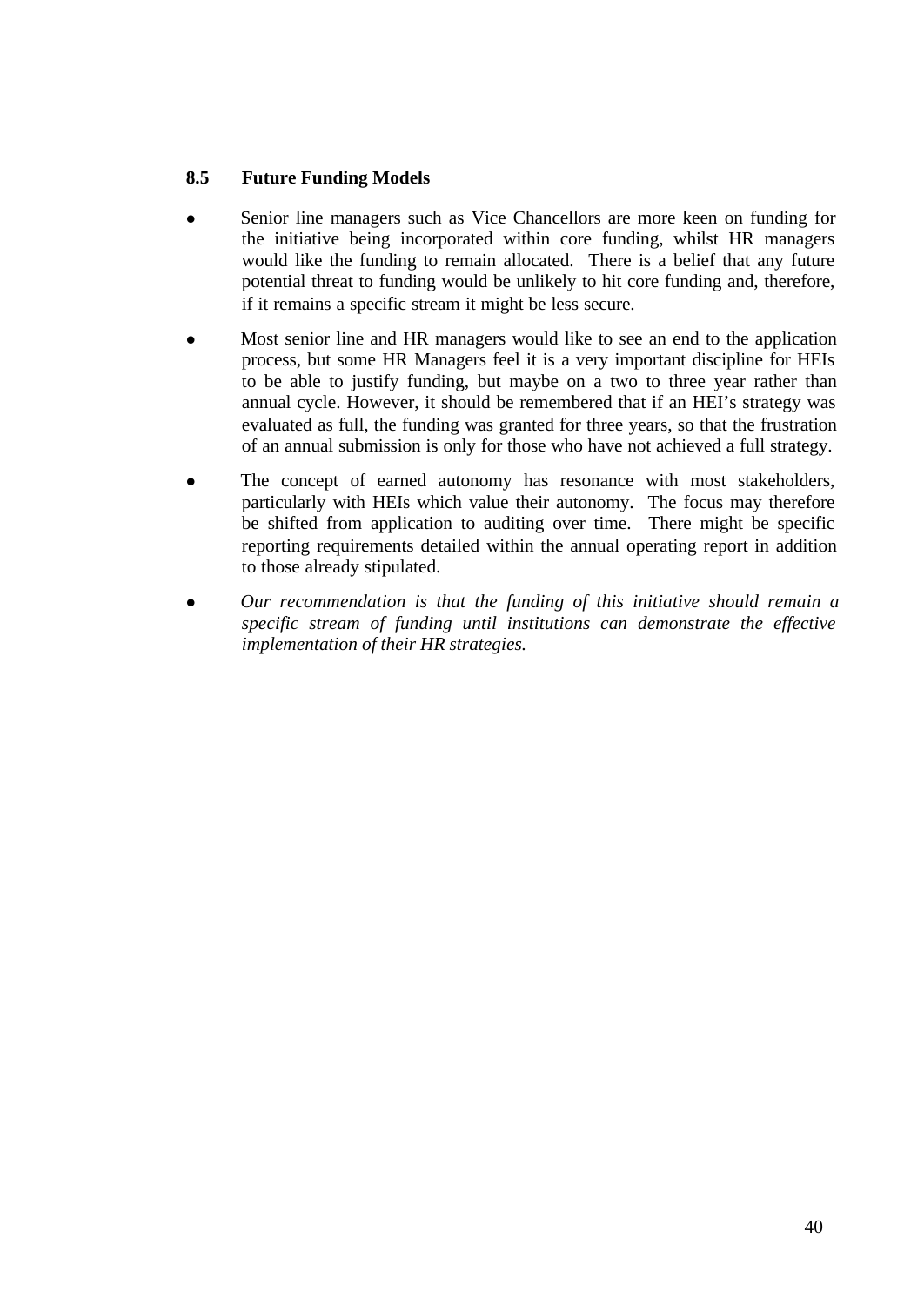# **9. APPENDIX 1: GLOSSARY OF TERMS**

| <b>Terms</b> | <b>Definition of Terms</b>                      |  |  |
|--------------|-------------------------------------------------|--|--|
| <b>AUT</b>   | <b>Association of University Teachers</b>       |  |  |
| <b>CBA</b>   | Cost benefit analysis                           |  |  |
| <b>DCF</b>   | Discounted cash flows                           |  |  |
| EO           | Equal opportunities                             |  |  |
| <b>FTE</b>   | Full-time equivalent                            |  |  |
| <b>HE</b>    | Higher education                                |  |  |
| <b>HEFCE</b> | Higher Education Funding Council for England    |  |  |
| <b>HEIs</b>  | Higher education institutions                   |  |  |
| <b>HR</b>    | Human resources                                 |  |  |
|              |                                                 |  |  |
| <b>HRM</b>   | Human resource management                       |  |  |
| $\mathbf{H}$ | Investors in People                             |  |  |
| <b>KPI</b>   | Key performance indicators                      |  |  |
|              |                                                 |  |  |
| <b>NPV</b>   | Net present value                               |  |  |
| <b>UCEA</b>  | Universities and Colleges Employers Association |  |  |
|              |                                                 |  |  |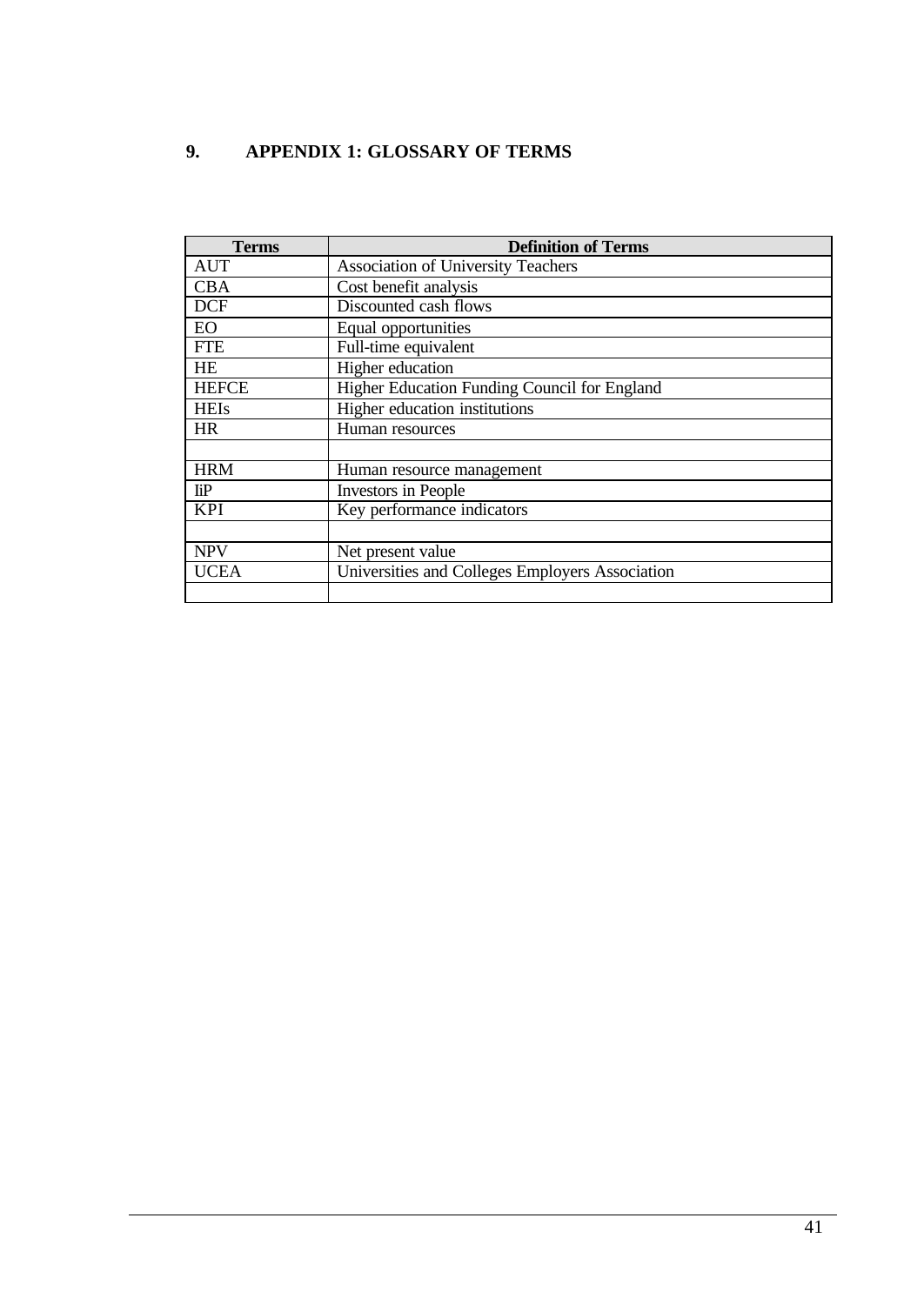# **10. APPENDIX 2 - METHODOLOGY**

The methodology used for this evaluation has combined analysis using the following techniques:

- review of relevant documentation including the HR strategies of each case study HEI (see below)
- web-based electronic survey of HEIs (80% response rate)
- structured interviews and the development of case studies from a selection of **HEIs**
- interviews with other higher education sector stakeholders.

The key phases and tasks undertaken as part of this evaluation process were as follows:

- project planning and communications delivery
- review of documentation
- design, piloting and refinement of the web-based electronic survey
- posting of surveys and collection of data from the web-based electronic survey
- interviewing of case study HEIs and stakeholders
- analysis of collected data
- <sup>l</sup> presentation of initial findings, analysis and recommendations to HEFCE
- discussion of our findings with two members of the Advisory Panel, John Rea and Geoffrey Copeland
- completion of written report.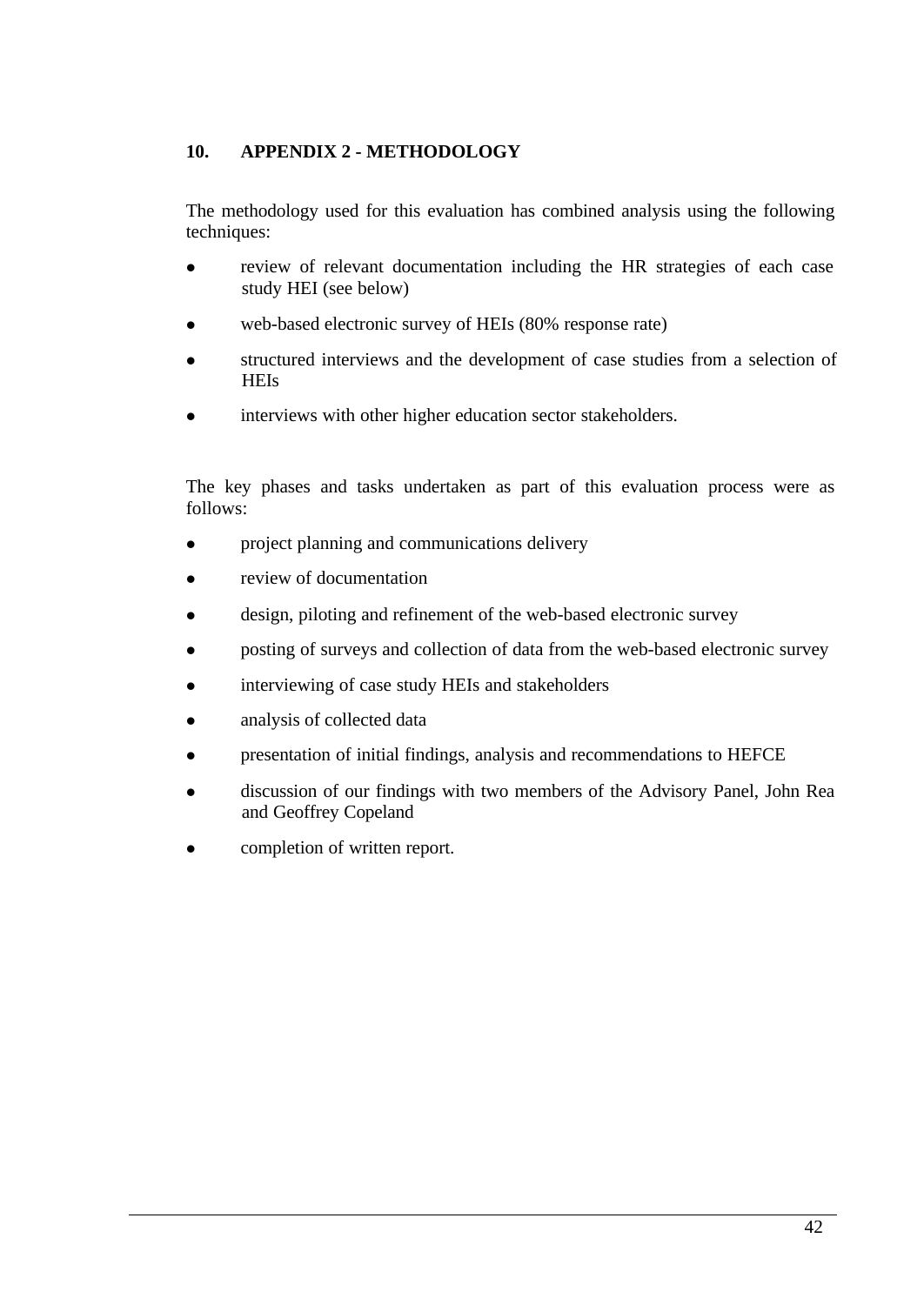A number of data analysis techniques have been used. The analysis of outcomes from HR Strategies has been undertaken using the following evaluation level framework.

# **Figure 6 Evaluation Model**



- Level  $5 -$  Sector: Evaluation of the extent to which the project is impacting upon the overall performance of the sector in terms of both HRM practice and sector 'business' performance.
- Level 4 Results: Evaluation of the organisation results achieved from HR strategies and interventions. This focuses on observable results at an individual HEI level resulting from strategy implementation.
- Level 3 Behaviour: Evaluation of the extent to which HR strategies have been implemented and behaviours changed due to the HR strategy and interventions.
- Level 2 Learning: Evaluation of the extent to which HE staff and managers (academic and non-academic) have changed their attitudes, improved their knowledge and/or increased their skills as a result of the HR strategy and interventions.
- <sup>l</sup> Level 1 Reaction: Evaluation of the reaction of HE sector staff and managers (academic and non-academic), as well as other stakeholders, to the HR strategy and interventions, in particular how the project has been managed and supported.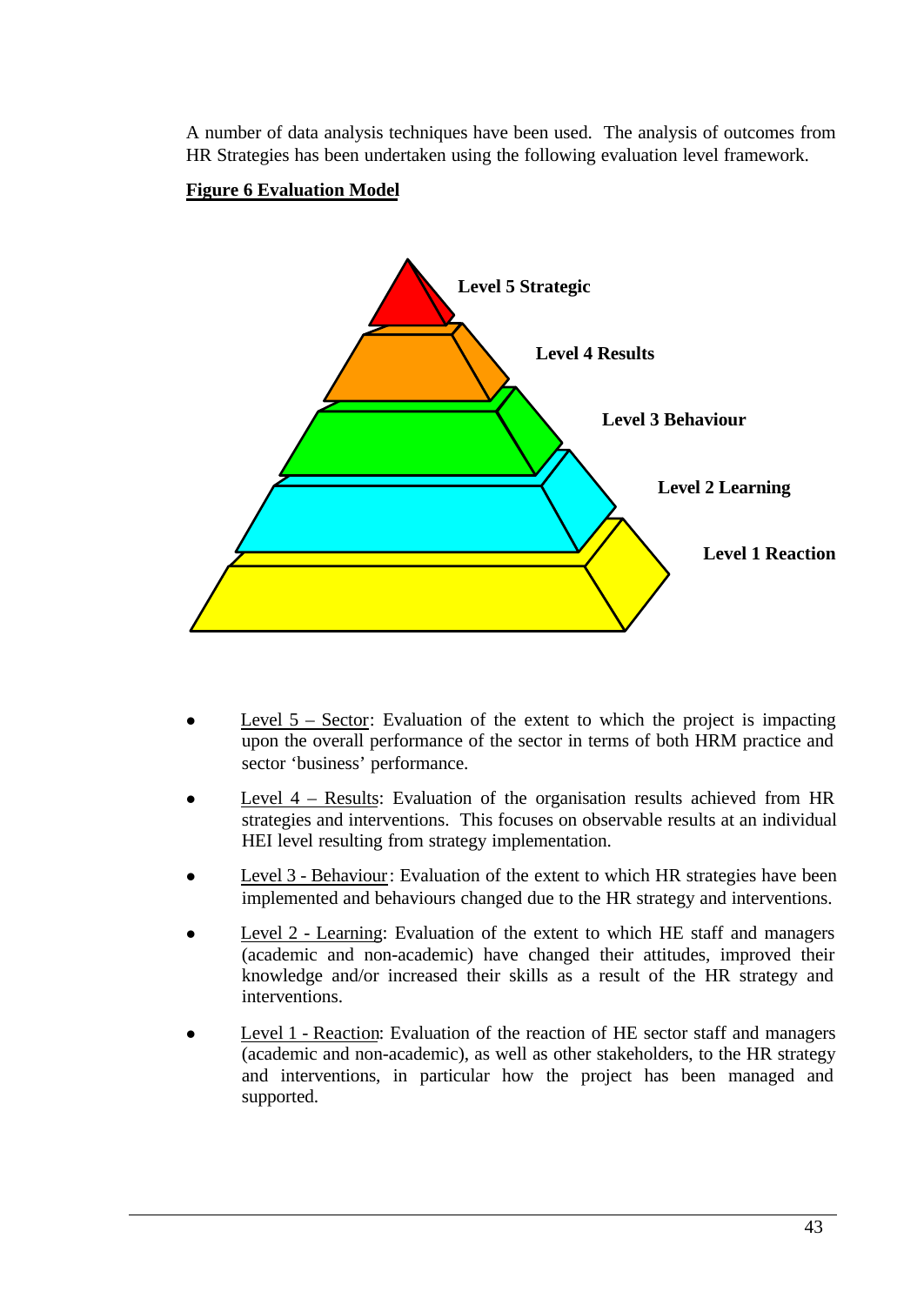The analysis framework set out above draws upon components of the conceptual evaluation frameworks of Donald Kirkpatrick<sup>1</sup> and Dr Jack Phillips<sup>2</sup>.

While every attempt to cross-validate data using multiple sources has been used, we have relied heavily upon the opinions and representations made. The collection of different stakeholder viewpoints has been undertaken to further strengthen the validity of our findings. We have every confidence in the validity of our analysis and findings.

## **Documentation reviewed as part of this evaluation has included the following:**

- <sup>l</sup> 'Rewarding and developing staff in higher education: good practice in setting HR strategies' (HEFCE 02/14).
- Submitted HR strategies (2001) of case study HEIs (institutions detailed below).
- Evaluation criteria and notes of submitted HR strategies (2001) of case study HEIs.
- Submitted HR strategies (2002) of case study HEIs (evaluated as emerging in 2001, and thus submitted as full strategies in 2002).

# **Web-based electronic survey of HEIs:**

- <sup>l</sup> 132 electronic surveys sent to HEIs
- <sup>l</sup> 80% response rate with 105 returned (84 in full and 21 in part)

# **Interviews were undertaken with a combination of senior HR practitioners, faculty heads and heads of institution at the following HEIs:**

- Bournemouth University
- <sup>l</sup> Buckinghamshire Chilterns University College
- University of Central Lancashire
- Imperial College of Science, Technology and Medicine
- Manchester Metropolitan University
- St Martin's College
- Sheffield Hallam University
- **Trinity and All Saints**
- (ALREADY LISTED)University College London
- University of Hertfordshire
- <sup>l</sup> University of Northumbria at Newcastle
- University of Nottingham

l

<sup>1</sup> Kirkpatrick, D, L., (1998) Evaluating Training Programmes

<sup>2</sup> Phillips, Dr J., (1996) Accountability in Human Resource Management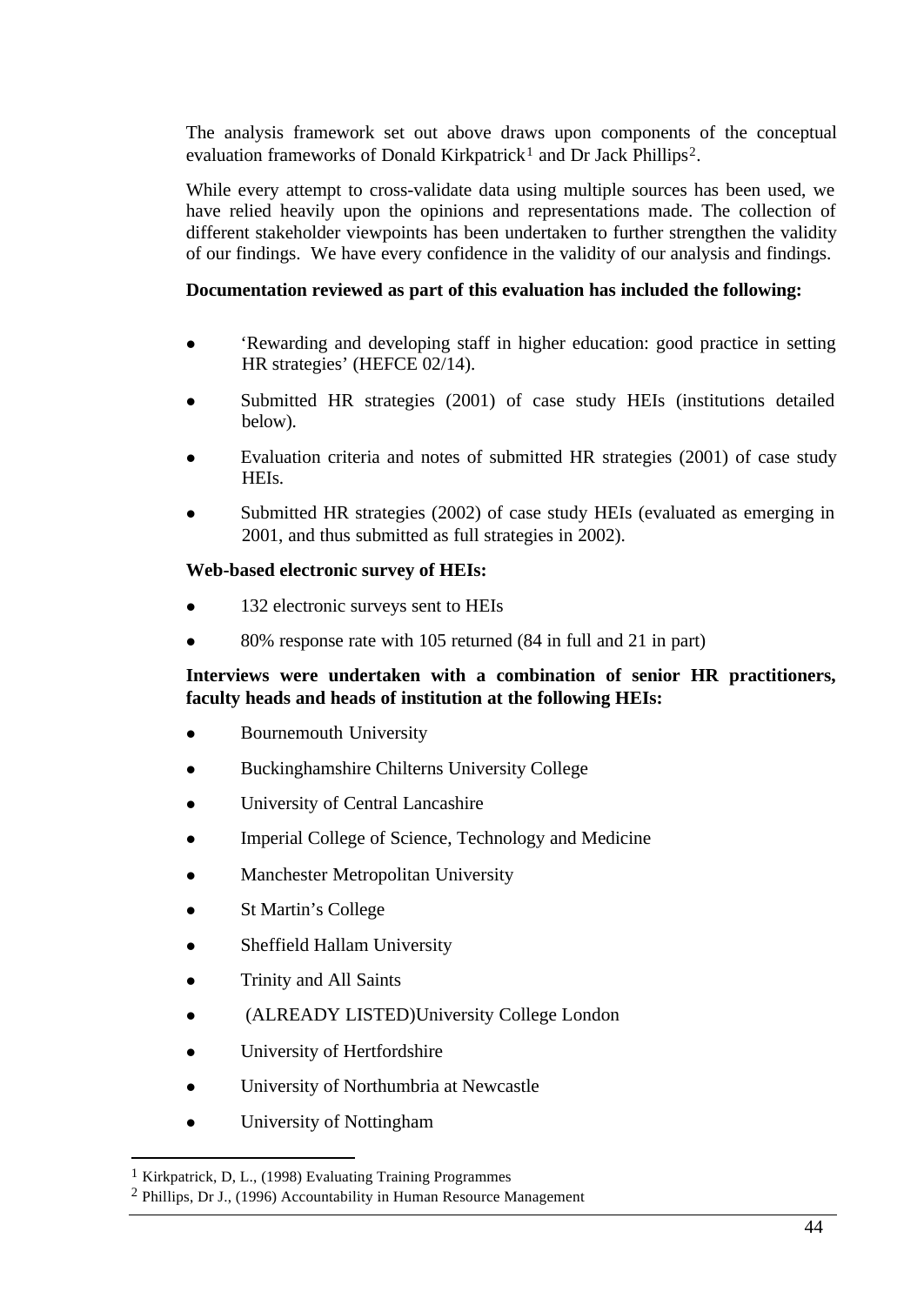- **•** University of Warwick
- University of Sunderland
- University of Warwick
- University College Worcester
- University of West of England

# **Interviews were undertaken with representatives from the following organisations:**

- **•** Association of University Teachers (AUT)
- National Association of Teachers in Further and Higher Education (NATFHE)
- <sup>l</sup> HEFCE Project Manager(s)/ Project Sponsor(s)
- HEFCE HEFCE Regional Consultants
- National Group of Registrars
- Office for Public Management
- Standing Conference of Principals Personnel Association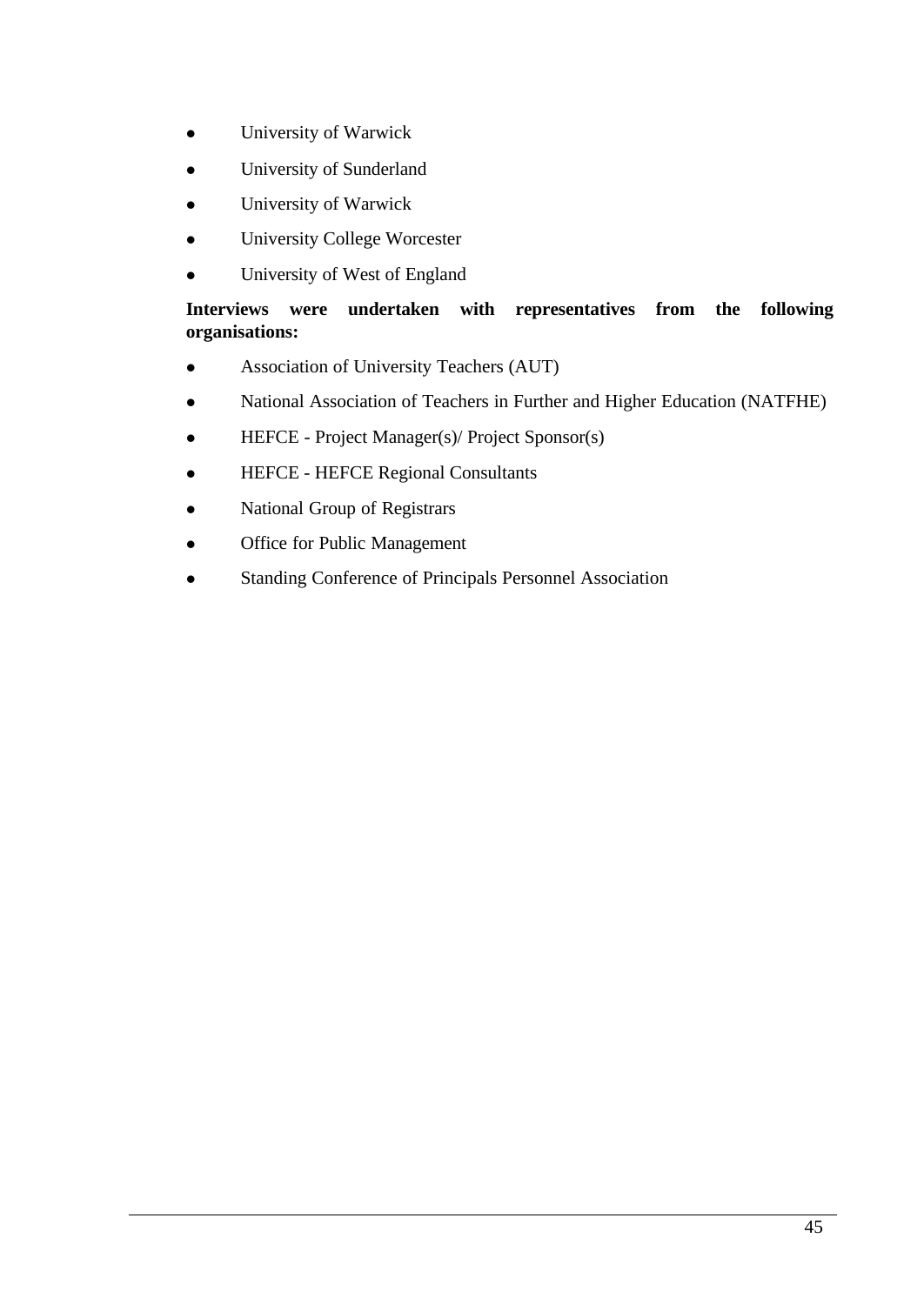# **11. APPENDIX 3 – PERFORMANCE METRICS FOR THE HR FUNCTION**

These relate to the six priority areas of the Rewarding and Developing Staff initiative, but also to the function as a whole. This is not an exhaustive list.

## **Recruitment and Retention**

| External recruitment  | $%$ = Number of external recruits divided by headcount                         |
|-----------------------|--------------------------------------------------------------------------------|
| rate                  |                                                                                |
| Average cost per hire | $\mathbf{f} =$ (External recruiting cost + 10%) divided by number<br>recruited |
| Acceptance rate       | $%$ = Number of offers accepted divided by number of<br>offers made            |

# **Staff Development and Training**

| Average training cost | $\mathbf{f} \in \mathbf{A}$ express a training cost divided by total FTEs (can be                                                                                                                                                                                                                             |
|-----------------------|---------------------------------------------------------------------------------------------------------------------------------------------------------------------------------------------------------------------------------------------------------------------------------------------------------------|
| per FTE               | subdivided for internal and externally provided training                                                                                                                                                                                                                                                      |
| Average training time | $\mathbf{f} \in \mathcal{F}$ for $\mathbf{f}$ at $\mathbf{f}$ at $\mathbf{f}$ at $\mathbf{f}$ at $\mathbf{f}$ at $\mathbf{f}$ at $\mathbf{f}$ at $\mathbf{f}$ at $\mathbf{f}$ at $\mathbf{f}$ at $\mathbf{f}$ at $\mathbf{f}$ at $\mathbf{f}$ at $\mathbf{f}$ at $\mathbf{f}$ at $\mathbf{f}$ at $\mathbf{f}$ |
| per FTE               | <b>FTEs</b>                                                                                                                                                                                                                                                                                                   |

# **Equal Opportunities and JobEvaluation**

| Percentage of staff<br>which is female* | $%$ = Total female staff divided by total staff (the same<br>calculation can be done for ethnic minorities and<br>disabled staff) |
|-----------------------------------------|-----------------------------------------------------------------------------------------------------------------------------------|
| <b>Job Evaluation</b>                   | % of roles that have been evaluated<br>% of role evaluations agreed                                                               |

# Review of Staff Needs

| Planning | Frequency of planning and progress review                |
|----------|----------------------------------------------------------|
| Costs    | Total cost of staff. This can be done on different staff |
|          | groups e.g. academic, non-academic                       |
|          | Average cost of staff per FTE                            |

# **Annual Performance Reviews**

| Completeness of | % of annual and interim appraisal reviews completed |
|-----------------|-----------------------------------------------------|
| process         |                                                     |